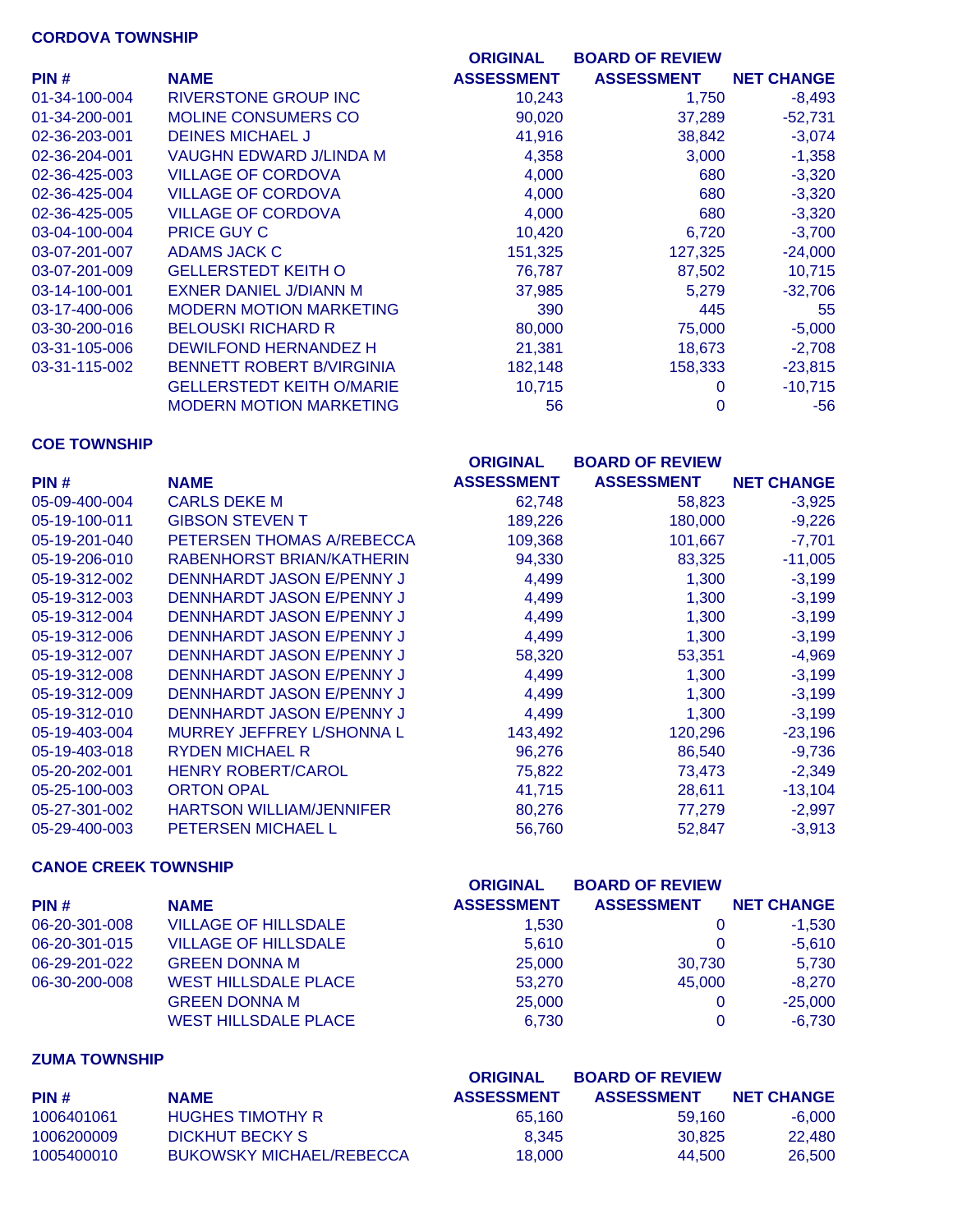## **PORT BYRON TOWNSHIP**

|               |                                 | <b>ORIGINAL</b>   | <b>BOARD OF REVIEW</b> |                   |
|---------------|---------------------------------|-------------------|------------------------|-------------------|
| PIN#          | <b>NAME</b>                     | <b>ASSESSMENT</b> | <b>ASSESSMENT</b>      | <b>NET CHANGE</b> |
| 04-01-200-001 | <b>WAGENECHT DALE H</b>         | 18,947            | 6,865                  | $-12,082$         |
| 04-01-203-005 | <b>WAGENECHT DALE H</b>         | 62,058            | 59,259                 | $-2,799$          |
| 04-01-205-001 | <b>DOWNEY RONALD LEE</b>        | 75,446            | 73,459                 | $-1,987$          |
| 04-01-205-007 | <b>MOFFITT JAMES H</b>          | 66,000            | 61,000                 | $-5,000$          |
| 04-01-400-013 | OXBOW DEVELOPMENT GROUP         | 124,039           | 100,000                | $-24,039$         |
| 04-13-102-005 | UREK BENJAMIN F/AMBER K         | 128,997           | 116,655                | $-12,342$         |
| 04-24-403-004 | DZEKUNSKAS JAMES A SR           | 51,000            | 49,500                 | $-1,500$          |
| 04-25-101-004 | ELLIS RICHARD S/PAMELA J        | 149,985           | 125,000                | $-24,985$         |
| 04-25-200-014 | PIEPER COURTLAND R              | 43,000            | 38,333                 | $-4,667$          |
| 04-25-200-018 | <b>SUTTON LARRY M</b>           | 38,000            | 35,000                 | $-3,000$          |
| 04-25-203-001 | <b>GENCAP PORT BYRON LLC</b>    | 596,000           | 524,979                | $-71,021$         |
| 04-25-214-004 | <b>SANQUIST NICHOLAS</b>        | 33,892            | 31,212                 | $-2,680$          |
| 04-25-215-001 | <b>RANNOW FABIOLA G</b>         | 32,854            | 25,666                 | $-7,188$          |
| 04-25-215-042 | <b>HAZLETT VERNON/MARGARET</b>  | 19,454            | 15,954                 | $-3,500$          |
| 04-25-216-003 | <b>SHARP ANGELA L</b>           | 29,454            | 33,908                 | 4,454             |
| 04-25-400-026 | <b>SECOR PATRICK M/KRISTINE</b> | 33,729            | 26,666                 | $-7,063$          |
| 04-36-100-005 | <b>JENSEN ELIZABETH K</b>       | 29,486            | 16,333                 | $-13,153$         |
| 04-36-302-002 | <b>KUPRESIN SAM H</b>           | 9,589             | 3,804                  | $-5,785$          |

#### **HAMPTON TOWNSHIP**

|               |                                  | <b>ORIGINAL</b>   | <b>BOARD OF REVIEW</b> |                   |
|---------------|----------------------------------|-------------------|------------------------|-------------------|
| PIN#          | <b>NAME</b>                      | <b>ASSESSMENT</b> | <b>ASSESSMENT</b>      | <b>NET CHANGE</b> |
| 09-01-303-004 | <b>DETTMERING JOHN A</b>         | 64,706            | 62,290                 | $-2,416$          |
| 09-02-102-031 | <b>HEDEEN CHARLES</b>            | 16,665            | 8,999                  | $-7,666$          |
| 09-02-102-039 | <b>HEDEEN CHARLES D</b>          | 34,017            | 15,899                 | $-18,118$         |
| 09-02-203-008 | <b>JORDAN DANNY J</b>            | 47,929            | 43,333                 | $-4,596$          |
| 09-02-303-003 | <b>BLACK PAMELA J</b>            | 72,402            | 65,660                 | $-6,742$          |
| 09-02-304-003 | <b>WILDERMUTH PETER E/SHEILA</b> | 13,350            | 9,999                  | $-3,351$          |
| 09-02-403-013 | <b>GARBER DEANN L/KEVIN S</b>    | 149,151           | 143,319                | $-5,832$          |
| 09-02-406-026 | HOUZENGA STEPHEN L/ASHLEY        | 44,662            | 67,860                 | 23,198            |
| 09-03-301-011 | <b>SLEICHTER CHARLES TRST</b>    | 70,131            | 67,124                 | $-3,007$          |
| 09-09-301-017 | <b>DUKE MARY J</b>               | 34,827            | 34,823                 | $-4$              |
| 09-10-301-004 | <b>FERGUSON MICHAEL D</b>        | 62,905            | 59,857                 | $-3,048$          |
| 09-10-301-018 | <b>VICKROY DONALD R</b>          | 79,575            | 73,600                 | $-5,975$          |
| 09-11-405-006 | <b>MATTISON PAUL E</b>           | 95,705            | 79,158                 | $-16,547$         |
| 09-11-405-021 | <b>SNELLING MITCHELL B</b>       | 71,053            | 64,166                 | $-6,887$          |
| 09-12-201-004 | PERKINS LARRY JAMES              | 32,813            | 27,664                 | $-5,149$          |
| 09-12-402-003 | <b>LEMASTER GLENN E/JOYCE C</b>  | 40,826            | 62,253                 | 21,427            |
| 09-13-203-002 | <b>ROTZ KENNETH K</b>            | 62,815            | 59,500                 | $-3,315$          |
| 09-14-100-001 | <b>WILTAND CORP</b>              | 80,857            | 79,796                 | $-1,061$          |
| 09-14-201-001 | <b>VICKERS SHANNON R</b>         | 49,164            | 47,333                 | $-1,831$          |
| 09-14-201-005 | <b>WALTERS WAYNE/JANET</b>       | 100,098           | 94,183                 | $-5,915$          |
| 09-14-300-010 | <b>THOMANN RICHARD J</b>         | 50,365            | 49,229                 | $-1,136$          |
| 09-15-204-003 | <b>HUSTON RICHARD D/GLORIA J</b> | 85,988            | 85,654                 | $-334$            |
| 09-15-205-006 | <b>BARBER TERRY L</b>            | 12,920            | 49,482                 | 36,562            |
| 09-15-205-007 | <b>CARLSON RAE L/TIMOTHY H</b>   | 12,667            | 57,847                 | 45,180            |
| 09-17-109-009 | <b>CHELLOS RICHARD W/JEAN M</b>  | 26,150            | 21,667                 | $-4,483$          |
| 09-17-111-012 | <b>CODER CLIFFORD LEE</b>        | 44,478            | 24,998                 | $-19,480$         |
| 09-17-202-009 | <b>FRERKES GARY</b>              | 29,688            | 14,165                 | $-15,523$         |
| 09-17-213-002 | <b>SMITH BARBARA</b>             | 44,944            | 40,938                 | $-4,006$          |
| 09-17-215-011 | OAK POINTE DEV LLC               | 2,576             | 25,571                 | 22,995            |
| 09-17-300-009 | PETERSON ROBIN E                 | 37,787            | 37,500                 | $-287$            |
| 09-17-309-025 | <b>GREENE ROGER L/SUSANNE A</b>  | 109,929           | 88,991                 | $-20,938$         |
| 09-19-103-079 | ROBERSON DANIEL L JR             | 10,703            | 2,933                  | $-7,770$          |
| 09-19-105-034 | <b>NELSON SUSAN M/ALAN J</b>     | 16,158            | 21,991                 | 5,833             |
| 09-20-403-015 | <b>REYNOLDS MICHAEL</b>          | 31,835            | 4,900                  | $-26,935$         |
| 09-23-101-010 | <b>BRADSHAW EDWARD II/SARAH</b>  | 81,624            | 81,082                 | $-542$            |
| 09-25-301-002 | <b>LUNDEEN FRED E</b>            | 1,113             | 9,003                  | 7,890             |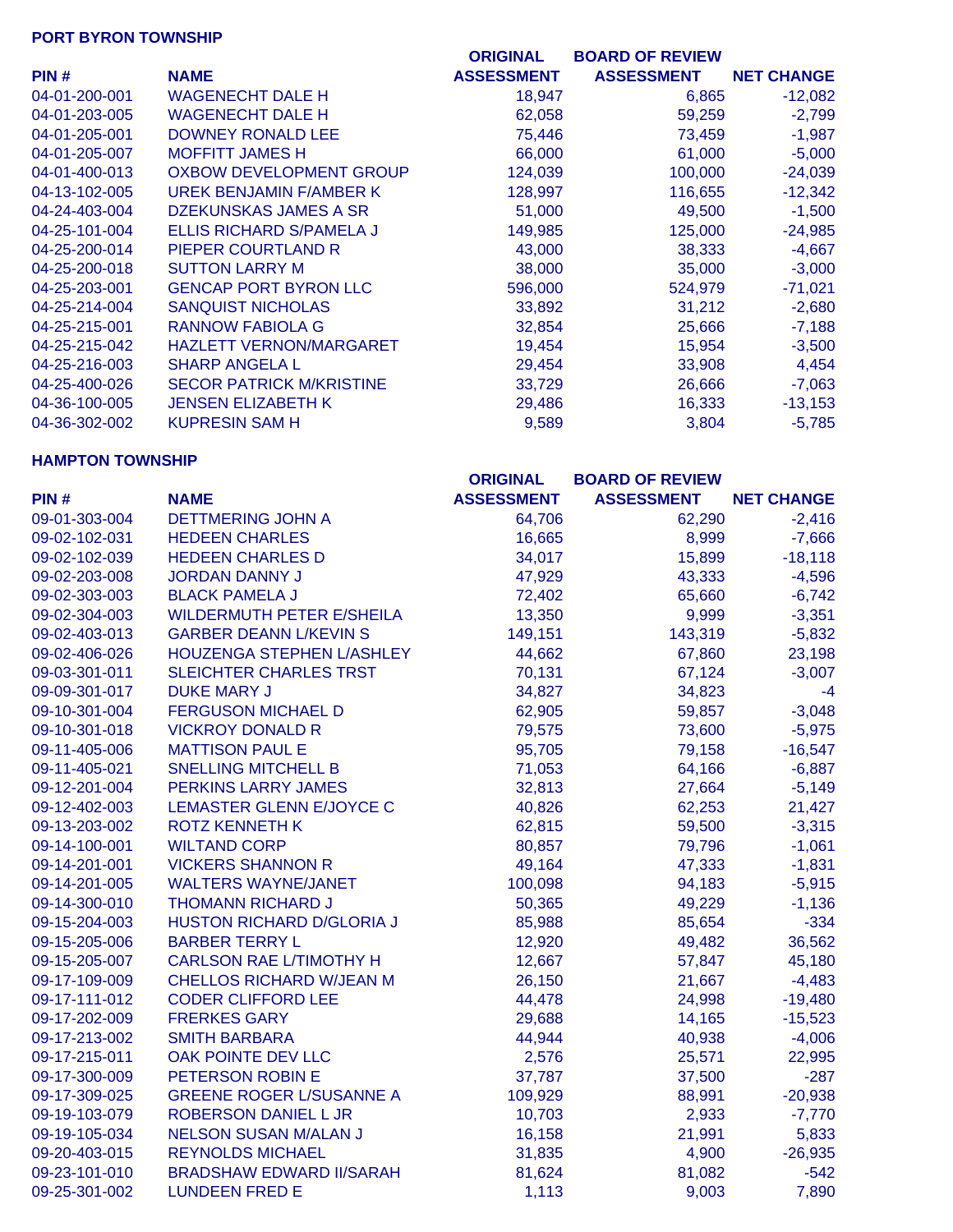| 09-26-400-003                  | <b>VOLLRATH KEITH/BEVERLY</b>   | 32,090           | 15,253       | $-16,837$  |
|--------------------------------|---------------------------------|------------------|--------------|------------|
| 09-29-102-020                  | ATLAS ENERGY PRODUCTS INC       | 1,250,875        | 1,059,894    | $-190,981$ |
| 09-29-300-013                  | <b>IOWA INTERSTATE RAILROAD</b> | 297,374          | 566,183      | 268,809    |
| 09-30-309-019                  | <b>JIMENEZ NEFTALY</b>          | 19,315           | 14,999       | $-4,316$   |
| 09-30-404-012                  | <b>TURNER CLAY S</b>            | 17,927           | 13,999       | $-3,928$   |
| 09-30-405-013                  | <b>JOHNSTON CARRIE A</b>        | 16,598           | 16,664       | 66         |
| 09-31-223-022                  | <b>MORENO ANTHONY JR</b>        | 26,856           | 31,332       | 4,476      |
| 09-31-309-002                  | <b>MEIER CHARLES C</b>          | 27,478           | 26,456       | $-1,022$   |
| 09-31-312-001                  | <b>WILLCOX JOHN N/ANITA M</b>   | 28,205           | 12,334       | $-15,871$  |
| 09-31-312-007                  | SIM STEVEN K/CYNTHIA M          | 118,196          | 108,333      | $-9,863$   |
| 09-31-312-023                  | <b>WILLCOX MILTON J JR</b>      | 21,954           | 12,667       | $-9,287$   |
| 09-31-313-004                  | <b>ANDRUS ERIC R/SARAH A</b>    | 100,402          | 98,520       | $-1,882$   |
| 09-31-313-005                  | <b>WOODS CHARLES R/PENNY S</b>  | 116,005          | 119,660      | 3,655      |
| 09-31-400-019                  | POTTORF SARAH J                 | 48,331           | 38,300       | $-10,031$  |
| 09-31-400-047                  | <b>OMEARA RONALD J SR</b>       | 22,317           | 60,333       | 38,016     |
| 09-31-413-014                  | <b>MEEKER GLENN E</b>           | 18,237           | 13,332       | $-4,905$   |
| 09-31-413-031                  | <b>DHCU</b>                     | 0                | 7,444        | 7,444      |
| 09-32-113-005                  | <b>WEAVER MICHAEL J</b>         | 27,997           | 23,408       | $-4,589$   |
| 09-32-115-010                  | <b>WELLS FARGO BANK</b>         | 3,966            | 3,000        | $-966$     |
| 09-32-200-004                  | <b>PYEVICH MIKE T</b>           | 5,195            | 3,484        | $-1,711$   |
| 09-32-200-005                  | <b>PYEVICH MIKE T</b>           | 4,918            | 3,475        | $-1,443$   |
| 09-32-202-001                  | <b>TRUX R 4 GIRLS LLC</b>       | 20,117           | 86,647       | 66,530     |
| 09-32-308-012                  | <b>GRAMENZ DUANE/SHIRLEY</b>    | 41,586           | 35,000       | $-6,586$   |
| 09-32-331-003                  | <b>BLACKHAWK BANK/TRUST</b>     | 101,450          | 45,666       | $-55,784$  |
| 09-33-304-004                  | <b>DUNN AARON C/TINA R</b>      | 15,977           | 13,385       | $-2,592$   |
| 18-04-301-036                  | <b>COE DAVID E/SHARON K</b>     | 25,742           | 28,759       | 3,017      |
| 18-05-106-018                  | <b>LARRISON TERRY</b>           | 53,497           | 41,662       | $-11,835$  |
| 18-05-106-019                  | <b>WHITMIRE JASON/MICHELLE</b>  | 11,513           | 20,802       | 9,289      |
| 18-05-108-040                  | LOFGREN STEVEN M/CINDY L        | 29,117           | 19,998       | $-9,119$   |
| 18-05-111-037                  | PHAM VINH Q                     | 16,149           | 12,119       | $-4,030$   |
| 18-05-126-003                  | MCGEHEE JAMES ALEXANDER         | 342,577          | 293,304      | $-49,273$  |
| 18-05-200-017                  | <b>IHMVCU</b>                   | 627,083          |              | $-78,283$  |
|                                | <b>KELLEY GARY E/SHERRY</b>     | 66,560           | 548,800      |            |
| 18-05-301-006                  |                                 |                  | 55,666       | $-10,894$  |
| 18-05-305-009<br>18-05-306-006 | <b>LONGMAN THOMAS/JOSEPHINE</b> | 48,239           | 44,662       | $-3,577$   |
|                                | <b>KELLY DOUGLAS L/PAMELA K</b> | 50,529<br>26,372 | 41,662       | $-8,867$   |
| 18-05-307-021                  | <b>SCHULTZ RUSSELL/GAYLE D</b>  |                  | 24,079       | $-2,293$   |
| 18-05-312-020                  | <b>GREIF EDWARD D/DEBRA A</b>   | 29,148           | 19,165       | $-9,983$   |
| 18-05-314-017                  | <b>KENNEDY KURTIS/PEGGIE</b>    | 47,026           | 41,000       | $-6,026$   |
| 18-06-221-001                  | <b>CROSSTOWNE PLACE DEV LLC</b> | 11,667           | 7,666        | $-4,001$   |
| 18-06-221-005                  | <b>CROSSTOWNE PLACE DEV LLC</b> | 11,667           | 7,666        | $-4,001$   |
| 18-06-221-006                  | <b>CROSSTOWNE PLACE DEV LLC</b> | 11,667           | 7,666        | $-4,001$   |
| 18-06-221-007                  | <b>CROSSTOWNE PLACE DEV LLC</b> | 11,667           | 7,666        | $-4,001$   |
| 18-07-202-029                  | <b>HAMILTON BARBARA/JESSICA</b> | 24,279           | 18,610       | $-5,669$   |
| 18-08-100-025                  | <b>STONE KENT R</b>             | 123,561          | 83,292       | $-40,269$  |
| 18-08-108-021                  | ROEDER JAMES V/LINDA S          | 79,404           | 75,867       | $-3,537$   |
| 18-08-210-002                  | <b>GILLESPIE MICHAEL/SONDRA</b> | 56,918           | 52,666       | $-4,252$   |
| 18-08-302-004                  | <b>DOOLITTLE STEVE E</b>        | 53,675           | 41,666       | $-12,009$  |
| 18-08-302-009                  | <b>SEGURA PETER/TERRY</b>       | 81,365           | 66,666       | $-14,699$  |
| 18-08-302-036                  | <b>MARIMAN MARVIN A/DOROTHY</b> | 75,695           | 66,660       | $-9,035$   |
| 18-08-302-037                  | <b>ACKERLAND EILEEN M</b>       | 68,303           | 65,091       | $-3,212$   |
| 18-08-302-064                  | <b>REGER THOMAS O/JUDITH M</b>  | 1,229            | 57,421       | 56,192     |
| 18-08-307-048                  | <b>SELS GLORIA E</b>            | 84,224           | 78,325       | $-5,899$   |
|                                | LEMASTER GLENN E/JOYCE C        | 47,649           | 0            | $-47,649$  |
|                                | <b>WOODS CHARLES R/PENNY S</b>  | 19,036           | $\mathbf 0$  | $-19,036$  |
|                                | <b>WOODS CHARLES R/PENNY S</b>  | 16,346           | $\mathbf{0}$ | $-16,346$  |
|                                | <b>BRADSHAW EDWARD II/SARAH</b> | 13,680           | $\mathbf 0$  | $-13,680$  |
|                                | <b>DUKE MARY J</b>              | 12,920           | $\mathbf 0$  | $-12,920$  |
|                                | <b>THOMANN RICHARD J</b>        | 11,922           | $\mathbf 0$  | $-11,922$  |
|                                | HUSTON RICHARD D/GLORIA J       | 11,907           | $\mathbf 0$  | $-11,907$  |
|                                | <b>COE DAVID E/SHARON K</b>     | 8,980            | 0            | $-8,980$   |
|                                | <b>LUNDEEN GARY L</b>           | 7,890            | $\mathbf 0$  | $-7,890$   |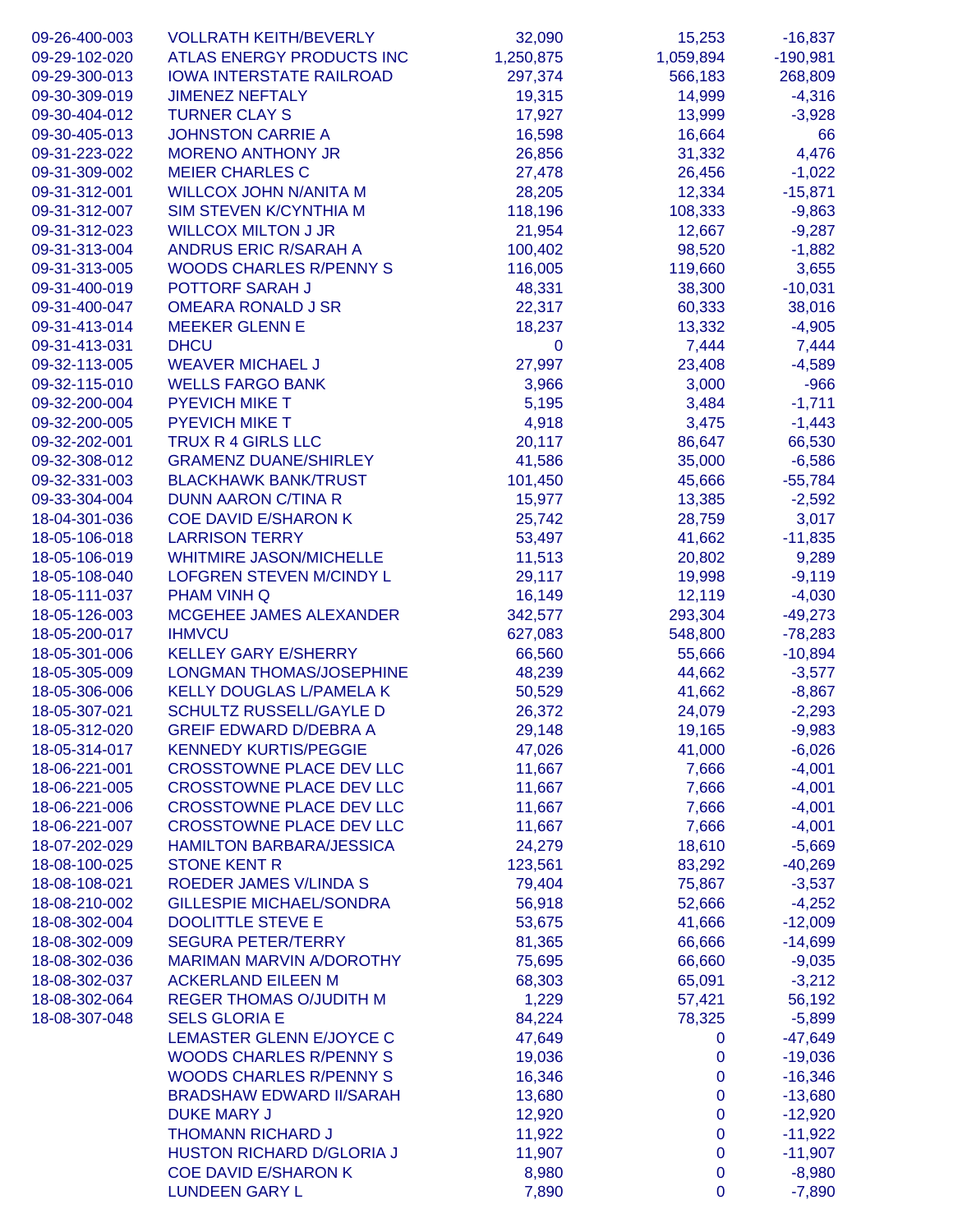| CALVERT JESSE T/AUTUMN D | 6.350 | -6.350   |
|--------------------------|-------|----------|
| NELSON ALAN J            | 5.833 | $-5.833$ |
| <b>MORENO ANTHONY JR</b> | 2.223 | $-2.223$ |
| <b>MORENO ANTHONY</b>    | 2.223 | $-2.223$ |
| <b>JOHNSTON CARRIE A</b> | 1.667 | $-1.667$ |

## **SOUTH MOLINE TOWNSHIP**

| <b>ASSESSMENT</b><br><b>ASSESSMENT</b><br>PIN#<br><b>NAME</b><br><b>NET CHANGE</b><br>08-25-200-005<br><b>REVITALIZE &amp; DEVELOP EM</b><br>41,657<br>23,853<br>$-17,804$<br><b>REVITALIZE &amp; DEVELOP EM</b><br>08-25-200-019<br>$\mathbf 0$<br>17,804<br>17,804<br>56,202<br>08-34-317-019<br><b>BROWN EVAN/GODWIN KAYLIE</b><br>59,951<br>$-3,749$<br>85,229<br>4,127<br>08-34-317-020<br><b>VERSLUIS PATRICK E/ALICE</b><br>89,356<br>08-35-220-014<br><b>HERNANDEZ VICTOR D</b><br>55,860<br>44,666<br>$-11,194$<br>08-35-401-003<br><b>FOEHRKOLB LARRY</b><br>66,110<br>56,661<br>$-9,449$<br>08-36-111-003<br><b>WILSON DIXIE</b><br>37,983<br>20,000<br>$-17,983$<br>08-36-133-001<br><b>ALVAREZ BENITO</b><br>33,463<br>24,500<br>$-8,963$<br>08-36-134-021<br><b>CURRY KEITH</b><br>488<br>226<br>$-262$<br>11,236<br>5,061<br>$-6,175$<br>08-36-134-022<br><b>CURRY KEITH</b><br>08-36-134-023<br><b>CURRY KEITH</b><br>10,748<br>4,976<br>$-5,772$<br>08-36-135-002<br>CITY OF EAST MOL/CTY CLRK<br>24,521<br>$-24,521$<br>$\mathbf 0$<br><b>RUBLE ANGELA</b><br>21,746<br>17,998<br>$-3,748$<br>08-36-139-009<br>08-36-145-044<br><b>BURKE EDWARD C</b><br>21,701<br>19,941<br>$-1,760$<br>08-36-203-004<br><b>CHAPANIAN HARRY G</b><br>34,195<br>27,200<br>$-6,995$<br>$-1,341$<br>08-36-203-009<br><b>ROES DAVID W</b><br>54,997<br>53,656<br>$-15,560$<br>08-36-205-001<br><b>KIGHT MICHAEL A</b><br>20,560<br>5,000<br>61,645<br>08-36-212-005<br><b>BOERCKEL ROBERT S</b><br>48,328<br>$-13,317$<br>08-36-216-007<br><b>LOGAN THOMAS E</b><br>91,928<br>83,325<br>$-8,603$<br><b>STONE LAWRENCE E</b><br>36,867<br>35,667<br>$-1,200$<br>08-36-220-026<br>08-36-309-003<br><b>STEMPER ADAM G</b><br>48,694<br>36,666<br>$-12,028$<br>08-36-317-022<br>SPENCE NATHAN G/ANGEL D<br>41,152<br>31,000<br>$-10,152$<br>08-36-400-016<br><b>OXBOW HOLDINGS LLC</b><br>25,240<br>46,424<br>21,184<br><b>BOWERS/TIM/PEGGY/PHH MTG</b><br>47,767<br>44,996<br>$-2,771$<br>08-36-405-007<br><b>MERCHIE ROBERT M/CONNIE L</b><br>38,667<br>34,330<br>$-4,337$<br>17-01-105-022<br>17-01-112-002<br><b>VYNCKE DAVID/CHERYL</b><br>100,210<br>94,694<br>$-5,516$<br>17-01-116-003<br><b>WILLIAMS BRIAN R/ERICA K</b><br>82,575<br>72,333<br>$-10,242$<br>$-14,461$<br>17-01-122-002<br><b>KEEVEN SHAWN</b><br>104,452<br>89,991<br>40,480<br>34,780<br>17-01-201-013<br><b>CROSS LINDA K</b><br>$-5,700$<br>17-01-216-036<br><b>BOHANNON DAVID WAYNE</b><br>45,414<br>30,833<br>$-14,581$<br>39,902<br>34,997<br>17-01-216-041<br><b>VANDEKEERE JEFFREY L</b><br>$-4,905$<br>32,378<br>17-01-406-034<br><b>ELSE BARBARA/DAVID</b><br>26,666<br>$-5,712$<br>169,300<br>$-62,799$<br>17-01-407-005<br><b>DIAKOGEORGIOU C/MILTOS</b><br>106,501<br>17-02-113-005<br><b>BRITZ MARJORIE A</b><br>49,101<br>51,222<br>2,121<br>$-2,281$<br>17-02-130-011<br>31,878<br>29,597<br><b>WOOD DONAVON E</b><br><b>ROBERTS DAVID</b><br>17-02-200-001<br>256,459<br>250,974<br>$-5,485$<br>17-02-302-012<br>RK REAL ESTATE PARTNERS<br>398,480<br>288,305<br>$-110,175$<br>$-47,831$<br>17-02-310-005<br><b>ELIAS DAN</b><br>167,831<br>120,000<br>17-02-421-002<br><b>KAISER ELDON H TRST</b><br>46,040<br>33,345<br>12,695<br><b>FST MIDWEST TRST/DAIN</b><br>134,752<br>130,000<br>17-03-100-015<br>$-4,752$<br><b>COOK JOEDY</b><br>41,837<br>34,797<br>$-7,040$<br>17-03-107-011<br><b>DUFAULT MICHAEL E</b><br>20,397<br>12,332<br>$-8,065$<br>17-03-116-062<br><b>DASSO JEAN</b><br>71,183<br>57,327<br>$-13,856$<br>17-03-225-009<br>PARMENTIER GENE E/LONNA S<br>7,933<br>39,108<br>31,175<br>17-03-228-002<br><b>SCRANTON JAMES R LIV TRST</b><br>75,988<br>56,196<br>17-03-400-008<br>$-19,792$<br>FST MIDWEST/#42-000361-8<br>675,358<br>433,290<br>$-242,068$<br>17-03-418-012<br><b>HENDERSON JOHN C</b><br>26,189<br>23,664<br>17-03-427-032<br>$-2,525$<br>MILES WILLIAM M/PAMELA J<br>47,448<br>43,333<br>17-04-206-018<br>$-4,115$<br>17-04-212-018<br>STUFFLEBEAM CHRISTOPHER M<br>29,612<br>26,764<br>$-2,848$<br>17-04-322-009<br><b>SCHAFER DOUGLAS D</b><br>45,004<br>40,000<br>$-5,004$<br>17-04-325-009<br>FRIESTH LYNN R/MARY LEE<br>79,012<br>75,333<br>$-3,679$<br>17-04-403-007<br><b>RAVEN MARK A</b><br>105,820<br>40,000<br>$-65,820$ |  | <b>ORIGINAL</b> | <b>BOARD OF REVIEW</b> |  |
|------------------------------------------------------------------------------------------------------------------------------------------------------------------------------------------------------------------------------------------------------------------------------------------------------------------------------------------------------------------------------------------------------------------------------------------------------------------------------------------------------------------------------------------------------------------------------------------------------------------------------------------------------------------------------------------------------------------------------------------------------------------------------------------------------------------------------------------------------------------------------------------------------------------------------------------------------------------------------------------------------------------------------------------------------------------------------------------------------------------------------------------------------------------------------------------------------------------------------------------------------------------------------------------------------------------------------------------------------------------------------------------------------------------------------------------------------------------------------------------------------------------------------------------------------------------------------------------------------------------------------------------------------------------------------------------------------------------------------------------------------------------------------------------------------------------------------------------------------------------------------------------------------------------------------------------------------------------------------------------------------------------------------------------------------------------------------------------------------------------------------------------------------------------------------------------------------------------------------------------------------------------------------------------------------------------------------------------------------------------------------------------------------------------------------------------------------------------------------------------------------------------------------------------------------------------------------------------------------------------------------------------------------------------------------------------------------------------------------------------------------------------------------------------------------------------------------------------------------------------------------------------------------------------------------------------------------------------------------------------------------------------------------------------------------------------------------------------------------------------------------------------------------------------------------------------------------------------------------------------------------------------------------------------------------------------------------------------------------------------------------------------------------------------------------------------------------------------------------------------------------------------------------------------------------------------------------------------------------------------------------------------------------------------------------------------------------------------------------------------------------------------------------------------------------------------------------------------------------------------------------------------------------------------------------------------------------------------------------------------------------------------------------------------------------------------------------------------------------------------------------------------------------------------------------------------------------------------------------------------------------------------|--|-----------------|------------------------|--|
|                                                                                                                                                                                                                                                                                                                                                                                                                                                                                                                                                                                                                                                                                                                                                                                                                                                                                                                                                                                                                                                                                                                                                                                                                                                                                                                                                                                                                                                                                                                                                                                                                                                                                                                                                                                                                                                                                                                                                                                                                                                                                                                                                                                                                                                                                                                                                                                                                                                                                                                                                                                                                                                                                                                                                                                                                                                                                                                                                                                                                                                                                                                                                                                                                                                                                                                                                                                                                                                                                                                                                                                                                                                                                                                                                                                                                                                                                                                                                                                                                                                                                                                                                                                                                                                                  |  |                 |                        |  |
|                                                                                                                                                                                                                                                                                                                                                                                                                                                                                                                                                                                                                                                                                                                                                                                                                                                                                                                                                                                                                                                                                                                                                                                                                                                                                                                                                                                                                                                                                                                                                                                                                                                                                                                                                                                                                                                                                                                                                                                                                                                                                                                                                                                                                                                                                                                                                                                                                                                                                                                                                                                                                                                                                                                                                                                                                                                                                                                                                                                                                                                                                                                                                                                                                                                                                                                                                                                                                                                                                                                                                                                                                                                                                                                                                                                                                                                                                                                                                                                                                                                                                                                                                                                                                                                                  |  |                 |                        |  |
|                                                                                                                                                                                                                                                                                                                                                                                                                                                                                                                                                                                                                                                                                                                                                                                                                                                                                                                                                                                                                                                                                                                                                                                                                                                                                                                                                                                                                                                                                                                                                                                                                                                                                                                                                                                                                                                                                                                                                                                                                                                                                                                                                                                                                                                                                                                                                                                                                                                                                                                                                                                                                                                                                                                                                                                                                                                                                                                                                                                                                                                                                                                                                                                                                                                                                                                                                                                                                                                                                                                                                                                                                                                                                                                                                                                                                                                                                                                                                                                                                                                                                                                                                                                                                                                                  |  |                 |                        |  |
|                                                                                                                                                                                                                                                                                                                                                                                                                                                                                                                                                                                                                                                                                                                                                                                                                                                                                                                                                                                                                                                                                                                                                                                                                                                                                                                                                                                                                                                                                                                                                                                                                                                                                                                                                                                                                                                                                                                                                                                                                                                                                                                                                                                                                                                                                                                                                                                                                                                                                                                                                                                                                                                                                                                                                                                                                                                                                                                                                                                                                                                                                                                                                                                                                                                                                                                                                                                                                                                                                                                                                                                                                                                                                                                                                                                                                                                                                                                                                                                                                                                                                                                                                                                                                                                                  |  |                 |                        |  |
|                                                                                                                                                                                                                                                                                                                                                                                                                                                                                                                                                                                                                                                                                                                                                                                                                                                                                                                                                                                                                                                                                                                                                                                                                                                                                                                                                                                                                                                                                                                                                                                                                                                                                                                                                                                                                                                                                                                                                                                                                                                                                                                                                                                                                                                                                                                                                                                                                                                                                                                                                                                                                                                                                                                                                                                                                                                                                                                                                                                                                                                                                                                                                                                                                                                                                                                                                                                                                                                                                                                                                                                                                                                                                                                                                                                                                                                                                                                                                                                                                                                                                                                                                                                                                                                                  |  |                 |                        |  |
|                                                                                                                                                                                                                                                                                                                                                                                                                                                                                                                                                                                                                                                                                                                                                                                                                                                                                                                                                                                                                                                                                                                                                                                                                                                                                                                                                                                                                                                                                                                                                                                                                                                                                                                                                                                                                                                                                                                                                                                                                                                                                                                                                                                                                                                                                                                                                                                                                                                                                                                                                                                                                                                                                                                                                                                                                                                                                                                                                                                                                                                                                                                                                                                                                                                                                                                                                                                                                                                                                                                                                                                                                                                                                                                                                                                                                                                                                                                                                                                                                                                                                                                                                                                                                                                                  |  |                 |                        |  |
|                                                                                                                                                                                                                                                                                                                                                                                                                                                                                                                                                                                                                                                                                                                                                                                                                                                                                                                                                                                                                                                                                                                                                                                                                                                                                                                                                                                                                                                                                                                                                                                                                                                                                                                                                                                                                                                                                                                                                                                                                                                                                                                                                                                                                                                                                                                                                                                                                                                                                                                                                                                                                                                                                                                                                                                                                                                                                                                                                                                                                                                                                                                                                                                                                                                                                                                                                                                                                                                                                                                                                                                                                                                                                                                                                                                                                                                                                                                                                                                                                                                                                                                                                                                                                                                                  |  |                 |                        |  |
|                                                                                                                                                                                                                                                                                                                                                                                                                                                                                                                                                                                                                                                                                                                                                                                                                                                                                                                                                                                                                                                                                                                                                                                                                                                                                                                                                                                                                                                                                                                                                                                                                                                                                                                                                                                                                                                                                                                                                                                                                                                                                                                                                                                                                                                                                                                                                                                                                                                                                                                                                                                                                                                                                                                                                                                                                                                                                                                                                                                                                                                                                                                                                                                                                                                                                                                                                                                                                                                                                                                                                                                                                                                                                                                                                                                                                                                                                                                                                                                                                                                                                                                                                                                                                                                                  |  |                 |                        |  |
|                                                                                                                                                                                                                                                                                                                                                                                                                                                                                                                                                                                                                                                                                                                                                                                                                                                                                                                                                                                                                                                                                                                                                                                                                                                                                                                                                                                                                                                                                                                                                                                                                                                                                                                                                                                                                                                                                                                                                                                                                                                                                                                                                                                                                                                                                                                                                                                                                                                                                                                                                                                                                                                                                                                                                                                                                                                                                                                                                                                                                                                                                                                                                                                                                                                                                                                                                                                                                                                                                                                                                                                                                                                                                                                                                                                                                                                                                                                                                                                                                                                                                                                                                                                                                                                                  |  |                 |                        |  |
|                                                                                                                                                                                                                                                                                                                                                                                                                                                                                                                                                                                                                                                                                                                                                                                                                                                                                                                                                                                                                                                                                                                                                                                                                                                                                                                                                                                                                                                                                                                                                                                                                                                                                                                                                                                                                                                                                                                                                                                                                                                                                                                                                                                                                                                                                                                                                                                                                                                                                                                                                                                                                                                                                                                                                                                                                                                                                                                                                                                                                                                                                                                                                                                                                                                                                                                                                                                                                                                                                                                                                                                                                                                                                                                                                                                                                                                                                                                                                                                                                                                                                                                                                                                                                                                                  |  |                 |                        |  |
|                                                                                                                                                                                                                                                                                                                                                                                                                                                                                                                                                                                                                                                                                                                                                                                                                                                                                                                                                                                                                                                                                                                                                                                                                                                                                                                                                                                                                                                                                                                                                                                                                                                                                                                                                                                                                                                                                                                                                                                                                                                                                                                                                                                                                                                                                                                                                                                                                                                                                                                                                                                                                                                                                                                                                                                                                                                                                                                                                                                                                                                                                                                                                                                                                                                                                                                                                                                                                                                                                                                                                                                                                                                                                                                                                                                                                                                                                                                                                                                                                                                                                                                                                                                                                                                                  |  |                 |                        |  |
|                                                                                                                                                                                                                                                                                                                                                                                                                                                                                                                                                                                                                                                                                                                                                                                                                                                                                                                                                                                                                                                                                                                                                                                                                                                                                                                                                                                                                                                                                                                                                                                                                                                                                                                                                                                                                                                                                                                                                                                                                                                                                                                                                                                                                                                                                                                                                                                                                                                                                                                                                                                                                                                                                                                                                                                                                                                                                                                                                                                                                                                                                                                                                                                                                                                                                                                                                                                                                                                                                                                                                                                                                                                                                                                                                                                                                                                                                                                                                                                                                                                                                                                                                                                                                                                                  |  |                 |                        |  |
|                                                                                                                                                                                                                                                                                                                                                                                                                                                                                                                                                                                                                                                                                                                                                                                                                                                                                                                                                                                                                                                                                                                                                                                                                                                                                                                                                                                                                                                                                                                                                                                                                                                                                                                                                                                                                                                                                                                                                                                                                                                                                                                                                                                                                                                                                                                                                                                                                                                                                                                                                                                                                                                                                                                                                                                                                                                                                                                                                                                                                                                                                                                                                                                                                                                                                                                                                                                                                                                                                                                                                                                                                                                                                                                                                                                                                                                                                                                                                                                                                                                                                                                                                                                                                                                                  |  |                 |                        |  |
|                                                                                                                                                                                                                                                                                                                                                                                                                                                                                                                                                                                                                                                                                                                                                                                                                                                                                                                                                                                                                                                                                                                                                                                                                                                                                                                                                                                                                                                                                                                                                                                                                                                                                                                                                                                                                                                                                                                                                                                                                                                                                                                                                                                                                                                                                                                                                                                                                                                                                                                                                                                                                                                                                                                                                                                                                                                                                                                                                                                                                                                                                                                                                                                                                                                                                                                                                                                                                                                                                                                                                                                                                                                                                                                                                                                                                                                                                                                                                                                                                                                                                                                                                                                                                                                                  |  |                 |                        |  |
|                                                                                                                                                                                                                                                                                                                                                                                                                                                                                                                                                                                                                                                                                                                                                                                                                                                                                                                                                                                                                                                                                                                                                                                                                                                                                                                                                                                                                                                                                                                                                                                                                                                                                                                                                                                                                                                                                                                                                                                                                                                                                                                                                                                                                                                                                                                                                                                                                                                                                                                                                                                                                                                                                                                                                                                                                                                                                                                                                                                                                                                                                                                                                                                                                                                                                                                                                                                                                                                                                                                                                                                                                                                                                                                                                                                                                                                                                                                                                                                                                                                                                                                                                                                                                                                                  |  |                 |                        |  |
|                                                                                                                                                                                                                                                                                                                                                                                                                                                                                                                                                                                                                                                                                                                                                                                                                                                                                                                                                                                                                                                                                                                                                                                                                                                                                                                                                                                                                                                                                                                                                                                                                                                                                                                                                                                                                                                                                                                                                                                                                                                                                                                                                                                                                                                                                                                                                                                                                                                                                                                                                                                                                                                                                                                                                                                                                                                                                                                                                                                                                                                                                                                                                                                                                                                                                                                                                                                                                                                                                                                                                                                                                                                                                                                                                                                                                                                                                                                                                                                                                                                                                                                                                                                                                                                                  |  |                 |                        |  |
|                                                                                                                                                                                                                                                                                                                                                                                                                                                                                                                                                                                                                                                                                                                                                                                                                                                                                                                                                                                                                                                                                                                                                                                                                                                                                                                                                                                                                                                                                                                                                                                                                                                                                                                                                                                                                                                                                                                                                                                                                                                                                                                                                                                                                                                                                                                                                                                                                                                                                                                                                                                                                                                                                                                                                                                                                                                                                                                                                                                                                                                                                                                                                                                                                                                                                                                                                                                                                                                                                                                                                                                                                                                                                                                                                                                                                                                                                                                                                                                                                                                                                                                                                                                                                                                                  |  |                 |                        |  |
|                                                                                                                                                                                                                                                                                                                                                                                                                                                                                                                                                                                                                                                                                                                                                                                                                                                                                                                                                                                                                                                                                                                                                                                                                                                                                                                                                                                                                                                                                                                                                                                                                                                                                                                                                                                                                                                                                                                                                                                                                                                                                                                                                                                                                                                                                                                                                                                                                                                                                                                                                                                                                                                                                                                                                                                                                                                                                                                                                                                                                                                                                                                                                                                                                                                                                                                                                                                                                                                                                                                                                                                                                                                                                                                                                                                                                                                                                                                                                                                                                                                                                                                                                                                                                                                                  |  |                 |                        |  |
|                                                                                                                                                                                                                                                                                                                                                                                                                                                                                                                                                                                                                                                                                                                                                                                                                                                                                                                                                                                                                                                                                                                                                                                                                                                                                                                                                                                                                                                                                                                                                                                                                                                                                                                                                                                                                                                                                                                                                                                                                                                                                                                                                                                                                                                                                                                                                                                                                                                                                                                                                                                                                                                                                                                                                                                                                                                                                                                                                                                                                                                                                                                                                                                                                                                                                                                                                                                                                                                                                                                                                                                                                                                                                                                                                                                                                                                                                                                                                                                                                                                                                                                                                                                                                                                                  |  |                 |                        |  |
|                                                                                                                                                                                                                                                                                                                                                                                                                                                                                                                                                                                                                                                                                                                                                                                                                                                                                                                                                                                                                                                                                                                                                                                                                                                                                                                                                                                                                                                                                                                                                                                                                                                                                                                                                                                                                                                                                                                                                                                                                                                                                                                                                                                                                                                                                                                                                                                                                                                                                                                                                                                                                                                                                                                                                                                                                                                                                                                                                                                                                                                                                                                                                                                                                                                                                                                                                                                                                                                                                                                                                                                                                                                                                                                                                                                                                                                                                                                                                                                                                                                                                                                                                                                                                                                                  |  |                 |                        |  |
|                                                                                                                                                                                                                                                                                                                                                                                                                                                                                                                                                                                                                                                                                                                                                                                                                                                                                                                                                                                                                                                                                                                                                                                                                                                                                                                                                                                                                                                                                                                                                                                                                                                                                                                                                                                                                                                                                                                                                                                                                                                                                                                                                                                                                                                                                                                                                                                                                                                                                                                                                                                                                                                                                                                                                                                                                                                                                                                                                                                                                                                                                                                                                                                                                                                                                                                                                                                                                                                                                                                                                                                                                                                                                                                                                                                                                                                                                                                                                                                                                                                                                                                                                                                                                                                                  |  |                 |                        |  |
|                                                                                                                                                                                                                                                                                                                                                                                                                                                                                                                                                                                                                                                                                                                                                                                                                                                                                                                                                                                                                                                                                                                                                                                                                                                                                                                                                                                                                                                                                                                                                                                                                                                                                                                                                                                                                                                                                                                                                                                                                                                                                                                                                                                                                                                                                                                                                                                                                                                                                                                                                                                                                                                                                                                                                                                                                                                                                                                                                                                                                                                                                                                                                                                                                                                                                                                                                                                                                                                                                                                                                                                                                                                                                                                                                                                                                                                                                                                                                                                                                                                                                                                                                                                                                                                                  |  |                 |                        |  |
|                                                                                                                                                                                                                                                                                                                                                                                                                                                                                                                                                                                                                                                                                                                                                                                                                                                                                                                                                                                                                                                                                                                                                                                                                                                                                                                                                                                                                                                                                                                                                                                                                                                                                                                                                                                                                                                                                                                                                                                                                                                                                                                                                                                                                                                                                                                                                                                                                                                                                                                                                                                                                                                                                                                                                                                                                                                                                                                                                                                                                                                                                                                                                                                                                                                                                                                                                                                                                                                                                                                                                                                                                                                                                                                                                                                                                                                                                                                                                                                                                                                                                                                                                                                                                                                                  |  |                 |                        |  |
|                                                                                                                                                                                                                                                                                                                                                                                                                                                                                                                                                                                                                                                                                                                                                                                                                                                                                                                                                                                                                                                                                                                                                                                                                                                                                                                                                                                                                                                                                                                                                                                                                                                                                                                                                                                                                                                                                                                                                                                                                                                                                                                                                                                                                                                                                                                                                                                                                                                                                                                                                                                                                                                                                                                                                                                                                                                                                                                                                                                                                                                                                                                                                                                                                                                                                                                                                                                                                                                                                                                                                                                                                                                                                                                                                                                                                                                                                                                                                                                                                                                                                                                                                                                                                                                                  |  |                 |                        |  |
|                                                                                                                                                                                                                                                                                                                                                                                                                                                                                                                                                                                                                                                                                                                                                                                                                                                                                                                                                                                                                                                                                                                                                                                                                                                                                                                                                                                                                                                                                                                                                                                                                                                                                                                                                                                                                                                                                                                                                                                                                                                                                                                                                                                                                                                                                                                                                                                                                                                                                                                                                                                                                                                                                                                                                                                                                                                                                                                                                                                                                                                                                                                                                                                                                                                                                                                                                                                                                                                                                                                                                                                                                                                                                                                                                                                                                                                                                                                                                                                                                                                                                                                                                                                                                                                                  |  |                 |                        |  |
|                                                                                                                                                                                                                                                                                                                                                                                                                                                                                                                                                                                                                                                                                                                                                                                                                                                                                                                                                                                                                                                                                                                                                                                                                                                                                                                                                                                                                                                                                                                                                                                                                                                                                                                                                                                                                                                                                                                                                                                                                                                                                                                                                                                                                                                                                                                                                                                                                                                                                                                                                                                                                                                                                                                                                                                                                                                                                                                                                                                                                                                                                                                                                                                                                                                                                                                                                                                                                                                                                                                                                                                                                                                                                                                                                                                                                                                                                                                                                                                                                                                                                                                                                                                                                                                                  |  |                 |                        |  |
|                                                                                                                                                                                                                                                                                                                                                                                                                                                                                                                                                                                                                                                                                                                                                                                                                                                                                                                                                                                                                                                                                                                                                                                                                                                                                                                                                                                                                                                                                                                                                                                                                                                                                                                                                                                                                                                                                                                                                                                                                                                                                                                                                                                                                                                                                                                                                                                                                                                                                                                                                                                                                                                                                                                                                                                                                                                                                                                                                                                                                                                                                                                                                                                                                                                                                                                                                                                                                                                                                                                                                                                                                                                                                                                                                                                                                                                                                                                                                                                                                                                                                                                                                                                                                                                                  |  |                 |                        |  |
|                                                                                                                                                                                                                                                                                                                                                                                                                                                                                                                                                                                                                                                                                                                                                                                                                                                                                                                                                                                                                                                                                                                                                                                                                                                                                                                                                                                                                                                                                                                                                                                                                                                                                                                                                                                                                                                                                                                                                                                                                                                                                                                                                                                                                                                                                                                                                                                                                                                                                                                                                                                                                                                                                                                                                                                                                                                                                                                                                                                                                                                                                                                                                                                                                                                                                                                                                                                                                                                                                                                                                                                                                                                                                                                                                                                                                                                                                                                                                                                                                                                                                                                                                                                                                                                                  |  |                 |                        |  |
|                                                                                                                                                                                                                                                                                                                                                                                                                                                                                                                                                                                                                                                                                                                                                                                                                                                                                                                                                                                                                                                                                                                                                                                                                                                                                                                                                                                                                                                                                                                                                                                                                                                                                                                                                                                                                                                                                                                                                                                                                                                                                                                                                                                                                                                                                                                                                                                                                                                                                                                                                                                                                                                                                                                                                                                                                                                                                                                                                                                                                                                                                                                                                                                                                                                                                                                                                                                                                                                                                                                                                                                                                                                                                                                                                                                                                                                                                                                                                                                                                                                                                                                                                                                                                                                                  |  |                 |                        |  |
|                                                                                                                                                                                                                                                                                                                                                                                                                                                                                                                                                                                                                                                                                                                                                                                                                                                                                                                                                                                                                                                                                                                                                                                                                                                                                                                                                                                                                                                                                                                                                                                                                                                                                                                                                                                                                                                                                                                                                                                                                                                                                                                                                                                                                                                                                                                                                                                                                                                                                                                                                                                                                                                                                                                                                                                                                                                                                                                                                                                                                                                                                                                                                                                                                                                                                                                                                                                                                                                                                                                                                                                                                                                                                                                                                                                                                                                                                                                                                                                                                                                                                                                                                                                                                                                                  |  |                 |                        |  |
|                                                                                                                                                                                                                                                                                                                                                                                                                                                                                                                                                                                                                                                                                                                                                                                                                                                                                                                                                                                                                                                                                                                                                                                                                                                                                                                                                                                                                                                                                                                                                                                                                                                                                                                                                                                                                                                                                                                                                                                                                                                                                                                                                                                                                                                                                                                                                                                                                                                                                                                                                                                                                                                                                                                                                                                                                                                                                                                                                                                                                                                                                                                                                                                                                                                                                                                                                                                                                                                                                                                                                                                                                                                                                                                                                                                                                                                                                                                                                                                                                                                                                                                                                                                                                                                                  |  |                 |                        |  |
|                                                                                                                                                                                                                                                                                                                                                                                                                                                                                                                                                                                                                                                                                                                                                                                                                                                                                                                                                                                                                                                                                                                                                                                                                                                                                                                                                                                                                                                                                                                                                                                                                                                                                                                                                                                                                                                                                                                                                                                                                                                                                                                                                                                                                                                                                                                                                                                                                                                                                                                                                                                                                                                                                                                                                                                                                                                                                                                                                                                                                                                                                                                                                                                                                                                                                                                                                                                                                                                                                                                                                                                                                                                                                                                                                                                                                                                                                                                                                                                                                                                                                                                                                                                                                                                                  |  |                 |                        |  |
|                                                                                                                                                                                                                                                                                                                                                                                                                                                                                                                                                                                                                                                                                                                                                                                                                                                                                                                                                                                                                                                                                                                                                                                                                                                                                                                                                                                                                                                                                                                                                                                                                                                                                                                                                                                                                                                                                                                                                                                                                                                                                                                                                                                                                                                                                                                                                                                                                                                                                                                                                                                                                                                                                                                                                                                                                                                                                                                                                                                                                                                                                                                                                                                                                                                                                                                                                                                                                                                                                                                                                                                                                                                                                                                                                                                                                                                                                                                                                                                                                                                                                                                                                                                                                                                                  |  |                 |                        |  |
|                                                                                                                                                                                                                                                                                                                                                                                                                                                                                                                                                                                                                                                                                                                                                                                                                                                                                                                                                                                                                                                                                                                                                                                                                                                                                                                                                                                                                                                                                                                                                                                                                                                                                                                                                                                                                                                                                                                                                                                                                                                                                                                                                                                                                                                                                                                                                                                                                                                                                                                                                                                                                                                                                                                                                                                                                                                                                                                                                                                                                                                                                                                                                                                                                                                                                                                                                                                                                                                                                                                                                                                                                                                                                                                                                                                                                                                                                                                                                                                                                                                                                                                                                                                                                                                                  |  |                 |                        |  |
|                                                                                                                                                                                                                                                                                                                                                                                                                                                                                                                                                                                                                                                                                                                                                                                                                                                                                                                                                                                                                                                                                                                                                                                                                                                                                                                                                                                                                                                                                                                                                                                                                                                                                                                                                                                                                                                                                                                                                                                                                                                                                                                                                                                                                                                                                                                                                                                                                                                                                                                                                                                                                                                                                                                                                                                                                                                                                                                                                                                                                                                                                                                                                                                                                                                                                                                                                                                                                                                                                                                                                                                                                                                                                                                                                                                                                                                                                                                                                                                                                                                                                                                                                                                                                                                                  |  |                 |                        |  |
|                                                                                                                                                                                                                                                                                                                                                                                                                                                                                                                                                                                                                                                                                                                                                                                                                                                                                                                                                                                                                                                                                                                                                                                                                                                                                                                                                                                                                                                                                                                                                                                                                                                                                                                                                                                                                                                                                                                                                                                                                                                                                                                                                                                                                                                                                                                                                                                                                                                                                                                                                                                                                                                                                                                                                                                                                                                                                                                                                                                                                                                                                                                                                                                                                                                                                                                                                                                                                                                                                                                                                                                                                                                                                                                                                                                                                                                                                                                                                                                                                                                                                                                                                                                                                                                                  |  |                 |                        |  |
|                                                                                                                                                                                                                                                                                                                                                                                                                                                                                                                                                                                                                                                                                                                                                                                                                                                                                                                                                                                                                                                                                                                                                                                                                                                                                                                                                                                                                                                                                                                                                                                                                                                                                                                                                                                                                                                                                                                                                                                                                                                                                                                                                                                                                                                                                                                                                                                                                                                                                                                                                                                                                                                                                                                                                                                                                                                                                                                                                                                                                                                                                                                                                                                                                                                                                                                                                                                                                                                                                                                                                                                                                                                                                                                                                                                                                                                                                                                                                                                                                                                                                                                                                                                                                                                                  |  |                 |                        |  |
|                                                                                                                                                                                                                                                                                                                                                                                                                                                                                                                                                                                                                                                                                                                                                                                                                                                                                                                                                                                                                                                                                                                                                                                                                                                                                                                                                                                                                                                                                                                                                                                                                                                                                                                                                                                                                                                                                                                                                                                                                                                                                                                                                                                                                                                                                                                                                                                                                                                                                                                                                                                                                                                                                                                                                                                                                                                                                                                                                                                                                                                                                                                                                                                                                                                                                                                                                                                                                                                                                                                                                                                                                                                                                                                                                                                                                                                                                                                                                                                                                                                                                                                                                                                                                                                                  |  |                 |                        |  |
|                                                                                                                                                                                                                                                                                                                                                                                                                                                                                                                                                                                                                                                                                                                                                                                                                                                                                                                                                                                                                                                                                                                                                                                                                                                                                                                                                                                                                                                                                                                                                                                                                                                                                                                                                                                                                                                                                                                                                                                                                                                                                                                                                                                                                                                                                                                                                                                                                                                                                                                                                                                                                                                                                                                                                                                                                                                                                                                                                                                                                                                                                                                                                                                                                                                                                                                                                                                                                                                                                                                                                                                                                                                                                                                                                                                                                                                                                                                                                                                                                                                                                                                                                                                                                                                                  |  |                 |                        |  |
|                                                                                                                                                                                                                                                                                                                                                                                                                                                                                                                                                                                                                                                                                                                                                                                                                                                                                                                                                                                                                                                                                                                                                                                                                                                                                                                                                                                                                                                                                                                                                                                                                                                                                                                                                                                                                                                                                                                                                                                                                                                                                                                                                                                                                                                                                                                                                                                                                                                                                                                                                                                                                                                                                                                                                                                                                                                                                                                                                                                                                                                                                                                                                                                                                                                                                                                                                                                                                                                                                                                                                                                                                                                                                                                                                                                                                                                                                                                                                                                                                                                                                                                                                                                                                                                                  |  |                 |                        |  |
|                                                                                                                                                                                                                                                                                                                                                                                                                                                                                                                                                                                                                                                                                                                                                                                                                                                                                                                                                                                                                                                                                                                                                                                                                                                                                                                                                                                                                                                                                                                                                                                                                                                                                                                                                                                                                                                                                                                                                                                                                                                                                                                                                                                                                                                                                                                                                                                                                                                                                                                                                                                                                                                                                                                                                                                                                                                                                                                                                                                                                                                                                                                                                                                                                                                                                                                                                                                                                                                                                                                                                                                                                                                                                                                                                                                                                                                                                                                                                                                                                                                                                                                                                                                                                                                                  |  |                 |                        |  |
|                                                                                                                                                                                                                                                                                                                                                                                                                                                                                                                                                                                                                                                                                                                                                                                                                                                                                                                                                                                                                                                                                                                                                                                                                                                                                                                                                                                                                                                                                                                                                                                                                                                                                                                                                                                                                                                                                                                                                                                                                                                                                                                                                                                                                                                                                                                                                                                                                                                                                                                                                                                                                                                                                                                                                                                                                                                                                                                                                                                                                                                                                                                                                                                                                                                                                                                                                                                                                                                                                                                                                                                                                                                                                                                                                                                                                                                                                                                                                                                                                                                                                                                                                                                                                                                                  |  |                 |                        |  |
|                                                                                                                                                                                                                                                                                                                                                                                                                                                                                                                                                                                                                                                                                                                                                                                                                                                                                                                                                                                                                                                                                                                                                                                                                                                                                                                                                                                                                                                                                                                                                                                                                                                                                                                                                                                                                                                                                                                                                                                                                                                                                                                                                                                                                                                                                                                                                                                                                                                                                                                                                                                                                                                                                                                                                                                                                                                                                                                                                                                                                                                                                                                                                                                                                                                                                                                                                                                                                                                                                                                                                                                                                                                                                                                                                                                                                                                                                                                                                                                                                                                                                                                                                                                                                                                                  |  |                 |                        |  |
|                                                                                                                                                                                                                                                                                                                                                                                                                                                                                                                                                                                                                                                                                                                                                                                                                                                                                                                                                                                                                                                                                                                                                                                                                                                                                                                                                                                                                                                                                                                                                                                                                                                                                                                                                                                                                                                                                                                                                                                                                                                                                                                                                                                                                                                                                                                                                                                                                                                                                                                                                                                                                                                                                                                                                                                                                                                                                                                                                                                                                                                                                                                                                                                                                                                                                                                                                                                                                                                                                                                                                                                                                                                                                                                                                                                                                                                                                                                                                                                                                                                                                                                                                                                                                                                                  |  |                 |                        |  |
|                                                                                                                                                                                                                                                                                                                                                                                                                                                                                                                                                                                                                                                                                                                                                                                                                                                                                                                                                                                                                                                                                                                                                                                                                                                                                                                                                                                                                                                                                                                                                                                                                                                                                                                                                                                                                                                                                                                                                                                                                                                                                                                                                                                                                                                                                                                                                                                                                                                                                                                                                                                                                                                                                                                                                                                                                                                                                                                                                                                                                                                                                                                                                                                                                                                                                                                                                                                                                                                                                                                                                                                                                                                                                                                                                                                                                                                                                                                                                                                                                                                                                                                                                                                                                                                                  |  |                 |                        |  |
|                                                                                                                                                                                                                                                                                                                                                                                                                                                                                                                                                                                                                                                                                                                                                                                                                                                                                                                                                                                                                                                                                                                                                                                                                                                                                                                                                                                                                                                                                                                                                                                                                                                                                                                                                                                                                                                                                                                                                                                                                                                                                                                                                                                                                                                                                                                                                                                                                                                                                                                                                                                                                                                                                                                                                                                                                                                                                                                                                                                                                                                                                                                                                                                                                                                                                                                                                                                                                                                                                                                                                                                                                                                                                                                                                                                                                                                                                                                                                                                                                                                                                                                                                                                                                                                                  |  |                 |                        |  |
|                                                                                                                                                                                                                                                                                                                                                                                                                                                                                                                                                                                                                                                                                                                                                                                                                                                                                                                                                                                                                                                                                                                                                                                                                                                                                                                                                                                                                                                                                                                                                                                                                                                                                                                                                                                                                                                                                                                                                                                                                                                                                                                                                                                                                                                                                                                                                                                                                                                                                                                                                                                                                                                                                                                                                                                                                                                                                                                                                                                                                                                                                                                                                                                                                                                                                                                                                                                                                                                                                                                                                                                                                                                                                                                                                                                                                                                                                                                                                                                                                                                                                                                                                                                                                                                                  |  |                 |                        |  |
|                                                                                                                                                                                                                                                                                                                                                                                                                                                                                                                                                                                                                                                                                                                                                                                                                                                                                                                                                                                                                                                                                                                                                                                                                                                                                                                                                                                                                                                                                                                                                                                                                                                                                                                                                                                                                                                                                                                                                                                                                                                                                                                                                                                                                                                                                                                                                                                                                                                                                                                                                                                                                                                                                                                                                                                                                                                                                                                                                                                                                                                                                                                                                                                                                                                                                                                                                                                                                                                                                                                                                                                                                                                                                                                                                                                                                                                                                                                                                                                                                                                                                                                                                                                                                                                                  |  |                 |                        |  |
|                                                                                                                                                                                                                                                                                                                                                                                                                                                                                                                                                                                                                                                                                                                                                                                                                                                                                                                                                                                                                                                                                                                                                                                                                                                                                                                                                                                                                                                                                                                                                                                                                                                                                                                                                                                                                                                                                                                                                                                                                                                                                                                                                                                                                                                                                                                                                                                                                                                                                                                                                                                                                                                                                                                                                                                                                                                                                                                                                                                                                                                                                                                                                                                                                                                                                                                                                                                                                                                                                                                                                                                                                                                                                                                                                                                                                                                                                                                                                                                                                                                                                                                                                                                                                                                                  |  |                 |                        |  |
|                                                                                                                                                                                                                                                                                                                                                                                                                                                                                                                                                                                                                                                                                                                                                                                                                                                                                                                                                                                                                                                                                                                                                                                                                                                                                                                                                                                                                                                                                                                                                                                                                                                                                                                                                                                                                                                                                                                                                                                                                                                                                                                                                                                                                                                                                                                                                                                                                                                                                                                                                                                                                                                                                                                                                                                                                                                                                                                                                                                                                                                                                                                                                                                                                                                                                                                                                                                                                                                                                                                                                                                                                                                                                                                                                                                                                                                                                                                                                                                                                                                                                                                                                                                                                                                                  |  |                 |                        |  |
|                                                                                                                                                                                                                                                                                                                                                                                                                                                                                                                                                                                                                                                                                                                                                                                                                                                                                                                                                                                                                                                                                                                                                                                                                                                                                                                                                                                                                                                                                                                                                                                                                                                                                                                                                                                                                                                                                                                                                                                                                                                                                                                                                                                                                                                                                                                                                                                                                                                                                                                                                                                                                                                                                                                                                                                                                                                                                                                                                                                                                                                                                                                                                                                                                                                                                                                                                                                                                                                                                                                                                                                                                                                                                                                                                                                                                                                                                                                                                                                                                                                                                                                                                                                                                                                                  |  |                 |                        |  |
|                                                                                                                                                                                                                                                                                                                                                                                                                                                                                                                                                                                                                                                                                                                                                                                                                                                                                                                                                                                                                                                                                                                                                                                                                                                                                                                                                                                                                                                                                                                                                                                                                                                                                                                                                                                                                                                                                                                                                                                                                                                                                                                                                                                                                                                                                                                                                                                                                                                                                                                                                                                                                                                                                                                                                                                                                                                                                                                                                                                                                                                                                                                                                                                                                                                                                                                                                                                                                                                                                                                                                                                                                                                                                                                                                                                                                                                                                                                                                                                                                                                                                                                                                                                                                                                                  |  |                 |                        |  |
|                                                                                                                                                                                                                                                                                                                                                                                                                                                                                                                                                                                                                                                                                                                                                                                                                                                                                                                                                                                                                                                                                                                                                                                                                                                                                                                                                                                                                                                                                                                                                                                                                                                                                                                                                                                                                                                                                                                                                                                                                                                                                                                                                                                                                                                                                                                                                                                                                                                                                                                                                                                                                                                                                                                                                                                                                                                                                                                                                                                                                                                                                                                                                                                                                                                                                                                                                                                                                                                                                                                                                                                                                                                                                                                                                                                                                                                                                                                                                                                                                                                                                                                                                                                                                                                                  |  |                 |                        |  |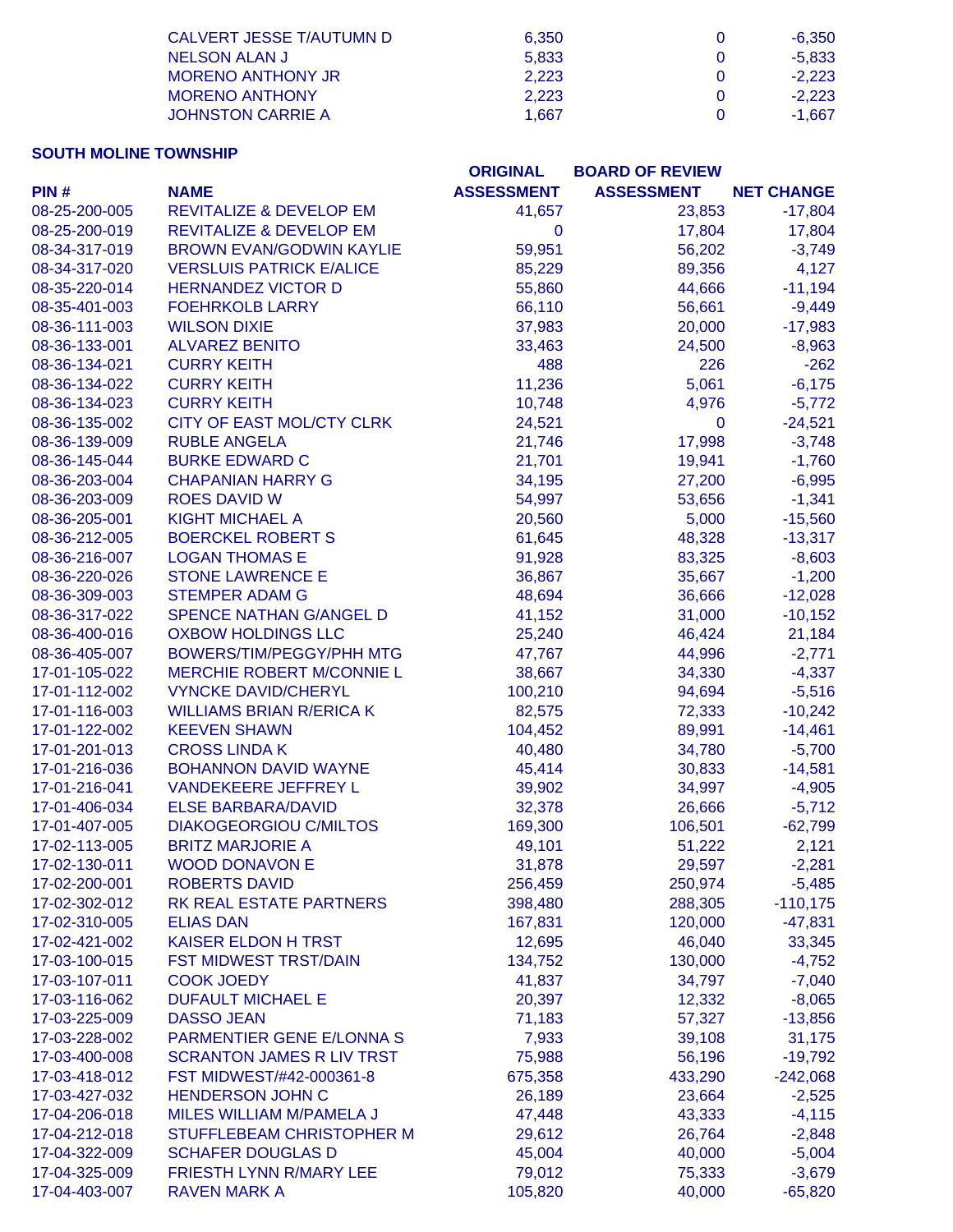| 17-04-405-008 | <b>FORSBERG BARBARA J</b>        | 30,267    | 28,533    | $-1,734$   |
|---------------|----------------------------------|-----------|-----------|------------|
| 17-04-405-157 | <b>SHUH KRIS E</b>               | 48,877    | 49,222    | 345        |
| 17-04-406-002 | RYDEN ERIC C/O RYDEN2FOR1        | 88,007    | 41,603    | $-46,404$  |
| 17-04-408-031 | MADSON DONALD C/DEBORAH A        | 48,201    | 43,329    | $-4,872$   |
| 17-07-401-009 | <b>MICKELSEN EDWARD E/BARB</b>   | 149,152   | 138,124   | $-11,028$  |
| 17-07-401-014 | <b>TRIX HERBERT B/DIANE S</b>    | 110,814   | 92,375    | $-18,439$  |
| 17-07-401-020 | <b>ASH JAMES L/MARSHAK</b>       | 123,321   | 113,322   | $-9,999$   |
| 17-07-411-002 | <b>FROMI JAMES</b>               | 139,754   | 111,037   | $-28,717$  |
| 17-07-411-008 | <b>ACRI NICHOLAS B</b>           | 73,385    | 33,330    | $-40,055$  |
| 17-07-411-022 | <b>MOHR ROBERT A/ROSE</b>        | 128,039   | 100,101   | $-27,938$  |
| 17-07-414-004 | <b>BOLLAERT WILLIAM T</b>        | 139,058   | 122,339   | $-16,719$  |
| 17-07-415-003 | <b>IOWA HEALTH SYSTEMS</b>       | 102,811   | 78,825    | $-23,986$  |
| 17-07-415-005 | <b>DEVRIEZE STEPHANIE</b>        | 87,578    | 68,660    | $-18,918$  |
| 17-07-416-004 | PAGADALA KISHORE V               | 111,413   | 95,583    | $-15,830$  |
| 17-07-416-007 | <b>DEPAUW RICHARD A</b>          | 115,897   | 109,079   | $-6,818$   |
| 17-07-417-004 | <b>STRANDLUND ROGER L</b>        | 100,190   | 95,729    | $-4,461$   |
| 17-07-417-010 | FISCELLA RONALD B DR             | 142,709   | 117,140   | $-25,569$  |
| 17-07-423-002 | <b>CANADA DONALD A JR</b>        | 70,458    | 62,327    | $-8,131$   |
| 17-07-424-004 | <b>LEMON DAVID E</b>             | 123,159   | 105,246   | $-17,913$  |
| 17-07-424-007 | <b>COIN NICK S/NANCY B</b>       | 138,015   | 121,830   | $-16,185$  |
| 17-07-427-005 | <b>BABU HARI/SHOBHA C</b>        | 149,628   | 122,321   | $-27,307$  |
| 17-08-314-007 | <b>GOLDSTEIN JEFF/ROBERT/RIC</b> | 161,018   | 93,333    | $-67,685$  |
| 17-08-316-003 | <b>PATEL SIMA P</b>              | 270,617   | 203,313   | $-67,304$  |
| 17-08-401-019 | <b>HAMMAR THOMAS W</b>           | 16,959    | 37,635    | 20,676     |
| 17-08-414-013 | <b>FNMA</b>                      | 38,252    | 20,331    | $-17,921$  |
| 17-09-107-018 | <b>KNOX TERESA L</b>             | 56,735    | 46,662    | $-10,073$  |
| 17-09-108-040 | <b>ALDENE KATHIE</b>             | 51,149    | 47,945    | $-3,204$   |
| 17-09-200-007 | PEGASUS TOWER CO LTD             | 1,200     | 12,894    | 11,694     |
| 17-09-208-021 | <b>GAULRAPP MARTHA H</b>         | 89,151    | 76,892    | $-12,259$  |
| 17-09-309-006 | <b>BLACK HAWK COLLEGE</b>        | 96,713    | 78,337    | $-18,376$  |
| 17-09-310-001 | <b>TURCZYNSKI M/MIDWEST ENG</b>  | 153,758   | 83,325    | $-70,433$  |
| 17-09-311-032 | <b>J BERGREN LLC</b>             | 50,270    | 20,000    | $-30,270$  |
| 17-09-407-007 | <b>TRIMBLE REID W</b>            | 62,976    | 59,018    | $-3,958$   |
| 17-09-416-001 | <b>BAUERSFELD EDWARD/VIRGINI</b> | 115,241   | 105,489   | $-9,752$   |
| 17-10-104-004 | <b>SOHNER SALLY</b>              | 61,033    | 43,829    | $-17,204$  |
| 17-10-107-008 | <b>BROWN MICHELLE L</b>          | 22,998    | 18,998    | $-4,000$   |
| 17-10-110-008 | <b>HAGENER GARY L/DEBORAH</b>    | 101,271   | 93,453    | $-7,818$   |
| 17-10-133-002 | <b>TRAPKUS BRIAN M</b>           | 4,579     | 35,952    | 31,373     |
| 17-10-200-009 | <b>KIRBY TERRY L</b>             | 34,167    | 31,663    | $-2,504$   |
| 17-10-228-014 | RABE DAVID P/STEPHANIE D         | 119,639   | 110,655   | $-8,984$   |
| 17-10-305-019 | <b>JOHNSON WILLIAM J</b>         | 93,124    | 85,325    | $-7,799$   |
| 17-10-319-004 | PRICE STEVEN C/THERESA A         | 67,118    | 45,495    | $-21,623$  |
| 17-10-330-009 | HANLEY TIMOTHY K/ROBIN R         | 241,659   | 184,982   | $-56,677$  |
| 17-10-331-004 | <b>KENT JAMES R/SHEILA R</b>     | 63,560    | 50,995    | $-12,565$  |
| 17-10-331-007 | <b>GUERRERO JAVIER</b>           | 78,261    | 64,333    | $-13,928$  |
| 17-10-416-002 | <b>VINZANT CHAD D/AMY S</b>      | 123,279   | 110,989   | $-12,290$  |
| 17-11-114-001 | <b>LEECH ANDREW</b>              | 5,370     | 20,263    | 14,893     |
| 17-11-116-032 | <b>THOMPSON BRAD/PAM</b>         | 44,792    | 46,183    | 1,391      |
| 17-11-121-002 | <b>CARLYLE JOHN K/DONNA M</b>    | 88,476    | 83,325    | $-5,151$   |
| 17-11-301-036 | <b>HOCHSTETLER RICHARD D</b>     | 54,825    | 45,662    | $-9,163$   |
| 17-11-321-004 | <b>GREENE ROBERT A</b>           | 117,292   | 88,364    | $-28,928$  |
| 17-11-415-012 | JONES DONALD G/JUDY A            | 2,706     | 33,619    | 30,913     |
| 17-12-102-008 | <b>NORTON ROBERT J JR</b>        | 70,392    | 62,327    | $-8,065$   |
| 17-12-104-005 | <b>PHARES WILLIAM</b>            | 147,255   | 119,988   | $-27,267$  |
| 17-12-104-007 | <b>LORENZ MARY E</b>             | 194,297   | 129,987   | $-64,310$  |
| 17-12-104-013 | <b>LARSEN ROBERT L</b>           | 141,723   | 133,320   | $-8,403$   |
| 17-12-105-006 | <b>KOENIG GLENDA</b>             | 82,173    | 71,660    | $-10,513$  |
| 17-12-201-007 | <b>DAWSON JOHN F</b>             | 84,208    | 66,660    | $-17,548$  |
| 17-12-201-010 | <b>FLAHERTY JAMES J</b>          | 87,040    | 68,328    | $-18,712$  |
| 17-12-300-007 | AOH RIDGE LLC                    | 2,130,911 | 1,833,150 | $-297,761$ |
| 17-12-302-017 | <b>BAHETI MANOJ K/MANISHA</b>    | 170,899   | 146,000   | $-24,899$  |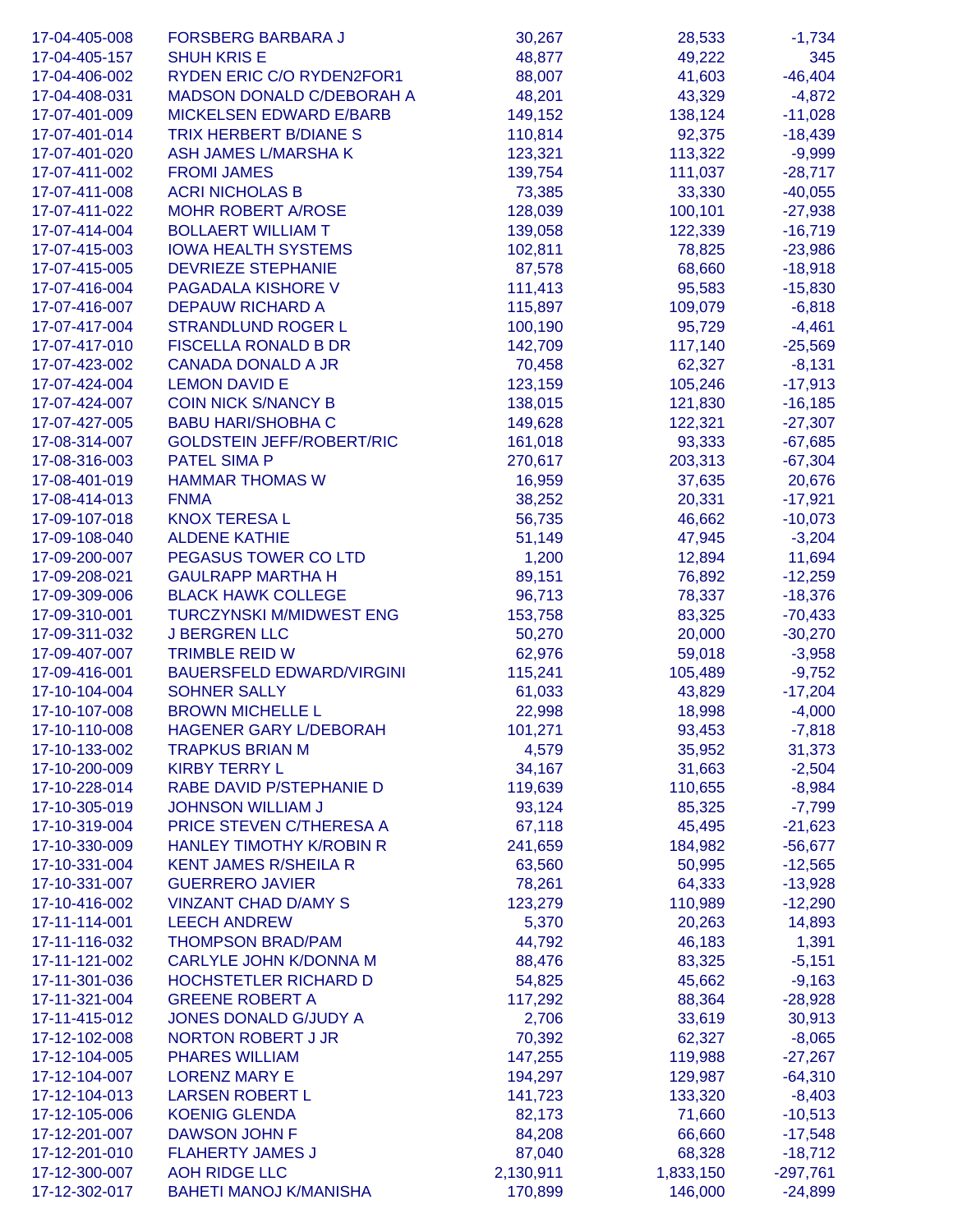| 17-12-407-022 | <b>BHATE LOKESH/NIMISHA</b>       | 95,867     | 81,658     | $-14,209$  |
|---------------|-----------------------------------|------------|------------|------------|
| 17-12-407-050 | <b>EARL RODNEY C/SHARON J</b>     | 4,071      | 23,959     | 19,888     |
| 17-12-409-015 | <b>BREWERS MICHAEL J</b>          | 102,376    | 98,323     | $-4,053$   |
| 17-12-413-008 | <b>CUNNINGHAM JERRY K</b>         | 101.974    | 91,324     | $-10,650$  |
| 17-12-422-004 | <b>BRIONES DARWIN L</b>           | 96,242     | 83,325     | $-12,917$  |
| 17-14-113-012 | KING EMILY A                      | 37,886     | 30,333     | $-7,553$   |
| 17-14-200-002 | <b>GENESEO F&amp;F MOL BRANCH</b> | 2,445,812  | 1,730,095  | $-715,717$ |
| 17-15-302-006 | <b>FARISS JOHN</b>                | 44,924     | 32,939     | $-11,985$  |
| 17-16-102-001 | <b>GVD COMMERCIAL PROPERTIES</b>  | 1,640,458  | 1,483,944  | $-156,514$ |
| 17-16-107-006 | <b>SDG MACERICH PROP/TAXDEPT</b>  | 16,632,476 | 15,831,750 | $-800,726$ |
| 17-16-200-007 | ROSENTHAL CINDY A                 | 77,380     | 66,660     | $-10,720$  |
| 17-16-301-005 | <b>OKEEFE BETH EGAN</b>           | 220,688    | 168,496    | $-52,192$  |
| 17-17-100-013 | STONERIVER REAL ESTATE            | 14,870     | 9,716      | $-5,154$   |
| 17-17-113-008 | <b>HODGE MARY H</b>               | 72,041     | 70,666     | $-1,375$   |
| 17-17-215-010 | <b>STONE RIVER REAL ESTATE</b>    | 159,189    | 141,380    | $-17,809$  |
|               | <b>VERLSUIS PATRICK E/ALICE</b>   | 12,421     |            | $-12,421$  |
|               | <b>SHUH KRIS E</b>                | 2,216      | 0          | $-2,216$   |
|               | <b>BRITZ MARJORIE A</b>           | 2,121      | 0          | $-2,121$   |
|               | <b>THOMPSON BRAD/PAM</b>          | 1,391      | 0          | $-1,391$   |

# **MOLINE TOWNSHIP**

|               |                                     | <b>ORIGINAL</b>   | <b>BOARD OF REVIEW</b> |                   |
|---------------|-------------------------------------|-------------------|------------------------|-------------------|
| PIN#          | <b>NAME</b>                         | <b>ASSESSMENT</b> | <b>ASSESSMENT</b>      | <b>NET CHANGE</b> |
| 08-31-420-009 | <b>BOYS &amp; GIRLS CLUB OF MVI</b> | 0                 | 4,352                  | 4,352             |
| 08-31-424-001 | <b>CITY OF MOLINE</b>               | 173,857           | 13,909                 | $-159,948$        |
| 08-31-431-001 | <b>CITY OF MOLINE</b>               | 17,974            | 4,673                  | $-13,301$         |
| 08-31-438-005 | <b>LEMASTER DAVID S/MOLLY M</b>     | 33,564            | 21,884                 | $-11,680$         |
| 08-31-445-006 | <b>SHAMSIE CANDICE M</b>            | 102,657           | 87,991                 | $-14,666$         |
| 08-32-231-002 | <b>CITY OF MOLINE</b>               | 208,294           | 14,580                 | $-193,714$        |
| 08-32-231-005 | <b>CITY OF MOLINE</b>               | 12,209            | 855                    | $-11,354$         |
| 08-32-231-006 | <b>CITY OF MOLINE</b>               | 12,209            | 855                    | $-11,354$         |
| 08-32-232-004 | <b>IDOT</b>                         | 13,272            | $\mathbf 0$            | $-13,272$         |
| 08-32-314-006 | <b>WESTGATE PARTNERS LLC</b>        | 809,536           | 839,398                | 29,862            |
| 08-32-333-001 | <b>CITY OF MOLINE</b>               | 6,356             | 762                    | $-5,594$          |
| 08-32-409-006 | <b>CHRISTENSEN LESLIE H</b>         | 94,152            | 88,324                 | $-5,828$          |
| 08-32-437-006 | <b>HABITAT FOR HUMANITY</b>         | $\mathbf 0$       | 2,049                  | 2,049             |
| 08-32-438-017 | <b>CITY OF MOLINE</b>               | 15,597            | 4,367                  | $-11,230$         |
| 08-32-440-004 | <b>BRAND MARK T</b>                 | 29,431            | 24,497                 | $-4,934$          |
| 08-33-115-007 | <b>CITY OF MOLINE</b>               | 14,735            | 2,652                  | $-12,083$         |
| 08-33-117-008 | <b>RICHARDS PETER J</b>             | 39,002            | 28,330                 | $-10,672$         |
| 08-33-121-004 | <b>MOLINE GOSPEL TEMPLE</b>         | 26,407            | 22,997                 | $-3,410$          |
| 08-33-301-008 | <b>AMUNDSEN MAGGIE J</b>            | 50,933            | 43,329                 | $-7,604$          |
| 08-33-306-012 | <b>HANNA DUSTIN</b>                 | 34,734            | 14,165                 | $-20,569$         |
| 08-33-308-011 | <b>VYNCKE DAVID M</b>               | 29,514            | 26,070                 | $-3,444$          |
| 08-33-407-001 | <b>CALLAWAY DAVID</b>               | $\mathbf 0$       | 8,583                  | 8,583             |
| 08-33-412-021 | <b>MEYER JOSH</b>                   | 42,475            | 19,331                 | $-23,144$         |
| 08-33-420-012 | <b>GARVIS VICTOR P</b>              | 45,337            | 36,663                 | $-8,674$          |
| 08-33-421-002 | <b>CANTRILL JANET M</b>             | 45,622            | 37,290                 | $-8,332$          |
| 08-34-125-009 | <b>AMERICAN BANK &amp; TRUST</b>    | 79,915            | 66,660                 | $-13,255$         |
| 08-34-125-012 | <b>GERDES NEIL W</b>                | 62,965            | 56,661                 | $-6,304$          |
| 08-34-202-005 | <b>HAMILTON KAREN J</b>             | 59,045            | 49,161                 | $-9,884$          |
| 08-34-215-006 | SOUTHERLAND NICHOLAS                | 33,405            | 18,510                 | $-14,895$         |
| 08-34-221-016 | ROWLANDS OWEN B/1982 TRST           | 67,850            | 51,661                 | $-16,189$         |
| 08-34-311-030 | <b>HAMILTON CARL B</b>              | 28,635            | 27,094                 | $-1,541$          |
| 08-34-311-086 | <b>HERRERA ZENON/MARIA</b>          | 55,533            | 48,333                 | $-7,200$          |
| 08-35-106-001 | <b>VANDEVOORDE CRAIG R</b>          | 38,027            | 34,829                 | $-3,198$          |
| 08-35-114-009 | <b>SMITH TIFFANY A</b>              | 44,258            | 39,000                 | $-5,258$          |
| 08-35-119-002 | <b>BAUGHER JOHN M/JUSTINA E</b>     | 37,098            | 34,829                 | $-2,269$          |
| 08-35-139-021 | BELL REX EQUIPMENT CO INC           | 21,140            | 16,665                 | $-4,475$          |
| 08-35-308-017 | <b>TONE SANDRA J</b>                | 58,554            | 49,661                 | $-8,893$          |
| 08-35-312-022 | <b>NELSON MARK A</b>                | 26,962            | 21,665                 | $-5,297$          |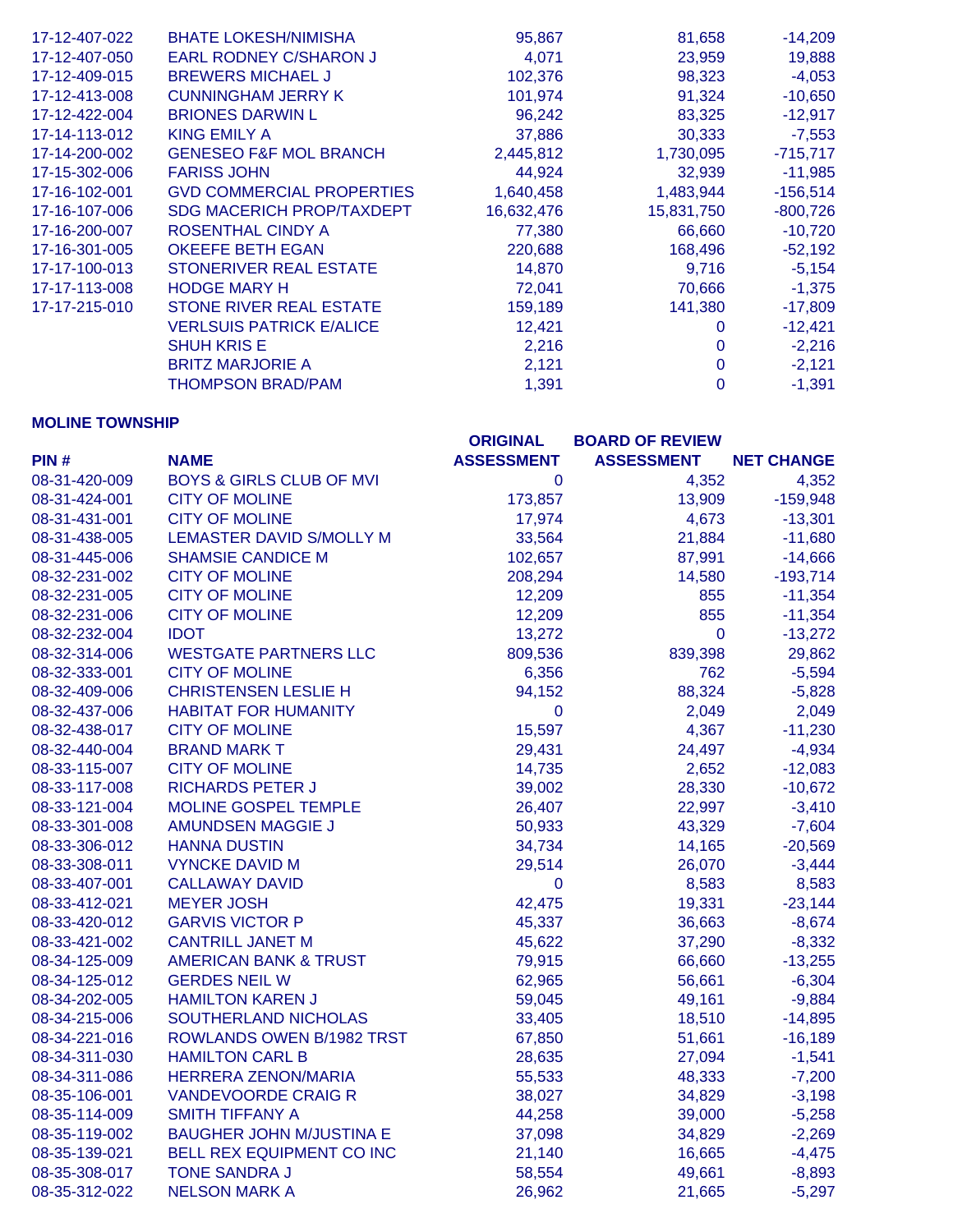| 08-35-312-035 | HASSELBUSCH JAMES/REBECCA        | 26,698  | 19,556      | $-7,142$  |
|---------------|----------------------------------|---------|-------------|-----------|
| 17-04-104-002 | <b>SIMPAO DESIREE DIOCSON</b>    | 23,550  | 16,165      | $-7,385$  |
| 17-04-127-001 | <b>CURLESS DALE/JOAN</b>         | 43,205  | 38,162      | $-5,043$  |
| 17-04-127-020 | <b>BOZEMAN KIMBERLY A</b>        | 31,125  | 29,330      | $-1,795$  |
| 17-04-302-014 | <b>MARTIN AMANDA</b>             | 29,743  | 27,663      | $-2,080$  |
| 17-05-134-013 | DWYER DAVID W/JUDITH L           | 4,830   | 19,528      | 14,698    |
| 17-05-200-055 | <b>MCCONNELL RICHARD</b>         | 20,470  | 24,096      | 3,626     |
| 17-05-201-014 | <b>SISSON PHILLIP W SR</b>       | 37,453  | 32,996      | $-4,457$  |
| 17-05-213-001 | <b>CITY OF MOLINE</b>            | 24,771  | 6,441       | $-18,330$ |
| 17-05-249-008 | FEDERAL HOME LOAN MTG COR        | 26,136  | 15,000      | $-11,136$ |
| 17-05-262-016 | <b>PARKS LYNDA L</b>             | 6,799   | 15,900      | 9,101     |
| 17-05-314-037 | <b>TURCZYNSKI DIANE M</b>        | 93,241  | 78,005      | $-15,236$ |
| 17-05-314-063 | <b>VOGLER SEAN</b>               | 37,133  | 23,649      | $-13,484$ |
| 17-05-322-006 | <b>MCPHERSON SCOTT</b>           | 91,178  | 59,123      | $-32,055$ |
| 17-05-413-075 | <b>LEISTRA JAMES A</b>           | 49,299  | 43,996      | $-5,303$  |
| 17-05-421-005 | <b>BENNETT LINDSEY M</b>         | 25,333  | 24,169      | $-1,164$  |
| 17-05-437-014 | <b>LARRISON DENNIS M</b>         | 39,085  | 36,163      | $-2,922$  |
| 17-06-201-026 | <b>CITY OF MOLINE</b>            | 24,118  | 9,406       | $-14,712$ |
| 17-06-201-039 | <b>REGIONS BANK TRST</b>         | 29,279  | 17,547      | $-11,732$ |
| 17-06-214-028 | PETRO GOLD INC                   | 92,238  | 36,663      | $-55,575$ |
| 17-06-420-006 | <b>SSD CORP/DEUTSCH S S</b>      | 26,700  | 26,664      | $-36$     |
| 17-06-432-034 | <b>KRAUS SANDRAK</b>             | 21,185  | 13,332      | $-7,853$  |
| 17-06-438-021 | <b>MENTING MICHAEL J/RIVELLI</b> | 4,925   | 46,846      | 41,921    |
| 17-07-215-004 | <b>PRINZ ANNE L</b>              | 19,605  | 18,332      | $-1,273$  |
| 17-07-215-008 | <b>FECHT MARY ELLEN</b>          | 19,605  | 18,331      | $-1,274$  |
| 17-07-227-006 | <b>LOWE AMBER N</b>              | 25,664  | 22,512      | $-3,152$  |
| 17-07-232-039 | <b>MADSON DONALD C</b>           |         | 26,664      |           |
|               |                                  | 32,896  |             | $-6,232$  |
| 17-07-234-007 | <b>KENNEY JEANINE M</b>          | 71,829  | 59,994      | $-11,835$ |
| 17-07-237-005 | <b>MICHELS RONALD J</b>          | 33,897  | 29,037      | $-4,860$  |
| 17-08-103-001 | <b>EDDY JAMES H TRUSTEE</b>      | 20,559  | 6,000       | $-14,559$ |
| 17-08-103-003 | <b>PRESS HOWARD J</b>            | 153,814 | 116,666     | $-37,148$ |
| 17-08-105-001 | <b>ROSS MICHAEL</b>              | 41,448  | 28,330      | $-13,118$ |
| 17-08-107-001 | MILLS DAVID M REV TRST           | 194,540 | 149,985     | $-44,555$ |
| 17-08-107-004 | <b>DOUGHERTY KEVIN/KATHY</b>     | 31,881  | 148,750     | 116,869   |
| 17-08-107-007 | <b>DEVINNEY DONALD E</b>         | 170,803 | 164,984     | $-5,819$  |
| 17-08-107-008 | RICHMILLER TIMOTHY J             | 168,587 | 121,660     | $-46,927$ |
| 17-08-108-003 | LUNDIE WILLIAM R/CARMEN K        | 78,627  | 86,666      | 8,039     |
| 17-08-200-001 | <b>THOMAS JAMES</b>              | 51,745  | 49,995      | $-1,750$  |
| 17-08-226-007 | <b>STURR KATHLEEN A</b>          | 30,092  | 19,998      | $-10,094$ |
| 17-08-235-004 | <b>IMHOFF SCARLETT A</b>         | 31,781  | 28,331      | $-3,450$  |
| 17-08-239-004 | <b>STRAFFORD MYRNA K TRUST</b>   | 26,234  | 17,009      | $-9,225$  |
| 17-08-240-018 | <b>WEAVER THOMAS G/CECELE A</b>  | 65,958  | 57,844      | $-8,114$  |
| 17-08-240-033 | <b>WINOLA JETS LLC</b>           | 35,360  | 24,998      | $-10,362$ |
| 17-08-243-002 | <b>CITY OF MOLINE</b>            | 17,850  | 6,962       | $-10,888$ |
|               | <b>WESTGATE PARTNERS LLC</b>     | 13,137  | $\mathbf 0$ | $-13,137$ |
|               | <b>LUNDIE WILLIAM R/CARMEN K</b> | 8,039   | $\mathbf 0$ | $-8,039$  |
|               | <b>ONTIVEROS ROBERT</b>          | 7,199   | $\mathbf 0$ | $-7,199$  |
|               | <b>WESTGATE PARTNERS LLC</b>     | 5,598   | $\mathbf 0$ | $-5,598$  |
|               | <b>WEST GATEWAY PARTNERS LLC</b> | 3,928   | $\mathbf 0$ | $-3,928$  |
|               | MCCONNELL RICHARD G/LYNDA        | 3,626   | $\pmb{0}$   | $-3,626$  |

### **ROCK ISLAND TOWNSHIP**

|               |                                 | <b>ORIGINAL</b>   | <b>BOARD OF REVIEW</b> |                   |
|---------------|---------------------------------|-------------------|------------------------|-------------------|
| PIN#          | <b>NAME</b>                     | <b>ASSESSMENT</b> | <b>ASSESSMENT</b>      | <b>NET CHANGE</b> |
| 07-25-300-001 | <b>BLACK CONSULTING</b>         | 243               | 2,608                  | 2,365             |
| 07-25-400-001 | ARMTEC DEFENSE PROD             | 1.177             | 1,185                  | -8                |
| 07-25-400-002 | ADVANCED DOCUMENT CONVERS       | 73,501            | 62,136                 | $-11,365$         |
| 07-25-400-003 | <b>RUSSELL CONSTRUCTION</b>     | 2,209             | 15,080                 | 12.871            |
| 07-25-400-004 | <b>MAN TECH TELECOM</b>         | 4.121             | 10.214                 | 6,093             |
| 07-25-400-005 | <b>KELLOGG BROWN &amp; ROOT</b> | 4,760             | 9.449                  | 4,689             |
| 07-25-400-006 | DAY/ZIMMERMAN/FITZSIMMONS       | 2,540             | 5.392                  | 2,852             |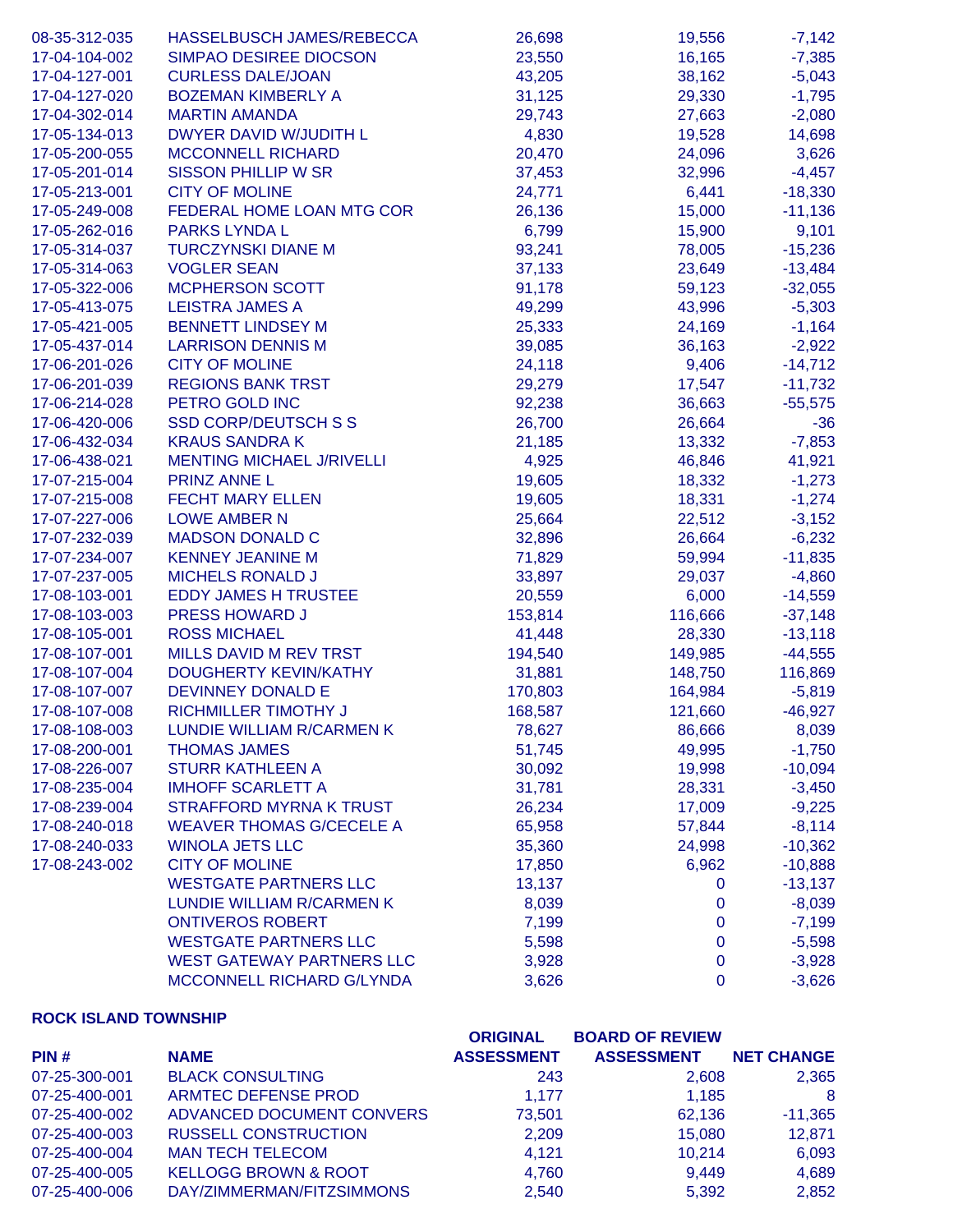| 07-25-400-007 | <b>DYNCORP INT LLC</b>           | 1,367            | 9,361       | 7,994      |
|---------------|----------------------------------|------------------|-------------|------------|
| 07-25-400-008 | <b>HANCOCK MGMT LLC</b>          | 11,783           | 30,556      | 18,773     |
| 07-25-400-009 | <b>AKIMA LOGISTICS SERV</b>      | 1,019            | 2,527       | 1,508      |
| 07-25-400-010 | PB NAMMO DEMIL LLC               | 1,648            | $\mathbf 0$ | $-1,648$   |
| 07-25-400-011 | <b>MODULAR FURNITURE SERVICE</b> | 5,999            | 6,916       | 917        |
| 07-25-400-012 | <b>AMCAD DIGITAL CONVERSION</b>  | 301,093          | 295,785     | $-5,308$   |
| 07-25-400-013 | <b>GENESIS HEALTH GROUP</b>      | 0                | 22,494      | 22,494     |
| 07-25-400-014 | <b>AECOM GOVERNMENT SERVICES</b> | 0                | 4,917       | 4,917      |
| 07-25-400-015 | <b>TELESTO GROUP LLC</b>         | 0                | 5,783       | 5,783      |
| 07-25-400-016 | <b>FLUOR GOVERNMENT GROUP</b>    | 0                | 7,475       | 7,475      |
| 07-25-400-017 | <b>METTERS INDUSTRIES INC</b>    | 0                | 18,626      | 18,626     |
| 07-25-400-018 | <b>CORNERSTONE INTEGRATION</b>   | 0                | 5,248       | 5,248      |
| 07-25-400-019 | <b>SUPPLYCORE</b>                | 0                | 6,392       | 6,392      |
| 07-34-406-007 | <b>WOOD MARGARET</b>             | 10,427           | 9,737       | $-690$     |
| 07-34-429-007 | <b>COOKSEY JAMES A</b>           | 14,033           | 8,839       | $-5,194$   |
| 07-34-438-009 | <b>THORNTON HATTIE M</b>         | 16,214           | 17,202      | 988        |
| 07-34-450-001 | <b>JONES HELEN</b>               | 21,575           | 15,000      | $-6,575$   |
| 07-35-109-004 | <b>RI ECONOMIC GROWTH CORP</b>   | 33,464           | 23,331      | $-10,133$  |
| 07-35-109-006 | RI ECONOMIC GROWTH CORP          | 98,179           | 51,662      | $-46,517$  |
| 07-35-109-014 | <b>RI ECONOMIC GROWTH CORP</b>   | 29,155           | 39,966      | 10,811     |
| 07-35-111-007 | <b>LIVING WATERS</b>             | $\mathbf 0$      | 13,332      | 13,332     |
| 07-35-112-004 | <b>ROBERT A KIRK</b>             | 65,304           | 22,239      | $-43,065$  |
| 07-35-130-011 | <b>ROTE CORP</b>                 | 10,908           | 9,165       | $-1,743$   |
| 07-35-202-016 | <b>RI ECONOMIC GROWTH CORP</b>   | 535,231          | 399,960     | $-135,271$ |
| 07-35-204-013 | <b>LUCKY LUKES LLC</b>           | 37,503           | 31,667      | $-5,836$   |
| 07-35-209-009 | <b>SALA FLATS LP</b>             | 207,383          | 177,150     | $-30,233$  |
| 07-35-212-015 | RI ELKS LODGE #980               | 5,045            | 7,755       | 2,710      |
| 07-35-220-002 | <b>WENTLER PROPERTIES INC</b>    | 59,596           | 56,667      | $-2,929$   |
| 07-35-222-002 | MCLAUGHLIN OLDSMOBILE CAD        | 313,008          | 94,333      | $-218,675$ |
| 07-35-222-003 | MCLAUGHLIN OLDSMOBILE CAD        | 13,155           | 11,332      | $-1,823$   |
| 07-35-222-004 | MCLAUGHLIN OLDSMOBILE CAD        | 13,155           | 12,833      | $-322$     |
| 07-35-237-015 | <b>HUISKAMP COLLEEN A TRST</b>   | 114,922          | 113,098     | $-1,824$   |
| 07-35-310-039 | <b>RI ECONOMIC GROWTH CORP</b>   | 27,335           | 24,964      | $-2,371$   |
| 07-35-313-004 | <b>MILTON SIMON JR/LAURIE A</b>  | 20,785           | 19,146      | $-1,639$   |
| 07-35-421-009 | <b>ROWAND WILLIAM I</b>          | 55,784           | 40,713      | $-15,071$  |
| 07-35-427-010 | <b>CORDES DAVID/PATTSCHULL B</b> | 37,942           | 12,545      | $-25,397$  |
| 07-35-429-001 | <b>MCKINLEY JEFFREY/CLEM DAN</b> | 26,635           | 23,331      | $-3,304$   |
| 07-35-434-007 | <b>WILLIAMS KAROLYN J</b>        | 34,265           | 32,336      | $-1,929$   |
| 07-35-435-014 | <b>RI ECONOMIC GROWTH CORP</b>   | 22,270           | 13,332      | $-8,938$   |
| 07-35-435-023 | FIRST FINANCIAL GROUP LLC        | 37,405           | 30,696      | $-6,709$   |
| 07-35-437-009 | <b>TAYLOR DONALD E II</b>        | 11,856           | 19,998      | 8,142      |
| 07-35-439-012 | <b>BJORKMAN W SAMUEL III</b>     | 22,309           | 24,837      | 2,528      |
| 07-35-443-004 | <b>ONKEN JANE</b>                | 25,736           | 24,136      | $-1,600$   |
| 07-35-452-001 | <b>GORDON WILLIAM E III</b>      | 41,501           | 31,333      | $-10,168$  |
| 07-36-200-001 | <b>SIVYER STEEL CORP</b>         | 0                | 4,843       | 4,843      |
| 07-36-200-002 | <b>RODMAN MFG LAB</b>            | $\boldsymbol{0}$ | 8,941       | 8,941      |
| 07-36-200-003 | <b>BAE SYSTEMS</b>               | 0                | 17,518      | 17,518     |
| 07-36-302-001 | <b>GBD'S INC</b>                 | 36,017           | 34,478      | $-1,539$   |
| 07-36-302-007 | <b>KINNEY KAREN</b>              | 11,261           | 10,280      | $-981$     |
| 07-36-307-010 | <b>KISTNER ANDREW P</b>          | 19,564           | 15,029      | $-4,535$   |
| 07-36-316-003 | <b>STRAMAN KEN</b>               | 12,451           | 5,332       | $-7,119$   |
| 07-36-320-007 | <b>LEMASTER DAVID S</b>          | 17,394           | 12,714      | $-4,680$   |
| 07-36-323-005 | <b>ROTTMAN CARL F</b>            | 19,585           | 12,238      | $-7,347$   |
| 07-36-332-003 | <b>CORDON CHERYL J</b>           | 15,142           | 11,205      | $-3,937$   |
| 07-36-334-007 | <b>DELACRUZ EDGAR T</b>          | 19,931           | 14,626      | $-5,305$   |
| 07-36-342-007 | <b>BUSH DONALD E/DIANA G</b>     | 19,062           | 15,900      | $-3,162$   |
| 07-36-344-001 | <b>BUSH FRANCIS E</b>            | 24,910           | 20,589      | $-4,321$   |
| 07-36-358-056 | <b>HAVERCAMP STEVEN J</b>        | 83,325           | 79,992      | $-3,333$   |
| 07-36-406-020 | <b>AUGUSTANA COLLEGE</b>         | 30,763           | 17,842      | $-12,921$  |
| 07-36-417-021 | POTTER JULIE K                   | 22,467           | 19,131      | $-3,336$   |
| 08-30-300-001 | <b>TDF</b>                       | 65,592           | 17,216      | $-48,376$  |
|               |                                  |                  |             |            |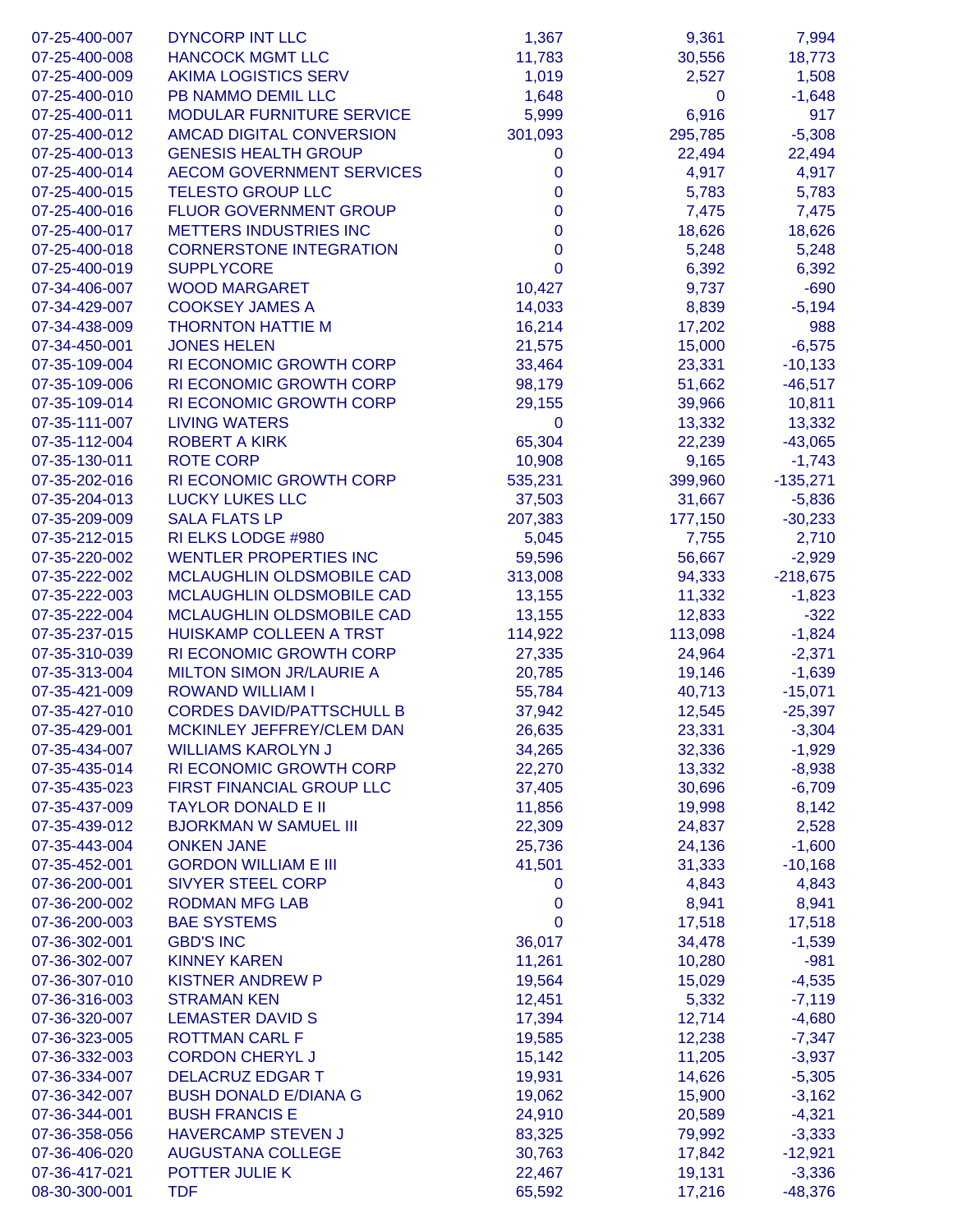| <b>THOTH SOLUTIONS INC</b><br>2,368<br>4,403<br>2,035<br><b>5-T OFFICE SERVICES</b><br>677<br>650<br>$-27$<br>678<br>IA IL TAYLOR INSULATION<br>1,565<br>887<br>421<br>08-30-300-008<br><b>OSVETS LLC</b><br>568<br>147<br><b>ALLIANT TECHSYSTEMS</b><br>3,295<br>3,468<br>173<br>308<br><b>FLINT CLIFF MFG</b><br>610<br>302<br><b>VETERANS SOLUTIONS</b><br>0<br>5,998<br>5,998<br>08-30-300-015<br>URS FEDERAL SUPPORT<br>0<br>2,296<br>2,296<br><b>RYAN AND ASSOCIATES</b><br>0<br>7,379<br>7,379<br>$\pmb{0}$<br><b>UNITY CORPORATION</b><br>3,566<br>3,566<br>08-30-300-018<br>$\pmb{0}$<br>67,829<br><b>VISTA INTERNATIONAL</b><br>67,829<br>$\pmb{0}$<br>ART O LITE ELECTRIC<br>7,963<br>7,963<br>$\pmb{0}$<br>11,088<br><b>ITT SYSTEMS DIVISION</b><br>11,088<br>$\pmb{0}$<br><b>LOCKHEED MARTIN CORP</b><br>4,549<br>4,549<br>$\mathbf 0$<br>08-30-300-023<br><b>SCIENCE APPLICATIONS</b><br>19,989<br>19,989<br>08-31-300-003<br><b>LORCH FRANK J/NANCY E</b><br>43,105<br>36,479<br>$-6,626$<br>08-31-306-017<br><b>GUERRERO RAFAEL</b><br>19,800<br>11,665<br>$-8,135$<br>08-31-325-006<br>AMIDON JEFFRY B/HELEN S<br>66,235<br>46,667<br>$-19,568$<br>08-31-334-006<br><b>SCHAFER JACOB A</b><br>31,688<br>28,330<br>$-3,358$<br>16-01-101-010<br><b>ARMETTA MICHAEL J</b><br>30,087<br>23,333<br>$-6,754$<br>20,811<br>16-01-101-018<br><b>HANSEN MICHELLE A</b><br>5,301<br>26,112<br><b>FONSECA JOSE C</b><br>16-01-116-005<br>16,868<br>10,730<br>$-6,138$<br>21,014<br>16-01-127-023<br><b>TOBIAS ANTHONY S</b><br>23,929<br>$-2,915$<br>16-01-131-006<br><b>ROHWER MOLLY A</b><br>28,116<br>24,995<br>$-3,121$<br>16-01-134-004<br><b>RILEY DAVID E</b><br>30,750<br>24,662<br>$-6,088$<br>PHILLIPS GARY/JOYCE<br>16-01-145-011<br>26,420<br>17,667<br>$-8,753$<br>$-4,550$<br>16-01-156-004<br>FOUT JOHN M/MARY L<br>30,238<br>25,688<br><b>VIVIANI JACK A</b><br>51,680<br>38,663<br>$-13,017$<br>16-01-157-007<br>16-01-159-002<br><b>MATIAS MARTIN/COLUMBA</b><br>28,200<br>19,331<br>$-8,869$<br><b>ORTIZ STEVEN</b><br>16-01-200-018<br>49,418<br>32,996<br>$-16,422$<br><b>LEDFORD RONALD D</b><br>26,210<br>16-01-204-022<br>31,298<br>$-5,088$<br>16-01-206-007<br>SEBBEN KYLE M/SUSAN K<br>31,053<br>27,351<br>$-3,702$<br><b>JAMIESON SUSAN L</b><br>16-01-207-008<br>$-729$<br>30,059<br>29,330<br>16-01-207-019<br><b>MACIAS KLEBER L</b><br>$-2,625$<br>25,428<br>22,803<br><b>HOSKINS JACKIE L</b><br>16-01-212-012<br>31,211<br>25,081<br>$-6,130$<br>16-01-215-001<br><b>WOLLER FRED WIII</b><br>30,208<br>22,000<br>$-8,208$<br>16-01-220-004<br><b>WOLLER FRED W III</b><br>$-6,823$<br>28,823<br>22,000<br><b>HODGE CONSTRUCTION CO</b><br>16-01-230-013<br>407,750<br>333,330<br>$-74,420$<br><b>ABR PARTNERS LLC</b><br>16-02-109-007<br>114,662<br>83,333<br>$-31,329$<br>PARKER DOROTHY Z<br>16-02-110-019<br>16,336<br>14,550<br>$-1,786$<br>16-02-112-005<br><b>DECRANE SAMANTHA L</b><br>14,877<br>11,605<br>$-3,272$<br>16-02-112-013<br><b>GAY BETTY J</b><br>17,811<br>19,069<br>1,258<br><b>BENDER ROBERT J</b><br>16-02-120-008<br>16,168<br>8,582<br>$-7,586$<br>$-11,585$<br>16-02-120-009<br><b>STONEHENGE TRADING</b><br>16,168<br>4,583<br>6,197<br>16-02-129-024<br><b>GINGRY CHRISTOPHER S</b><br>13,169<br>$-6,972$<br>16-02-132-010<br><b>COOKSEY JAMES A</b><br>10,870<br>8,839<br>$-2,031$<br>16-02-142-007<br><b>CANDYMAN INC/KEN NESTLER</b><br>11,489<br>10,739<br>$-750$<br>16-02-202-008<br><b>STEPHENS GREGORY A</b><br>14,921<br>3,321<br>$-11,600$<br>16-02-203-004<br><b>WILLIAMS DAWN C</b><br>30,784<br>19,998<br>$-10,786$<br>16-02-206-001<br><b>MABIS BRUCE A</b><br>28,594<br>$-6,763$<br>21,831<br>16-02-206-008<br><b>RYCO LIMITED COMPANY</b><br>$-2,826$<br>26,490<br>23,664<br>16-02-208-017<br>DU TRAC COMMUNITY CREDIT<br>5,397<br>2,669<br>2,728<br>45,648<br>$-3,059$<br>16-02-224-001<br>YOUNG EVAN T<br>48,707<br><b>CONE PETER L</b><br>53,261<br>50,177<br>$-3,084$<br>16-02-224-007<br>16-02-226-001<br><b>BRAMER STEPHEN/SHAFER JAI</b><br>46,707<br>$-11,940$<br>34,767<br>16-02-226-007<br><b>ANDERSON TERRY M/FAYE</b><br>50,102<br>43,144<br>$-6,958$<br>16-03-101-002<br><b>SUNSET PARK PROPERTIES LL</b><br>434,890<br>427,608<br>$-7,282$<br><b>HABITAT FOR HUMANITY QC</b><br>17,077<br>23,504<br>6,427<br>16-03-213-005<br>16-03-221-061<br><b>WASHINGTON LEWIS</b><br>16,774<br>6,666<br>$-10,108$<br><b>COOKSEY JAMES A</b><br>16-03-233-005<br>12,301<br>8,839<br>$-3,462$ | 08-30-300-003 | <b>BOOZ ALLEN HAMILTON INC</b> | 2,706 | 8,623 | 5,917 |
|-------------------------------------------------------------------------------------------------------------------------------------------------------------------------------------------------------------------------------------------------------------------------------------------------------------------------------------------------------------------------------------------------------------------------------------------------------------------------------------------------------------------------------------------------------------------------------------------------------------------------------------------------------------------------------------------------------------------------------------------------------------------------------------------------------------------------------------------------------------------------------------------------------------------------------------------------------------------------------------------------------------------------------------------------------------------------------------------------------------------------------------------------------------------------------------------------------------------------------------------------------------------------------------------------------------------------------------------------------------------------------------------------------------------------------------------------------------------------------------------------------------------------------------------------------------------------------------------------------------------------------------------------------------------------------------------------------------------------------------------------------------------------------------------------------------------------------------------------------------------------------------------------------------------------------------------------------------------------------------------------------------------------------------------------------------------------------------------------------------------------------------------------------------------------------------------------------------------------------------------------------------------------------------------------------------------------------------------------------------------------------------------------------------------------------------------------------------------------------------------------------------------------------------------------------------------------------------------------------------------------------------------------------------------------------------------------------------------------------------------------------------------------------------------------------------------------------------------------------------------------------------------------------------------------------------------------------------------------------------------------------------------------------------------------------------------------------------------------------------------------------------------------------------------------------------------------------------------------------------------------------------------------------------------------------------------------------------------------------------------------------------------------------------------------------------------------------------------------------------------------------------------------------------------------------------------------------------------------------------------------------------------------------------------------------------------------------------------------------------------------------------------------------------------------------------------------------------------------------------------------------------------------------------------------------------------------------------------------------------------------------------------------------------------------------------------------------------------------------------------------------------------------------------------------------------------------------------------------------------------------------------------------------------------------------------------------------------------------------------------------------------------------------------------------------------------------------------------------------------|---------------|--------------------------------|-------|-------|-------|
|                                                                                                                                                                                                                                                                                                                                                                                                                                                                                                                                                                                                                                                                                                                                                                                                                                                                                                                                                                                                                                                                                                                                                                                                                                                                                                                                                                                                                                                                                                                                                                                                                                                                                                                                                                                                                                                                                                                                                                                                                                                                                                                                                                                                                                                                                                                                                                                                                                                                                                                                                                                                                                                                                                                                                                                                                                                                                                                                                                                                                                                                                                                                                                                                                                                                                                                                                                                                                                                                                                                                                                                                                                                                                                                                                                                                                                                                                                                                                                                                                                                                                                                                                                                                                                                                                                                                                                                                                                                                                     | 08-30-300-004 |                                |       |       |       |
|                                                                                                                                                                                                                                                                                                                                                                                                                                                                                                                                                                                                                                                                                                                                                                                                                                                                                                                                                                                                                                                                                                                                                                                                                                                                                                                                                                                                                                                                                                                                                                                                                                                                                                                                                                                                                                                                                                                                                                                                                                                                                                                                                                                                                                                                                                                                                                                                                                                                                                                                                                                                                                                                                                                                                                                                                                                                                                                                                                                                                                                                                                                                                                                                                                                                                                                                                                                                                                                                                                                                                                                                                                                                                                                                                                                                                                                                                                                                                                                                                                                                                                                                                                                                                                                                                                                                                                                                                                                                                     | 08-30-300-005 |                                |       |       |       |
|                                                                                                                                                                                                                                                                                                                                                                                                                                                                                                                                                                                                                                                                                                                                                                                                                                                                                                                                                                                                                                                                                                                                                                                                                                                                                                                                                                                                                                                                                                                                                                                                                                                                                                                                                                                                                                                                                                                                                                                                                                                                                                                                                                                                                                                                                                                                                                                                                                                                                                                                                                                                                                                                                                                                                                                                                                                                                                                                                                                                                                                                                                                                                                                                                                                                                                                                                                                                                                                                                                                                                                                                                                                                                                                                                                                                                                                                                                                                                                                                                                                                                                                                                                                                                                                                                                                                                                                                                                                                                     | 08-30-300-007 |                                |       |       |       |
|                                                                                                                                                                                                                                                                                                                                                                                                                                                                                                                                                                                                                                                                                                                                                                                                                                                                                                                                                                                                                                                                                                                                                                                                                                                                                                                                                                                                                                                                                                                                                                                                                                                                                                                                                                                                                                                                                                                                                                                                                                                                                                                                                                                                                                                                                                                                                                                                                                                                                                                                                                                                                                                                                                                                                                                                                                                                                                                                                                                                                                                                                                                                                                                                                                                                                                                                                                                                                                                                                                                                                                                                                                                                                                                                                                                                                                                                                                                                                                                                                                                                                                                                                                                                                                                                                                                                                                                                                                                                                     |               |                                |       |       |       |
|                                                                                                                                                                                                                                                                                                                                                                                                                                                                                                                                                                                                                                                                                                                                                                                                                                                                                                                                                                                                                                                                                                                                                                                                                                                                                                                                                                                                                                                                                                                                                                                                                                                                                                                                                                                                                                                                                                                                                                                                                                                                                                                                                                                                                                                                                                                                                                                                                                                                                                                                                                                                                                                                                                                                                                                                                                                                                                                                                                                                                                                                                                                                                                                                                                                                                                                                                                                                                                                                                                                                                                                                                                                                                                                                                                                                                                                                                                                                                                                                                                                                                                                                                                                                                                                                                                                                                                                                                                                                                     | 08-30-300-009 |                                |       |       |       |
|                                                                                                                                                                                                                                                                                                                                                                                                                                                                                                                                                                                                                                                                                                                                                                                                                                                                                                                                                                                                                                                                                                                                                                                                                                                                                                                                                                                                                                                                                                                                                                                                                                                                                                                                                                                                                                                                                                                                                                                                                                                                                                                                                                                                                                                                                                                                                                                                                                                                                                                                                                                                                                                                                                                                                                                                                                                                                                                                                                                                                                                                                                                                                                                                                                                                                                                                                                                                                                                                                                                                                                                                                                                                                                                                                                                                                                                                                                                                                                                                                                                                                                                                                                                                                                                                                                                                                                                                                                                                                     | 08-30-300-013 |                                |       |       |       |
|                                                                                                                                                                                                                                                                                                                                                                                                                                                                                                                                                                                                                                                                                                                                                                                                                                                                                                                                                                                                                                                                                                                                                                                                                                                                                                                                                                                                                                                                                                                                                                                                                                                                                                                                                                                                                                                                                                                                                                                                                                                                                                                                                                                                                                                                                                                                                                                                                                                                                                                                                                                                                                                                                                                                                                                                                                                                                                                                                                                                                                                                                                                                                                                                                                                                                                                                                                                                                                                                                                                                                                                                                                                                                                                                                                                                                                                                                                                                                                                                                                                                                                                                                                                                                                                                                                                                                                                                                                                                                     | 08-30-300-014 |                                |       |       |       |
|                                                                                                                                                                                                                                                                                                                                                                                                                                                                                                                                                                                                                                                                                                                                                                                                                                                                                                                                                                                                                                                                                                                                                                                                                                                                                                                                                                                                                                                                                                                                                                                                                                                                                                                                                                                                                                                                                                                                                                                                                                                                                                                                                                                                                                                                                                                                                                                                                                                                                                                                                                                                                                                                                                                                                                                                                                                                                                                                                                                                                                                                                                                                                                                                                                                                                                                                                                                                                                                                                                                                                                                                                                                                                                                                                                                                                                                                                                                                                                                                                                                                                                                                                                                                                                                                                                                                                                                                                                                                                     |               |                                |       |       |       |
|                                                                                                                                                                                                                                                                                                                                                                                                                                                                                                                                                                                                                                                                                                                                                                                                                                                                                                                                                                                                                                                                                                                                                                                                                                                                                                                                                                                                                                                                                                                                                                                                                                                                                                                                                                                                                                                                                                                                                                                                                                                                                                                                                                                                                                                                                                                                                                                                                                                                                                                                                                                                                                                                                                                                                                                                                                                                                                                                                                                                                                                                                                                                                                                                                                                                                                                                                                                                                                                                                                                                                                                                                                                                                                                                                                                                                                                                                                                                                                                                                                                                                                                                                                                                                                                                                                                                                                                                                                                                                     | 08-30-300-017 |                                |       |       |       |
|                                                                                                                                                                                                                                                                                                                                                                                                                                                                                                                                                                                                                                                                                                                                                                                                                                                                                                                                                                                                                                                                                                                                                                                                                                                                                                                                                                                                                                                                                                                                                                                                                                                                                                                                                                                                                                                                                                                                                                                                                                                                                                                                                                                                                                                                                                                                                                                                                                                                                                                                                                                                                                                                                                                                                                                                                                                                                                                                                                                                                                                                                                                                                                                                                                                                                                                                                                                                                                                                                                                                                                                                                                                                                                                                                                                                                                                                                                                                                                                                                                                                                                                                                                                                                                                                                                                                                                                                                                                                                     |               |                                |       |       |       |
|                                                                                                                                                                                                                                                                                                                                                                                                                                                                                                                                                                                                                                                                                                                                                                                                                                                                                                                                                                                                                                                                                                                                                                                                                                                                                                                                                                                                                                                                                                                                                                                                                                                                                                                                                                                                                                                                                                                                                                                                                                                                                                                                                                                                                                                                                                                                                                                                                                                                                                                                                                                                                                                                                                                                                                                                                                                                                                                                                                                                                                                                                                                                                                                                                                                                                                                                                                                                                                                                                                                                                                                                                                                                                                                                                                                                                                                                                                                                                                                                                                                                                                                                                                                                                                                                                                                                                                                                                                                                                     | 08-30-300-019 |                                |       |       |       |
|                                                                                                                                                                                                                                                                                                                                                                                                                                                                                                                                                                                                                                                                                                                                                                                                                                                                                                                                                                                                                                                                                                                                                                                                                                                                                                                                                                                                                                                                                                                                                                                                                                                                                                                                                                                                                                                                                                                                                                                                                                                                                                                                                                                                                                                                                                                                                                                                                                                                                                                                                                                                                                                                                                                                                                                                                                                                                                                                                                                                                                                                                                                                                                                                                                                                                                                                                                                                                                                                                                                                                                                                                                                                                                                                                                                                                                                                                                                                                                                                                                                                                                                                                                                                                                                                                                                                                                                                                                                                                     | 08-30-300-020 |                                |       |       |       |
|                                                                                                                                                                                                                                                                                                                                                                                                                                                                                                                                                                                                                                                                                                                                                                                                                                                                                                                                                                                                                                                                                                                                                                                                                                                                                                                                                                                                                                                                                                                                                                                                                                                                                                                                                                                                                                                                                                                                                                                                                                                                                                                                                                                                                                                                                                                                                                                                                                                                                                                                                                                                                                                                                                                                                                                                                                                                                                                                                                                                                                                                                                                                                                                                                                                                                                                                                                                                                                                                                                                                                                                                                                                                                                                                                                                                                                                                                                                                                                                                                                                                                                                                                                                                                                                                                                                                                                                                                                                                                     | 08-30-300-021 |                                |       |       |       |
|                                                                                                                                                                                                                                                                                                                                                                                                                                                                                                                                                                                                                                                                                                                                                                                                                                                                                                                                                                                                                                                                                                                                                                                                                                                                                                                                                                                                                                                                                                                                                                                                                                                                                                                                                                                                                                                                                                                                                                                                                                                                                                                                                                                                                                                                                                                                                                                                                                                                                                                                                                                                                                                                                                                                                                                                                                                                                                                                                                                                                                                                                                                                                                                                                                                                                                                                                                                                                                                                                                                                                                                                                                                                                                                                                                                                                                                                                                                                                                                                                                                                                                                                                                                                                                                                                                                                                                                                                                                                                     | 08-30-300-022 |                                |       |       |       |
|                                                                                                                                                                                                                                                                                                                                                                                                                                                                                                                                                                                                                                                                                                                                                                                                                                                                                                                                                                                                                                                                                                                                                                                                                                                                                                                                                                                                                                                                                                                                                                                                                                                                                                                                                                                                                                                                                                                                                                                                                                                                                                                                                                                                                                                                                                                                                                                                                                                                                                                                                                                                                                                                                                                                                                                                                                                                                                                                                                                                                                                                                                                                                                                                                                                                                                                                                                                                                                                                                                                                                                                                                                                                                                                                                                                                                                                                                                                                                                                                                                                                                                                                                                                                                                                                                                                                                                                                                                                                                     |               |                                |       |       |       |
|                                                                                                                                                                                                                                                                                                                                                                                                                                                                                                                                                                                                                                                                                                                                                                                                                                                                                                                                                                                                                                                                                                                                                                                                                                                                                                                                                                                                                                                                                                                                                                                                                                                                                                                                                                                                                                                                                                                                                                                                                                                                                                                                                                                                                                                                                                                                                                                                                                                                                                                                                                                                                                                                                                                                                                                                                                                                                                                                                                                                                                                                                                                                                                                                                                                                                                                                                                                                                                                                                                                                                                                                                                                                                                                                                                                                                                                                                                                                                                                                                                                                                                                                                                                                                                                                                                                                                                                                                                                                                     |               |                                |       |       |       |
|                                                                                                                                                                                                                                                                                                                                                                                                                                                                                                                                                                                                                                                                                                                                                                                                                                                                                                                                                                                                                                                                                                                                                                                                                                                                                                                                                                                                                                                                                                                                                                                                                                                                                                                                                                                                                                                                                                                                                                                                                                                                                                                                                                                                                                                                                                                                                                                                                                                                                                                                                                                                                                                                                                                                                                                                                                                                                                                                                                                                                                                                                                                                                                                                                                                                                                                                                                                                                                                                                                                                                                                                                                                                                                                                                                                                                                                                                                                                                                                                                                                                                                                                                                                                                                                                                                                                                                                                                                                                                     |               |                                |       |       |       |
|                                                                                                                                                                                                                                                                                                                                                                                                                                                                                                                                                                                                                                                                                                                                                                                                                                                                                                                                                                                                                                                                                                                                                                                                                                                                                                                                                                                                                                                                                                                                                                                                                                                                                                                                                                                                                                                                                                                                                                                                                                                                                                                                                                                                                                                                                                                                                                                                                                                                                                                                                                                                                                                                                                                                                                                                                                                                                                                                                                                                                                                                                                                                                                                                                                                                                                                                                                                                                                                                                                                                                                                                                                                                                                                                                                                                                                                                                                                                                                                                                                                                                                                                                                                                                                                                                                                                                                                                                                                                                     |               |                                |       |       |       |
|                                                                                                                                                                                                                                                                                                                                                                                                                                                                                                                                                                                                                                                                                                                                                                                                                                                                                                                                                                                                                                                                                                                                                                                                                                                                                                                                                                                                                                                                                                                                                                                                                                                                                                                                                                                                                                                                                                                                                                                                                                                                                                                                                                                                                                                                                                                                                                                                                                                                                                                                                                                                                                                                                                                                                                                                                                                                                                                                                                                                                                                                                                                                                                                                                                                                                                                                                                                                                                                                                                                                                                                                                                                                                                                                                                                                                                                                                                                                                                                                                                                                                                                                                                                                                                                                                                                                                                                                                                                                                     |               |                                |       |       |       |
|                                                                                                                                                                                                                                                                                                                                                                                                                                                                                                                                                                                                                                                                                                                                                                                                                                                                                                                                                                                                                                                                                                                                                                                                                                                                                                                                                                                                                                                                                                                                                                                                                                                                                                                                                                                                                                                                                                                                                                                                                                                                                                                                                                                                                                                                                                                                                                                                                                                                                                                                                                                                                                                                                                                                                                                                                                                                                                                                                                                                                                                                                                                                                                                                                                                                                                                                                                                                                                                                                                                                                                                                                                                                                                                                                                                                                                                                                                                                                                                                                                                                                                                                                                                                                                                                                                                                                                                                                                                                                     |               |                                |       |       |       |
|                                                                                                                                                                                                                                                                                                                                                                                                                                                                                                                                                                                                                                                                                                                                                                                                                                                                                                                                                                                                                                                                                                                                                                                                                                                                                                                                                                                                                                                                                                                                                                                                                                                                                                                                                                                                                                                                                                                                                                                                                                                                                                                                                                                                                                                                                                                                                                                                                                                                                                                                                                                                                                                                                                                                                                                                                                                                                                                                                                                                                                                                                                                                                                                                                                                                                                                                                                                                                                                                                                                                                                                                                                                                                                                                                                                                                                                                                                                                                                                                                                                                                                                                                                                                                                                                                                                                                                                                                                                                                     |               |                                |       |       |       |
|                                                                                                                                                                                                                                                                                                                                                                                                                                                                                                                                                                                                                                                                                                                                                                                                                                                                                                                                                                                                                                                                                                                                                                                                                                                                                                                                                                                                                                                                                                                                                                                                                                                                                                                                                                                                                                                                                                                                                                                                                                                                                                                                                                                                                                                                                                                                                                                                                                                                                                                                                                                                                                                                                                                                                                                                                                                                                                                                                                                                                                                                                                                                                                                                                                                                                                                                                                                                                                                                                                                                                                                                                                                                                                                                                                                                                                                                                                                                                                                                                                                                                                                                                                                                                                                                                                                                                                                                                                                                                     |               |                                |       |       |       |
|                                                                                                                                                                                                                                                                                                                                                                                                                                                                                                                                                                                                                                                                                                                                                                                                                                                                                                                                                                                                                                                                                                                                                                                                                                                                                                                                                                                                                                                                                                                                                                                                                                                                                                                                                                                                                                                                                                                                                                                                                                                                                                                                                                                                                                                                                                                                                                                                                                                                                                                                                                                                                                                                                                                                                                                                                                                                                                                                                                                                                                                                                                                                                                                                                                                                                                                                                                                                                                                                                                                                                                                                                                                                                                                                                                                                                                                                                                                                                                                                                                                                                                                                                                                                                                                                                                                                                                                                                                                                                     |               |                                |       |       |       |
|                                                                                                                                                                                                                                                                                                                                                                                                                                                                                                                                                                                                                                                                                                                                                                                                                                                                                                                                                                                                                                                                                                                                                                                                                                                                                                                                                                                                                                                                                                                                                                                                                                                                                                                                                                                                                                                                                                                                                                                                                                                                                                                                                                                                                                                                                                                                                                                                                                                                                                                                                                                                                                                                                                                                                                                                                                                                                                                                                                                                                                                                                                                                                                                                                                                                                                                                                                                                                                                                                                                                                                                                                                                                                                                                                                                                                                                                                                                                                                                                                                                                                                                                                                                                                                                                                                                                                                                                                                                                                     |               |                                |       |       |       |
|                                                                                                                                                                                                                                                                                                                                                                                                                                                                                                                                                                                                                                                                                                                                                                                                                                                                                                                                                                                                                                                                                                                                                                                                                                                                                                                                                                                                                                                                                                                                                                                                                                                                                                                                                                                                                                                                                                                                                                                                                                                                                                                                                                                                                                                                                                                                                                                                                                                                                                                                                                                                                                                                                                                                                                                                                                                                                                                                                                                                                                                                                                                                                                                                                                                                                                                                                                                                                                                                                                                                                                                                                                                                                                                                                                                                                                                                                                                                                                                                                                                                                                                                                                                                                                                                                                                                                                                                                                                                                     |               |                                |       |       |       |
|                                                                                                                                                                                                                                                                                                                                                                                                                                                                                                                                                                                                                                                                                                                                                                                                                                                                                                                                                                                                                                                                                                                                                                                                                                                                                                                                                                                                                                                                                                                                                                                                                                                                                                                                                                                                                                                                                                                                                                                                                                                                                                                                                                                                                                                                                                                                                                                                                                                                                                                                                                                                                                                                                                                                                                                                                                                                                                                                                                                                                                                                                                                                                                                                                                                                                                                                                                                                                                                                                                                                                                                                                                                                                                                                                                                                                                                                                                                                                                                                                                                                                                                                                                                                                                                                                                                                                                                                                                                                                     |               |                                |       |       |       |
|                                                                                                                                                                                                                                                                                                                                                                                                                                                                                                                                                                                                                                                                                                                                                                                                                                                                                                                                                                                                                                                                                                                                                                                                                                                                                                                                                                                                                                                                                                                                                                                                                                                                                                                                                                                                                                                                                                                                                                                                                                                                                                                                                                                                                                                                                                                                                                                                                                                                                                                                                                                                                                                                                                                                                                                                                                                                                                                                                                                                                                                                                                                                                                                                                                                                                                                                                                                                                                                                                                                                                                                                                                                                                                                                                                                                                                                                                                                                                                                                                                                                                                                                                                                                                                                                                                                                                                                                                                                                                     |               |                                |       |       |       |
|                                                                                                                                                                                                                                                                                                                                                                                                                                                                                                                                                                                                                                                                                                                                                                                                                                                                                                                                                                                                                                                                                                                                                                                                                                                                                                                                                                                                                                                                                                                                                                                                                                                                                                                                                                                                                                                                                                                                                                                                                                                                                                                                                                                                                                                                                                                                                                                                                                                                                                                                                                                                                                                                                                                                                                                                                                                                                                                                                                                                                                                                                                                                                                                                                                                                                                                                                                                                                                                                                                                                                                                                                                                                                                                                                                                                                                                                                                                                                                                                                                                                                                                                                                                                                                                                                                                                                                                                                                                                                     |               |                                |       |       |       |
|                                                                                                                                                                                                                                                                                                                                                                                                                                                                                                                                                                                                                                                                                                                                                                                                                                                                                                                                                                                                                                                                                                                                                                                                                                                                                                                                                                                                                                                                                                                                                                                                                                                                                                                                                                                                                                                                                                                                                                                                                                                                                                                                                                                                                                                                                                                                                                                                                                                                                                                                                                                                                                                                                                                                                                                                                                                                                                                                                                                                                                                                                                                                                                                                                                                                                                                                                                                                                                                                                                                                                                                                                                                                                                                                                                                                                                                                                                                                                                                                                                                                                                                                                                                                                                                                                                                                                                                                                                                                                     |               |                                |       |       |       |
|                                                                                                                                                                                                                                                                                                                                                                                                                                                                                                                                                                                                                                                                                                                                                                                                                                                                                                                                                                                                                                                                                                                                                                                                                                                                                                                                                                                                                                                                                                                                                                                                                                                                                                                                                                                                                                                                                                                                                                                                                                                                                                                                                                                                                                                                                                                                                                                                                                                                                                                                                                                                                                                                                                                                                                                                                                                                                                                                                                                                                                                                                                                                                                                                                                                                                                                                                                                                                                                                                                                                                                                                                                                                                                                                                                                                                                                                                                                                                                                                                                                                                                                                                                                                                                                                                                                                                                                                                                                                                     |               |                                |       |       |       |
|                                                                                                                                                                                                                                                                                                                                                                                                                                                                                                                                                                                                                                                                                                                                                                                                                                                                                                                                                                                                                                                                                                                                                                                                                                                                                                                                                                                                                                                                                                                                                                                                                                                                                                                                                                                                                                                                                                                                                                                                                                                                                                                                                                                                                                                                                                                                                                                                                                                                                                                                                                                                                                                                                                                                                                                                                                                                                                                                                                                                                                                                                                                                                                                                                                                                                                                                                                                                                                                                                                                                                                                                                                                                                                                                                                                                                                                                                                                                                                                                                                                                                                                                                                                                                                                                                                                                                                                                                                                                                     |               |                                |       |       |       |
|                                                                                                                                                                                                                                                                                                                                                                                                                                                                                                                                                                                                                                                                                                                                                                                                                                                                                                                                                                                                                                                                                                                                                                                                                                                                                                                                                                                                                                                                                                                                                                                                                                                                                                                                                                                                                                                                                                                                                                                                                                                                                                                                                                                                                                                                                                                                                                                                                                                                                                                                                                                                                                                                                                                                                                                                                                                                                                                                                                                                                                                                                                                                                                                                                                                                                                                                                                                                                                                                                                                                                                                                                                                                                                                                                                                                                                                                                                                                                                                                                                                                                                                                                                                                                                                                                                                                                                                                                                                                                     |               |                                |       |       |       |
|                                                                                                                                                                                                                                                                                                                                                                                                                                                                                                                                                                                                                                                                                                                                                                                                                                                                                                                                                                                                                                                                                                                                                                                                                                                                                                                                                                                                                                                                                                                                                                                                                                                                                                                                                                                                                                                                                                                                                                                                                                                                                                                                                                                                                                                                                                                                                                                                                                                                                                                                                                                                                                                                                                                                                                                                                                                                                                                                                                                                                                                                                                                                                                                                                                                                                                                                                                                                                                                                                                                                                                                                                                                                                                                                                                                                                                                                                                                                                                                                                                                                                                                                                                                                                                                                                                                                                                                                                                                                                     |               |                                |       |       |       |
|                                                                                                                                                                                                                                                                                                                                                                                                                                                                                                                                                                                                                                                                                                                                                                                                                                                                                                                                                                                                                                                                                                                                                                                                                                                                                                                                                                                                                                                                                                                                                                                                                                                                                                                                                                                                                                                                                                                                                                                                                                                                                                                                                                                                                                                                                                                                                                                                                                                                                                                                                                                                                                                                                                                                                                                                                                                                                                                                                                                                                                                                                                                                                                                                                                                                                                                                                                                                                                                                                                                                                                                                                                                                                                                                                                                                                                                                                                                                                                                                                                                                                                                                                                                                                                                                                                                                                                                                                                                                                     |               |                                |       |       |       |
|                                                                                                                                                                                                                                                                                                                                                                                                                                                                                                                                                                                                                                                                                                                                                                                                                                                                                                                                                                                                                                                                                                                                                                                                                                                                                                                                                                                                                                                                                                                                                                                                                                                                                                                                                                                                                                                                                                                                                                                                                                                                                                                                                                                                                                                                                                                                                                                                                                                                                                                                                                                                                                                                                                                                                                                                                                                                                                                                                                                                                                                                                                                                                                                                                                                                                                                                                                                                                                                                                                                                                                                                                                                                                                                                                                                                                                                                                                                                                                                                                                                                                                                                                                                                                                                                                                                                                                                                                                                                                     |               |                                |       |       |       |
|                                                                                                                                                                                                                                                                                                                                                                                                                                                                                                                                                                                                                                                                                                                                                                                                                                                                                                                                                                                                                                                                                                                                                                                                                                                                                                                                                                                                                                                                                                                                                                                                                                                                                                                                                                                                                                                                                                                                                                                                                                                                                                                                                                                                                                                                                                                                                                                                                                                                                                                                                                                                                                                                                                                                                                                                                                                                                                                                                                                                                                                                                                                                                                                                                                                                                                                                                                                                                                                                                                                                                                                                                                                                                                                                                                                                                                                                                                                                                                                                                                                                                                                                                                                                                                                                                                                                                                                                                                                                                     |               |                                |       |       |       |
|                                                                                                                                                                                                                                                                                                                                                                                                                                                                                                                                                                                                                                                                                                                                                                                                                                                                                                                                                                                                                                                                                                                                                                                                                                                                                                                                                                                                                                                                                                                                                                                                                                                                                                                                                                                                                                                                                                                                                                                                                                                                                                                                                                                                                                                                                                                                                                                                                                                                                                                                                                                                                                                                                                                                                                                                                                                                                                                                                                                                                                                                                                                                                                                                                                                                                                                                                                                                                                                                                                                                                                                                                                                                                                                                                                                                                                                                                                                                                                                                                                                                                                                                                                                                                                                                                                                                                                                                                                                                                     |               |                                |       |       |       |
|                                                                                                                                                                                                                                                                                                                                                                                                                                                                                                                                                                                                                                                                                                                                                                                                                                                                                                                                                                                                                                                                                                                                                                                                                                                                                                                                                                                                                                                                                                                                                                                                                                                                                                                                                                                                                                                                                                                                                                                                                                                                                                                                                                                                                                                                                                                                                                                                                                                                                                                                                                                                                                                                                                                                                                                                                                                                                                                                                                                                                                                                                                                                                                                                                                                                                                                                                                                                                                                                                                                                                                                                                                                                                                                                                                                                                                                                                                                                                                                                                                                                                                                                                                                                                                                                                                                                                                                                                                                                                     |               |                                |       |       |       |
|                                                                                                                                                                                                                                                                                                                                                                                                                                                                                                                                                                                                                                                                                                                                                                                                                                                                                                                                                                                                                                                                                                                                                                                                                                                                                                                                                                                                                                                                                                                                                                                                                                                                                                                                                                                                                                                                                                                                                                                                                                                                                                                                                                                                                                                                                                                                                                                                                                                                                                                                                                                                                                                                                                                                                                                                                                                                                                                                                                                                                                                                                                                                                                                                                                                                                                                                                                                                                                                                                                                                                                                                                                                                                                                                                                                                                                                                                                                                                                                                                                                                                                                                                                                                                                                                                                                                                                                                                                                                                     |               |                                |       |       |       |
|                                                                                                                                                                                                                                                                                                                                                                                                                                                                                                                                                                                                                                                                                                                                                                                                                                                                                                                                                                                                                                                                                                                                                                                                                                                                                                                                                                                                                                                                                                                                                                                                                                                                                                                                                                                                                                                                                                                                                                                                                                                                                                                                                                                                                                                                                                                                                                                                                                                                                                                                                                                                                                                                                                                                                                                                                                                                                                                                                                                                                                                                                                                                                                                                                                                                                                                                                                                                                                                                                                                                                                                                                                                                                                                                                                                                                                                                                                                                                                                                                                                                                                                                                                                                                                                                                                                                                                                                                                                                                     |               |                                |       |       |       |
|                                                                                                                                                                                                                                                                                                                                                                                                                                                                                                                                                                                                                                                                                                                                                                                                                                                                                                                                                                                                                                                                                                                                                                                                                                                                                                                                                                                                                                                                                                                                                                                                                                                                                                                                                                                                                                                                                                                                                                                                                                                                                                                                                                                                                                                                                                                                                                                                                                                                                                                                                                                                                                                                                                                                                                                                                                                                                                                                                                                                                                                                                                                                                                                                                                                                                                                                                                                                                                                                                                                                                                                                                                                                                                                                                                                                                                                                                                                                                                                                                                                                                                                                                                                                                                                                                                                                                                                                                                                                                     |               |                                |       |       |       |
|                                                                                                                                                                                                                                                                                                                                                                                                                                                                                                                                                                                                                                                                                                                                                                                                                                                                                                                                                                                                                                                                                                                                                                                                                                                                                                                                                                                                                                                                                                                                                                                                                                                                                                                                                                                                                                                                                                                                                                                                                                                                                                                                                                                                                                                                                                                                                                                                                                                                                                                                                                                                                                                                                                                                                                                                                                                                                                                                                                                                                                                                                                                                                                                                                                                                                                                                                                                                                                                                                                                                                                                                                                                                                                                                                                                                                                                                                                                                                                                                                                                                                                                                                                                                                                                                                                                                                                                                                                                                                     |               |                                |       |       |       |
|                                                                                                                                                                                                                                                                                                                                                                                                                                                                                                                                                                                                                                                                                                                                                                                                                                                                                                                                                                                                                                                                                                                                                                                                                                                                                                                                                                                                                                                                                                                                                                                                                                                                                                                                                                                                                                                                                                                                                                                                                                                                                                                                                                                                                                                                                                                                                                                                                                                                                                                                                                                                                                                                                                                                                                                                                                                                                                                                                                                                                                                                                                                                                                                                                                                                                                                                                                                                                                                                                                                                                                                                                                                                                                                                                                                                                                                                                                                                                                                                                                                                                                                                                                                                                                                                                                                                                                                                                                                                                     |               |                                |       |       |       |
|                                                                                                                                                                                                                                                                                                                                                                                                                                                                                                                                                                                                                                                                                                                                                                                                                                                                                                                                                                                                                                                                                                                                                                                                                                                                                                                                                                                                                                                                                                                                                                                                                                                                                                                                                                                                                                                                                                                                                                                                                                                                                                                                                                                                                                                                                                                                                                                                                                                                                                                                                                                                                                                                                                                                                                                                                                                                                                                                                                                                                                                                                                                                                                                                                                                                                                                                                                                                                                                                                                                                                                                                                                                                                                                                                                                                                                                                                                                                                                                                                                                                                                                                                                                                                                                                                                                                                                                                                                                                                     |               |                                |       |       |       |
|                                                                                                                                                                                                                                                                                                                                                                                                                                                                                                                                                                                                                                                                                                                                                                                                                                                                                                                                                                                                                                                                                                                                                                                                                                                                                                                                                                                                                                                                                                                                                                                                                                                                                                                                                                                                                                                                                                                                                                                                                                                                                                                                                                                                                                                                                                                                                                                                                                                                                                                                                                                                                                                                                                                                                                                                                                                                                                                                                                                                                                                                                                                                                                                                                                                                                                                                                                                                                                                                                                                                                                                                                                                                                                                                                                                                                                                                                                                                                                                                                                                                                                                                                                                                                                                                                                                                                                                                                                                                                     |               |                                |       |       |       |
|                                                                                                                                                                                                                                                                                                                                                                                                                                                                                                                                                                                                                                                                                                                                                                                                                                                                                                                                                                                                                                                                                                                                                                                                                                                                                                                                                                                                                                                                                                                                                                                                                                                                                                                                                                                                                                                                                                                                                                                                                                                                                                                                                                                                                                                                                                                                                                                                                                                                                                                                                                                                                                                                                                                                                                                                                                                                                                                                                                                                                                                                                                                                                                                                                                                                                                                                                                                                                                                                                                                                                                                                                                                                                                                                                                                                                                                                                                                                                                                                                                                                                                                                                                                                                                                                                                                                                                                                                                                                                     |               |                                |       |       |       |
|                                                                                                                                                                                                                                                                                                                                                                                                                                                                                                                                                                                                                                                                                                                                                                                                                                                                                                                                                                                                                                                                                                                                                                                                                                                                                                                                                                                                                                                                                                                                                                                                                                                                                                                                                                                                                                                                                                                                                                                                                                                                                                                                                                                                                                                                                                                                                                                                                                                                                                                                                                                                                                                                                                                                                                                                                                                                                                                                                                                                                                                                                                                                                                                                                                                                                                                                                                                                                                                                                                                                                                                                                                                                                                                                                                                                                                                                                                                                                                                                                                                                                                                                                                                                                                                                                                                                                                                                                                                                                     |               |                                |       |       |       |
|                                                                                                                                                                                                                                                                                                                                                                                                                                                                                                                                                                                                                                                                                                                                                                                                                                                                                                                                                                                                                                                                                                                                                                                                                                                                                                                                                                                                                                                                                                                                                                                                                                                                                                                                                                                                                                                                                                                                                                                                                                                                                                                                                                                                                                                                                                                                                                                                                                                                                                                                                                                                                                                                                                                                                                                                                                                                                                                                                                                                                                                                                                                                                                                                                                                                                                                                                                                                                                                                                                                                                                                                                                                                                                                                                                                                                                                                                                                                                                                                                                                                                                                                                                                                                                                                                                                                                                                                                                                                                     |               |                                |       |       |       |
|                                                                                                                                                                                                                                                                                                                                                                                                                                                                                                                                                                                                                                                                                                                                                                                                                                                                                                                                                                                                                                                                                                                                                                                                                                                                                                                                                                                                                                                                                                                                                                                                                                                                                                                                                                                                                                                                                                                                                                                                                                                                                                                                                                                                                                                                                                                                                                                                                                                                                                                                                                                                                                                                                                                                                                                                                                                                                                                                                                                                                                                                                                                                                                                                                                                                                                                                                                                                                                                                                                                                                                                                                                                                                                                                                                                                                                                                                                                                                                                                                                                                                                                                                                                                                                                                                                                                                                                                                                                                                     |               |                                |       |       |       |
|                                                                                                                                                                                                                                                                                                                                                                                                                                                                                                                                                                                                                                                                                                                                                                                                                                                                                                                                                                                                                                                                                                                                                                                                                                                                                                                                                                                                                                                                                                                                                                                                                                                                                                                                                                                                                                                                                                                                                                                                                                                                                                                                                                                                                                                                                                                                                                                                                                                                                                                                                                                                                                                                                                                                                                                                                                                                                                                                                                                                                                                                                                                                                                                                                                                                                                                                                                                                                                                                                                                                                                                                                                                                                                                                                                                                                                                                                                                                                                                                                                                                                                                                                                                                                                                                                                                                                                                                                                                                                     |               |                                |       |       |       |
|                                                                                                                                                                                                                                                                                                                                                                                                                                                                                                                                                                                                                                                                                                                                                                                                                                                                                                                                                                                                                                                                                                                                                                                                                                                                                                                                                                                                                                                                                                                                                                                                                                                                                                                                                                                                                                                                                                                                                                                                                                                                                                                                                                                                                                                                                                                                                                                                                                                                                                                                                                                                                                                                                                                                                                                                                                                                                                                                                                                                                                                                                                                                                                                                                                                                                                                                                                                                                                                                                                                                                                                                                                                                                                                                                                                                                                                                                                                                                                                                                                                                                                                                                                                                                                                                                                                                                                                                                                                                                     |               |                                |       |       |       |
|                                                                                                                                                                                                                                                                                                                                                                                                                                                                                                                                                                                                                                                                                                                                                                                                                                                                                                                                                                                                                                                                                                                                                                                                                                                                                                                                                                                                                                                                                                                                                                                                                                                                                                                                                                                                                                                                                                                                                                                                                                                                                                                                                                                                                                                                                                                                                                                                                                                                                                                                                                                                                                                                                                                                                                                                                                                                                                                                                                                                                                                                                                                                                                                                                                                                                                                                                                                                                                                                                                                                                                                                                                                                                                                                                                                                                                                                                                                                                                                                                                                                                                                                                                                                                                                                                                                                                                                                                                                                                     |               |                                |       |       |       |
|                                                                                                                                                                                                                                                                                                                                                                                                                                                                                                                                                                                                                                                                                                                                                                                                                                                                                                                                                                                                                                                                                                                                                                                                                                                                                                                                                                                                                                                                                                                                                                                                                                                                                                                                                                                                                                                                                                                                                                                                                                                                                                                                                                                                                                                                                                                                                                                                                                                                                                                                                                                                                                                                                                                                                                                                                                                                                                                                                                                                                                                                                                                                                                                                                                                                                                                                                                                                                                                                                                                                                                                                                                                                                                                                                                                                                                                                                                                                                                                                                                                                                                                                                                                                                                                                                                                                                                                                                                                                                     |               |                                |       |       |       |
|                                                                                                                                                                                                                                                                                                                                                                                                                                                                                                                                                                                                                                                                                                                                                                                                                                                                                                                                                                                                                                                                                                                                                                                                                                                                                                                                                                                                                                                                                                                                                                                                                                                                                                                                                                                                                                                                                                                                                                                                                                                                                                                                                                                                                                                                                                                                                                                                                                                                                                                                                                                                                                                                                                                                                                                                                                                                                                                                                                                                                                                                                                                                                                                                                                                                                                                                                                                                                                                                                                                                                                                                                                                                                                                                                                                                                                                                                                                                                                                                                                                                                                                                                                                                                                                                                                                                                                                                                                                                                     |               |                                |       |       |       |
|                                                                                                                                                                                                                                                                                                                                                                                                                                                                                                                                                                                                                                                                                                                                                                                                                                                                                                                                                                                                                                                                                                                                                                                                                                                                                                                                                                                                                                                                                                                                                                                                                                                                                                                                                                                                                                                                                                                                                                                                                                                                                                                                                                                                                                                                                                                                                                                                                                                                                                                                                                                                                                                                                                                                                                                                                                                                                                                                                                                                                                                                                                                                                                                                                                                                                                                                                                                                                                                                                                                                                                                                                                                                                                                                                                                                                                                                                                                                                                                                                                                                                                                                                                                                                                                                                                                                                                                                                                                                                     |               |                                |       |       |       |
|                                                                                                                                                                                                                                                                                                                                                                                                                                                                                                                                                                                                                                                                                                                                                                                                                                                                                                                                                                                                                                                                                                                                                                                                                                                                                                                                                                                                                                                                                                                                                                                                                                                                                                                                                                                                                                                                                                                                                                                                                                                                                                                                                                                                                                                                                                                                                                                                                                                                                                                                                                                                                                                                                                                                                                                                                                                                                                                                                                                                                                                                                                                                                                                                                                                                                                                                                                                                                                                                                                                                                                                                                                                                                                                                                                                                                                                                                                                                                                                                                                                                                                                                                                                                                                                                                                                                                                                                                                                                                     |               |                                |       |       |       |
|                                                                                                                                                                                                                                                                                                                                                                                                                                                                                                                                                                                                                                                                                                                                                                                                                                                                                                                                                                                                                                                                                                                                                                                                                                                                                                                                                                                                                                                                                                                                                                                                                                                                                                                                                                                                                                                                                                                                                                                                                                                                                                                                                                                                                                                                                                                                                                                                                                                                                                                                                                                                                                                                                                                                                                                                                                                                                                                                                                                                                                                                                                                                                                                                                                                                                                                                                                                                                                                                                                                                                                                                                                                                                                                                                                                                                                                                                                                                                                                                                                                                                                                                                                                                                                                                                                                                                                                                                                                                                     |               |                                |       |       |       |
|                                                                                                                                                                                                                                                                                                                                                                                                                                                                                                                                                                                                                                                                                                                                                                                                                                                                                                                                                                                                                                                                                                                                                                                                                                                                                                                                                                                                                                                                                                                                                                                                                                                                                                                                                                                                                                                                                                                                                                                                                                                                                                                                                                                                                                                                                                                                                                                                                                                                                                                                                                                                                                                                                                                                                                                                                                                                                                                                                                                                                                                                                                                                                                                                                                                                                                                                                                                                                                                                                                                                                                                                                                                                                                                                                                                                                                                                                                                                                                                                                                                                                                                                                                                                                                                                                                                                                                                                                                                                                     |               |                                |       |       |       |
|                                                                                                                                                                                                                                                                                                                                                                                                                                                                                                                                                                                                                                                                                                                                                                                                                                                                                                                                                                                                                                                                                                                                                                                                                                                                                                                                                                                                                                                                                                                                                                                                                                                                                                                                                                                                                                                                                                                                                                                                                                                                                                                                                                                                                                                                                                                                                                                                                                                                                                                                                                                                                                                                                                                                                                                                                                                                                                                                                                                                                                                                                                                                                                                                                                                                                                                                                                                                                                                                                                                                                                                                                                                                                                                                                                                                                                                                                                                                                                                                                                                                                                                                                                                                                                                                                                                                                                                                                                                                                     |               |                                |       |       |       |
|                                                                                                                                                                                                                                                                                                                                                                                                                                                                                                                                                                                                                                                                                                                                                                                                                                                                                                                                                                                                                                                                                                                                                                                                                                                                                                                                                                                                                                                                                                                                                                                                                                                                                                                                                                                                                                                                                                                                                                                                                                                                                                                                                                                                                                                                                                                                                                                                                                                                                                                                                                                                                                                                                                                                                                                                                                                                                                                                                                                                                                                                                                                                                                                                                                                                                                                                                                                                                                                                                                                                                                                                                                                                                                                                                                                                                                                                                                                                                                                                                                                                                                                                                                                                                                                                                                                                                                                                                                                                                     |               |                                |       |       |       |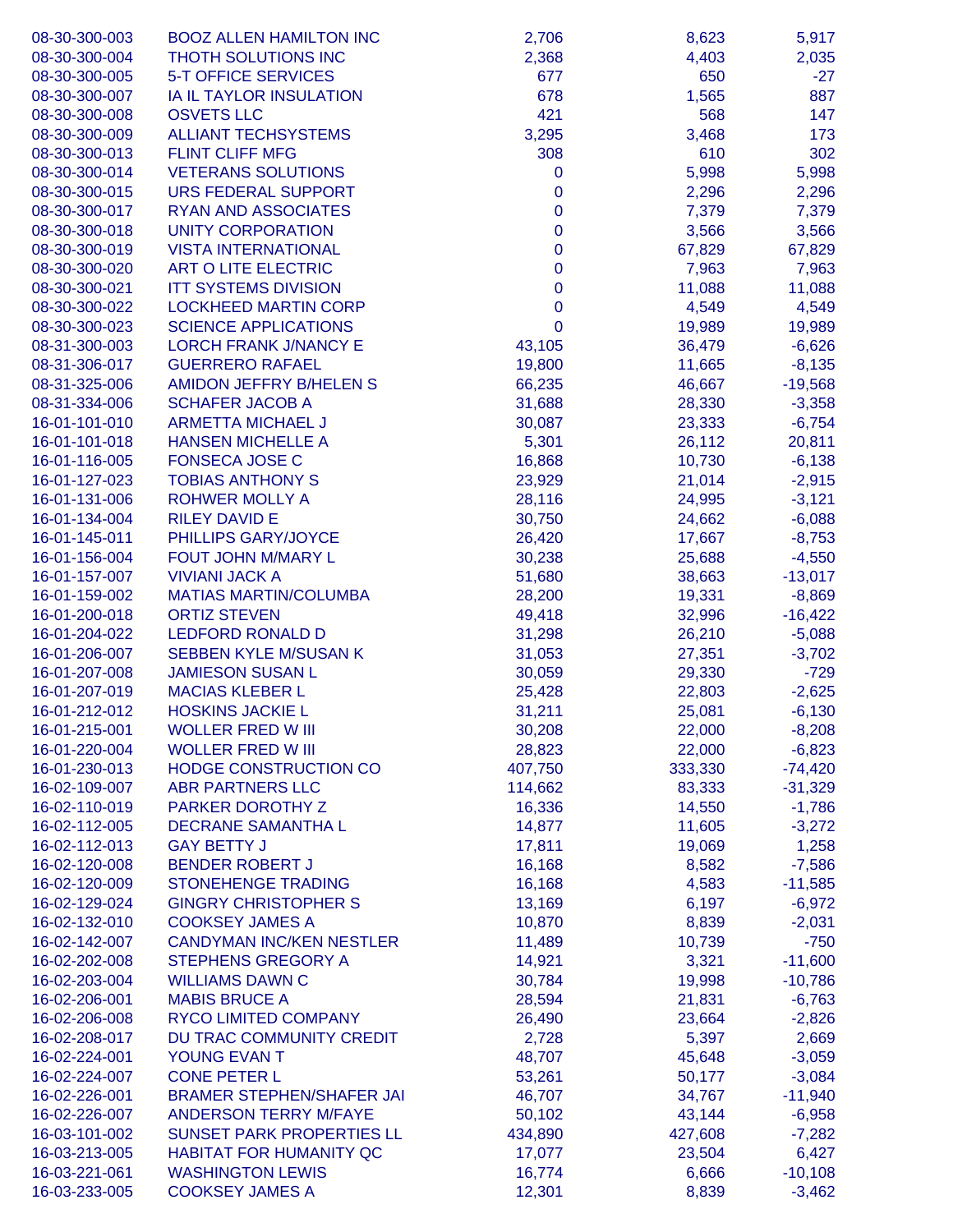| 17-06-100-048 | <b>CASTRO PATRICIA</b>         | 26,107 | 24,306       | $-1,801$  |
|---------------|--------------------------------|--------|--------------|-----------|
| 17-06-100-069 | RUIZ URIEL/ENRIQUETA S         | 21,964 | 23,962       | 1,998     |
| 17-06-103-011 | <b>SHARP DANIEL J</b>          | 17,488 | 10,820       | $-6,668$  |
| 17-06-107-001 | <b>MULKEY CHARLES R</b>        | 93,760 | 89,000       | $-4,760$  |
| 17-06-109-006 | <b>SSD CORP/DEUTSCH S S</b>    | 23,558 | 20,025       | $-3,533$  |
| 17-06-112-008 | <b>SIMPAO DOLORES</b>          | 22,784 | 20,499       | $-2,285$  |
| 17-06-113-047 | <b>RADE TIMOTHY P</b>          | 30,748 | 19,081       | $-11,667$ |
| 17-06-117-001 | <b>HALL MARK S</b>             | 22,979 | 14,895       | $-8,084$  |
| 17-06-121-003 | <b>NOLAN KEVIN W/WENDI</b>     | 28,733 | 25,664       | $-3,069$  |
| 17-06-126-005 | JOHNSON JONI E/JORDAN MR       | 38,521 | 34,000       | $-4,521$  |
| 17-06-126-061 | <b>FRIEDEN JEAN E</b>          | 29,158 | 21,000       | $-8,158$  |
| 17-06-129-001 | <b>BESERRA ROMEO R/MARY I</b>  | 29,695 | 26,004       | $-3,691$  |
| 17-06-137-008 | <b>LIPES JEROME L</b>          | 28,733 | 25,664       | $-3,069$  |
|               | <b>RI ECONOMIC GROWTH CORP</b> | 25,331 | $\Omega$     | $-25,331$ |
|               | <b>RI ECONOMIC GROWTH CORP</b> | 21,508 | $\Omega$     | $-21,508$ |
|               | <b>SIMPAO DOLORES</b>          | 2,834  | $\mathbf{0}$ | $-2,834$  |
|               | RI ELKS LODGE #980             | 2,710  | $\mathbf 0$  | $-2,710$  |
|               | DU TRAC COMMUNITY CREDIT       | 2,669  | $\mathbf{0}$ | $-2,669$  |
|               | <b>BJORKMAN W SAMUEL III</b>   | 2,528  | $\mathbf 0$  | $-2,528$  |
|               | RUIZ URIEL/ENRIQUETA S         | 1,998  | $\mathbf{0}$ | $-1,998$  |
|               | <b>GAY BETTY J</b>             | 1,258  | $\mathbf 0$  | $-1,258$  |
|               | <b>ROTE CORP</b>               | 1,005  | $\mathbf{0}$ | $-1,005$  |
|               | <b>THORNTON HATTIE M</b>       | 988    | $\mathbf 0$  | $-988$    |
|               | <b>ROTE CORP</b>               | 728    | $\mathbf 0$  | $-728$    |
|               | <b>GINGRY CHRISTOPHER S</b>    | 572    | $\mathbf 0$  | $-572$    |

# **SOUTH ROCK ISLAND TOWNSHIP**

|               |                                 | <b>ORIGINAL</b>   | <b>BOARD OF REVIEW</b> |                   |
|---------------|---------------------------------|-------------------|------------------------|-------------------|
| PIN#          | <b>NAME</b>                     | <b>ASSESSMENT</b> | <b>ASSESSMENT</b>      | <b>NET CHANGE</b> |
| 16-01-310-008 | PHIPPS CHRISTINA M              | 31,707            | 28,635                 | $-3,072$          |
| 16-01-310-080 | <b>CROUCH DENNIS</b>            | 30,475            | 20,831                 | $-9,644$          |
| 16-01-327-013 | PHILLIS THOMAS M                | 34,196            | 44,406                 | 10,210            |
| 16-01-402-011 | <b>GARRISON JEFFREY M</b>       | 30,350            | 26,534                 | $-3,816$          |
| 16-01-402-022 | <b>SHARP DOROTHY A</b>          | 25,284            | 21,356                 | $-3,928$          |
| 16-01-410-004 | <b>MULLIGAN HOLDINGS LLC</b>    | 37,743            | 23,331                 | $-14,412$         |
| 16-01-417-018 | <b>SSD CORP/DEUTSCH S S</b>     | 23,042            | 22,498                 | $-544$            |
| 16-01-417-019 | <b>SSD CORP/DEUTSCH S S</b>     | 24,262            | 21,997                 | $-2,265$          |
| 16-01-417-020 | <b>SSD CORP/DEUTSCH S S</b>     | 23,709            | 20,733                 | $-2,976$          |
| 16-01-450-005 | <b>ROSS BLAKE T/MARCELLA</b>    | 53,192            | 44,495                 | $-8,697$          |
| 16-02-300-023 | FIRST EQUITY MANAGEMENT         | 159,860           | 111,667                | $-48,193$         |
| 16-02-304-012 | <b>LEMASTER DAVID S</b>         | 16,238            | 11,666                 | $-4,572$          |
| 16-02-312-065 | LOY ERIC S/PATRICIA J           | 57,810            | 62,793                 | 4,983             |
| 16-02-408-001 | <b>7-ELEVEN INC</b>             | 231,671           | 172,667                | $-59,004$         |
| 16-02-421-014 | <b>SCHILB EVAN A</b>            | 42,967            | 35,730                 | $-7,237$          |
| 16-02-446-031 | FOLLETT JOSEPH/KATHY            | 15,000            | 12,304                 | $-2,696$          |
| 16-03-403-063 | <b>LEMASTER DAVID S</b>         | 11,154            | 9,984                  | $-1,170$          |
| 16-03-413-012 | <b>CHARTER JACQUELYN L</b>      | 21,201            | 17,911                 | $-3,290$          |
| 16-03-415-014 | <b>VROMAN ROGER A</b>           | 19,216            | 17,852                 | $-1,364$          |
| 16-03-416-002 | <b>FLAGSTICK HOLDINGS LLC</b>   | 15,359            | 14,999                 | $-360$            |
| 16-03-417-002 | <b>LEMASTER DAVID S</b>         | 17,153            | 10,834                 | $-6,319$          |
| 16-10-201-066 | <b>EXPRESS HOUSING LP</b>       | 45,355            | 1,042,099              | 996,744           |
| 16-10-208-007 | <b>GNING DIOKEL</b>             | 15,175            | 5,000                  | $-10,175$         |
| 16-10-400-010 | <b>LANGMAN RICHARD C</b>        | 4,804             | 3,253                  | $-1,551$          |
| 16-10-400-011 | <b>LANGMAN RICHARD C</b>        | 36,156            | 24,483                 | $-11,673$         |
| 16-10-400-032 | PROFESSIONAL MANAGEMENT         | 1,126,031         | 1,105,172              | $-20,859$         |
| 16-10-400-050 | <b>LANGMAN RICHARD C</b>        | 41,379            | 28,020                 | $-13,359$         |
| 16-10-406-002 | <b>LANGMAN RICHARD C</b>        | 40,710            | 27,567                 | $-13,143$         |
| 16-11-213-007 | PETERSON DR BRUCE A             | 112,633           | 94,000                 | $-18,633$         |
| 16-11-223-030 | <b>KLAG MICHAEL</b>             | 27,192            | 82,951                 | 55,759            |
| 16-11-223-031 | <b>SPANGLER LORRAINE E TRST</b> | 184,216           | 150,000                | $-34,216$         |
| 16-11-223-037 | <b>CADY BARBARA E</b>           | 179,252           | 143,986                | $-35,266$         |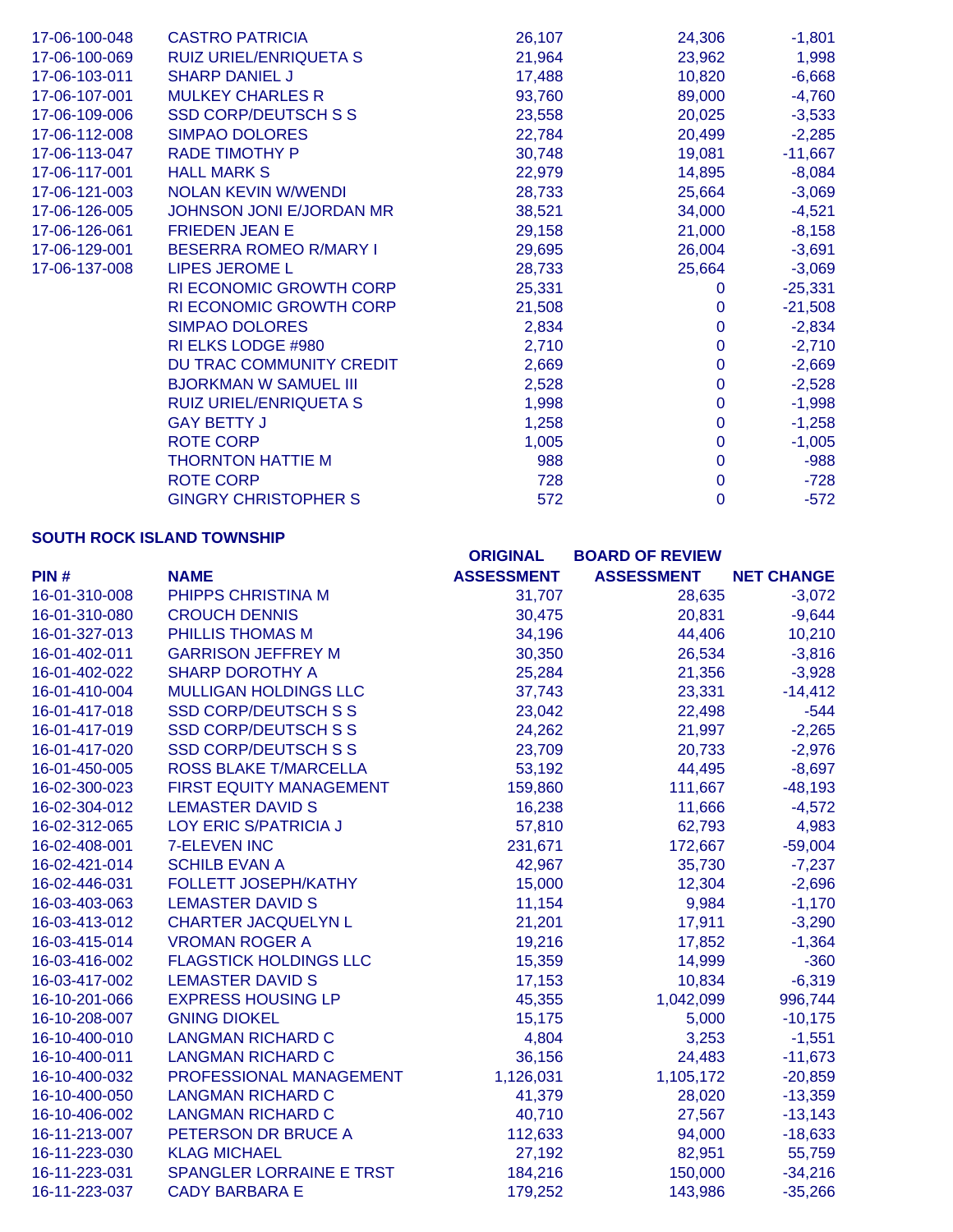| 16-11-301-020 | <b>WRIGHT MAX D</b>              | 16,000  | 12,332       | $-3,668$   |
|---------------|----------------------------------|---------|--------------|------------|
| 16-11-301-049 | <b>SSD CORP/DEUTSCH S S</b>      | 20,145  | 17,915       | $-2,230$   |
| 16-11-302-020 | <b>AYERS TERRY L</b>             | 23,621  | 23,954       | 333        |
| 16-11-305-062 | <b>HARDY GARY</b>                | 4,542   | 4,129        | $-413$     |
| 16-11-319-007 | <b>HAYS JILL E</b>               | 40,000  | 39,996       | $-4$       |
| 16-11-323-001 | <b>SHARP DIANE M</b>             | 83,066  | 78,500       | $-4,566$   |
| 16-11-324-027 | <b>ANDERSON ROBERT A</b>         | 54,080  | 41,354       | $-12,726$  |
| 16-11-333-010 | <b>WEST SHERILYN K/RICHARD P</b> | 101,388 | 93,324       | $-8,064$   |
| 16-11-335-002 | <b>ILLINOIS/IOWA IND LIV CTR</b> | 136,134 | 14,975       | $-121,159$ |
| 16-11-405-003 | LOVE KURT/JILL/BH BANK           | 71,298  | 31,666       | $-39,632$  |
| 16-11-405-004 | LOVE KURT/JILL/BH BANK           | 21,712  | 11,667       | $-10,045$  |
| 16-11-416-004 | <b>WALLACE FRANKLIN/ELEANOR</b>  |         | 63,327       |            |
| 16-12-219-010 | <b>SIMPSON RICHARD A</b>         | 76,753  |              | $-13,426$  |
|               |                                  | 45,978  | 41,666       | $-4,312$   |
| 16-12-227-002 | <b>STONE MARTHA</b>              | 80,487  | 60,000       | $-20,487$  |
| 16-12-227-006 | <b>ARNOLD BRIAN C/BRIN H</b>     | 64,681  | 61,327       | $-3,354$   |
| 16-12-230-001 | <b>BLUMENTHAL ALEXANDER T</b>    | 65,235  | 57,840       | $-7,395$   |
| 16-12-234-013 | <b>SSD CORP/DEUTSCH S S</b>      | 75,576  | 59,600       | $-15,976$  |
| 16-12-304-014 | <b>WENTLER TYLER L</b>           | 41,185  | 36,666       | $-4,519$   |
| 16-12-313-005 | <b>VANDEVOORDE ROBERT TRUST</b>  | 87,514  | 75,000       | $-12,514$  |
| 16-12-319-008 | <b>BROWN PETER</b>               | 50,709  | 45,697       | $-5,012$   |
| 16-12-321-003 | THOMS THEODORE M/COSETTE         | 216,193 | 263,157      | 46,964     |
| 16-12-322-002 | <b>JOHNSON TERRILL</b>           | 125,950 | 108,333      | $-17,617$  |
| 16-12-322-003 | <b>AVGENACKIS MICHAEL/NANCY</b>  | 126,685 | 99,990       | $-26,695$  |
| 16-12-407-002 | THOMPSON JOHN P/SALLY A          | 94,001  | 89,991       | $-4,010$   |
| 16-12-413-014 | <b>COBB JAMES M/SANDRA</b>       | 55,179  | 48,860       | $-6,319$   |
| 16-12-432-005 | <b>MILLER MICHAEL R/KAREN M</b>  | 22,792  | 21,666       | $-1,126$   |
| 16-12-442-017 | <b>MABEUS BRANDIS</b>            | 28,000  | 47,334       | 19,334     |
| 16-13-109-035 | <b>JOHNSON TARYN K</b>           | 30,565  | 22,833       | $-7,732$   |
| 16-13-109-061 | <b>CUNNINGHAM CHRISTINA</b>      | 51,711  | 43,333       | $-8,378$   |
| 16-13-307-010 | <b>VALDOM CORP</b>               | 99,541  | 54,381       | $-45,160$  |
| 16-13-308-001 | <b>VALDOM CORP</b>               | 37,333  | 30,497       | $-6,836$   |
| 16-13-308-004 | <b>VALDOM CORP</b>               | 43,334  | 36,333       | $-7,001$   |
| 16-13-308-017 | <b>VALDOM CORP</b>               | 19,249  | 2,000        | $-17,249$  |
| 16-14-109-021 | <b>FREUND PROPERTIES LLC</b>     | 9,509   | 6,913        | $-2,596$   |
| 16-14-110-059 | <b>TWEET ANJEL M/RANDALL D</b>   | 54,000  | 67,399       | 13,399     |
| 16-14-112-007 | <b>7-ELEVEN INC</b>              | 268,406 | 240,330      | $-28,076$  |
| 16-14-116-004 | <b>SHALLBERG CHRISTINE L</b>     | 54,288  | 52,117       | $-2,171$   |
| 16-14-202-022 | <b>BRUNE JOSEPH C/MARY A</b>     | 52,251  | 44,996       | $-7,255$   |
| 16-15-203-003 | <b>VANNORMAN JOHN S/DENISE C</b> | 8,414   | 2,868        | $-5,546$   |
| 17-06-302-001 | <b>WELLSPRINGS OF FREEDOM</b>    | 274,042 | $\mathbf{0}$ | $-274,042$ |
| 17-06-304-012 | <b>SSD CORP/DEUTSCH S S</b>      | 26,692  | 22,688       | $-4,004$   |
| 17-06-308-036 | PURCELL CYNTHIA L                | 34,234  | 29,997       | $-4,237$   |
| 17-06-320-021 | <b>AHRENS LESA A</b>             | 39,463  | 32,830       | $-6,633$   |
| 17-06-325-005 | <b>FELIKSIAK ANDREW J</b>        | 34,344  | 26,286       | $-8,058$   |
| 17-07-116-008 | DECKER STEPHEN J/TAMARA L        | 58,456  | 55,666       | $-2,790$   |
| 17-07-124-001 | <b>DIAZ ANNA MARIE</b>           | 43,960  | 39,996       | $-3,964$   |
| 17-07-125-001 | ELLIOTT DEBRA L/DURWIN R         | 96,715  | 73,326       | $-23,389$  |
| 17-07-301-005 | <b>ENSTROM CURTIS/LISA</b>       | 60,425  | 49,995       | $-10,430$  |
| 17-07-301-031 | <b>GODWIN JOHN A/DIANE M</b>     | 48,243  | 42,484       | $-5,759$   |
| 17-07-307-001 | <b>GUIDRY JANICE M</b>           | 75,297  | 51,666       | $-23,631$  |
| 17-18-102-008 | <b>DOWNING BRUCE G</b>           | 125,630 | 105,000      | $-20,630$  |
| 17-18-102-009 | MCCOOLEY J/GRACE D               | 121,503 | 93,666       | $-27,837$  |
| 17-18-106-012 | <b>TREFZ HENRY J</b>             | 77,812  | 53,333       | $-24,479$  |
| 17-18-106-018 | <b>DEWITTE PAUL R</b>            | 69,897  | 77,153       | 7,256      |
|               | <b>THOMS THEODORE</b>            | 30,348  | $\mathbf 0$  | $-30,348$  |
|               | ST PIUS X CATHOLIC CHURCH        | 27,168  | $\mathbf 0$  | $-27,168$  |
|               | THOMS THEODORE M/COSETTE         | 16,616  | $\mathbf 0$  | $-16,616$  |
|               | <b>TWEET ANJEL M/RANDALL D</b>   | 13,399  | 0            | $-13,399$  |
|               | <b>DEWITTE PAUL R</b>            | 7,256   | 0            | $-7,256$   |
|               | LOY ERIC S/PATRICIA J            | 4,983   | $\mathbf 0$  | $-4,983$   |
|               | PHILLIS THOMAS M                 |         |              |            |
|               |                                  | 3,873   | 0            | $-3,873$   |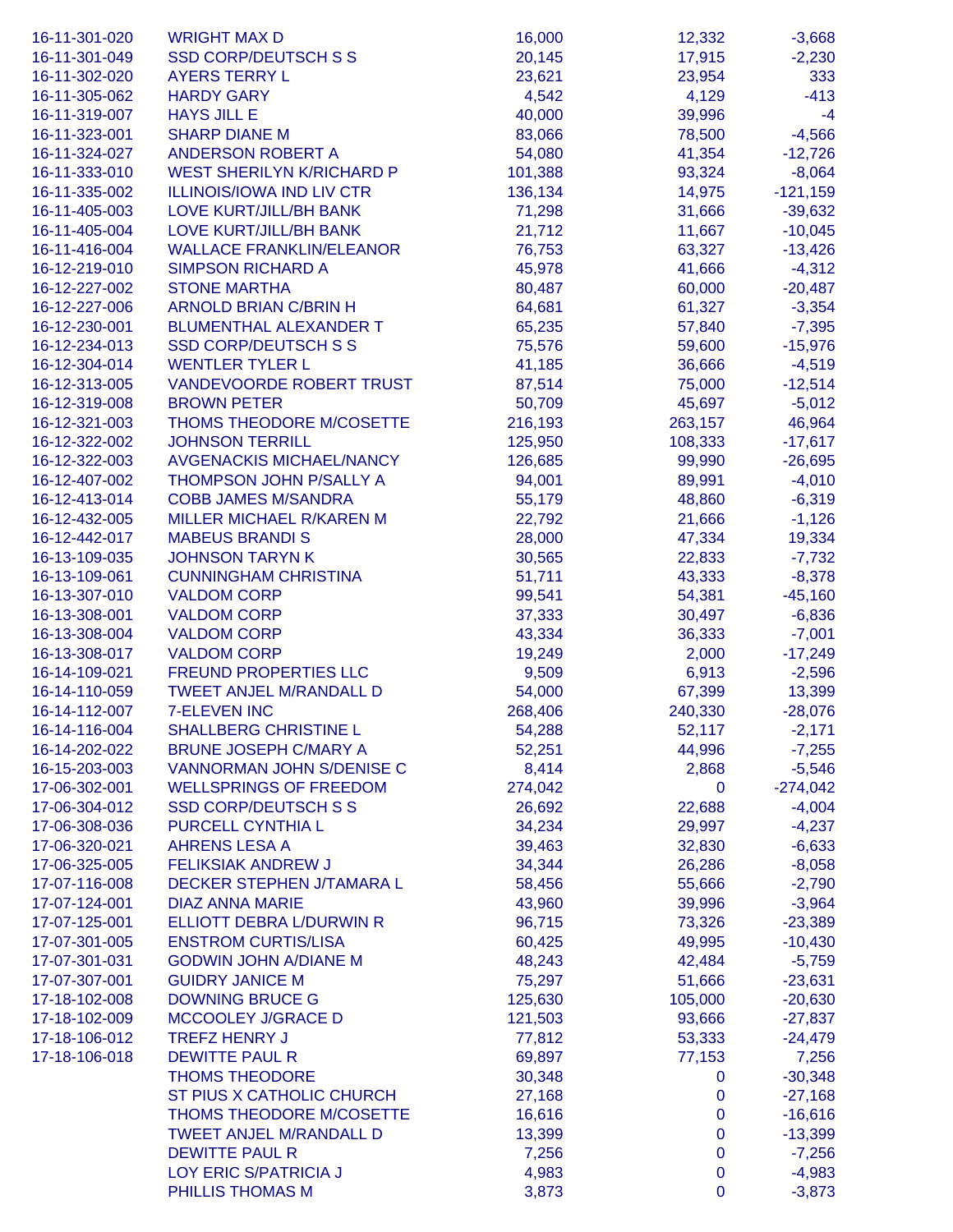| PHILLIS THOMAS M      | 3.873 | $-3.873$ |
|-----------------------|-------|----------|
| PHILLIS THOMAS M      | 2.464 | $-2.464$ |
| AYERS TERRY LICINDY A | 333   | $-333$   |

# **BLACKHAWK TOWNSHIP**

|               |                                   | <b>ORIGINAL</b>   | <b>BOARD OF REVIEW</b> |                   |
|---------------|-----------------------------------|-------------------|------------------------|-------------------|
| PIN#          | <b>NAME</b>                       | <b>ASSESSMENT</b> | <b>ASSESSMENT</b>      | <b>NET CHANGE</b> |
| 16-09-400-005 | <b>GOODMAN VERNON</b>             | 18,924            | 9,378                  | $-9,546$          |
| 16-16-401-001 | <b>SNELL PAUL J</b>               | 37,051            | 33,166                 | $-3,885$          |
| 16-23-207-003 | <b>WATSON EDWIN CONNELL</b>       | 21,667            | 16,000                 | $-5,667$          |
| 16-23-220-003 | <b>HUGHES JACQUELINE</b>          | 23,465            | 14,668                 | $-8,797$          |
| 16-23-305-011 | <b>BLEDSOE LORENA</b>             | 20,444            | 15,515                 | $-4,929$          |
| 16-23-400-006 | <b>VDWT LLC</b>                   | 295,140           | 175,000                | $-120,140$        |
| 16-23-400-013 | <b>BLACKHAWK BANK &amp; TRUST</b> | 19,383            | 12,847                 | $-6,536$          |
| 16-23-400-015 | ANDERSON L/GRANET J               | 196,858           | 130,477                | $-66,381$         |
| 16-24-102-007 | <b>VILLAGE OF MILAN</b>           | 28,536            | 19,975                 | $-8,561$          |
| 16-24-200-003 | <b>MAX LLC</b>                    | 70,000            | 20,818                 | $-49,182$         |
| 16-26-214-004 | <b>ADAMSON GARRETT</b>            | 40,119            | 23,297                 | $-16,822$         |
| 16-26-221-002 | WALGREEN #9515                    | 777,875           | 732,251                | $-45,624$         |
| 16-26-222-001 | <b>MOSELEY TIMOTHY/DEBRA</b>      | 160,638           | 129,021                | $-31,617$         |
| 16-26-222-002 | <b>LITTLE MATTHEW W/JENNIFER</b>  | 91,282            | 83,333                 | $-7,949$          |
| 16-26-301-012 | <b>MARTENS MICHAEL T</b>          | 73,225            | 66,660                 | $-6,565$          |
| 16-27-207-015 | <b>HARTY TIMOTHY P</b>            | 11,900            | 48,097                 | 36,197            |
| 16-27-407-003 | <b>DANIELSON JACQUELINE/ROB</b>   | 11,333            | 71,273                 | 59,940            |
| 16-28-101-001 | <b>NORKEY LLC</b>                 | 604,374           | 658,903                | 54,529            |
| 16-28-101-009 | <b>SEABERG LLC</b>                | 368,386           | 250,000                | $-118,386$        |
| 16-28-303-030 | <b>LAMPO EDWARD F TRUST</b>       | 17,699            | 11,107                 | $-6,592$          |
| 16-34-100-003 | <b>JOBE PAUL/SUSAN</b>            | 26,200            | 67,850                 | 41,650            |
| 16-34-400-003 | <b>WILLHITE MAX E</b>             | 3,490             | 6,972                  | 3,482             |
| 16-34-406-002 | <b>WILLHITE MAX E</b>             | 58,322            | 54,840                 | $-3,482$          |
| 16-35-100-004 | PENMATCHA RAJU/ARASUYA            | 1,514             | 1,277                  | $-237$            |
| 16-35-100-008 | PENMATCHA RAJU/ANASUYA            | 52,000            | 984                    | $-51,016$         |
| 17-19-100-037 | <b>CRQC PROPERTIES LLC</b>        | 11,622            | 6,728                  | $-4,894$          |
| 17-19-107-003 | <b>CARVER BESSIE F L</b>          | 22,099            | 8,984                  | $-13,115$         |
| 17-19-108-008 | <b>CARVER RONALD F</b>            | 5,961             | 5,475                  | $-486$            |
| 17-19-108-009 | <b>CARVER LUMBER</b>              | 3,819             | 3,333                  | $-486$            |
| 17-19-112-003 | <b>MILAN DEVELOPERS LLC</b>       | $\mathbf 0$       | 221,173                | 221,173           |
| 17-19-112-004 | <b>MILAN DEVELOPERS LLC</b>       | $\mathbf 0$       | 308,425                | 308,425           |
| 17-30-105-001 | <b>B &amp; G REAL ESTATE LLC</b>  | 424,700           | 366,630                | $-58,070$         |
| 17-30-300-006 | <b>MCCARTHY ALLAN</b>             | 46,322            | 43,899                 | $-2,423$          |
| 17-30-302-003 | <b>WHITE WILLIAM T</b>            | 83,088            | 76,667                 | $-6,421$          |
| 17-31-103-009 | <b>NEPPL JAMES L</b>              | 1,433             | 15,852                 | 14,419            |
| 17-32-304-020 | <b>PITHAN LARRY C</b>             | 1,642             | 21,111                 | 19,469            |
| 17-32-306-023 | <b>GODWIN DALE E/GRACE E</b>      | 930               | 49,193                 | 48,263            |
|               | <b>KESTER BENJAMIN</b>            | 3,152             | $\mathbf 0$            | $-3,152$          |

### **COAL VALLEY TOWNSHIP**

|               |                                     | <b>ORIGINAL</b>   | <b>BOARD OF REVIEW</b> |                   |
|---------------|-------------------------------------|-------------------|------------------------|-------------------|
| PIN#          | <b>NAME</b>                         | <b>ASSESSMENT</b> | <b>ASSESSMENT</b>      | <b>NET CHANGE</b> |
| 17-16-305-003 | <b>FOGEL TIMOTHY S</b>              | 30,392            | 8,730                  | $-21,662$         |
| 17-21-200-005 | <b>QUALITY INN &amp; SUITES MOL</b> | 880,742           | 766,667                | $-114,075$        |
| 17-22-100-002 | ADRIAN JAMES/NANCY TRUST            | 119.182           | 91,571                 | $-27,611$         |
| 17-23-208-026 | <b>VILLAGE OF COAL VALLEY</b>       | 250               | 0                      | $-250$            |
| 17-23-208-027 | <b>VILLAGE OF COAL VALLEY</b>       | 250               | 0                      | $-250$            |
| 17-23-310-005 | <b>FOURNIER SCOTT A/KATHLEEN</b>    | 186.287           | 164,857                | $-21,430$         |
| 17-23-310-014 | KULL STEVEN D/LORA P                | 935               | 65,269                 | 64,334            |
| 17-23-310-019 | <b>MCMILLIN ANTHONY L</b>           | 680               | 45.667                 | 44,987            |
| 17-23-310-026 | <b>SCHIMMEL JEFFREY S/SHELBY</b>    | 511               | 81.716                 | 81,205            |
| 17-23-310-027 | <b>COLLINS JEFFIE R III</b>         | 533               | 17.511                 | 16,978            |
| 17-23-424-027 | PETERSON M KEITH/ANGELA             | 95,465            | 71,626                 | $-23,839$         |
| 17-26-214-005 | SCHMEDT JASON H/JONELLE C           | 75.647            | 72.594                 | $-3,053$          |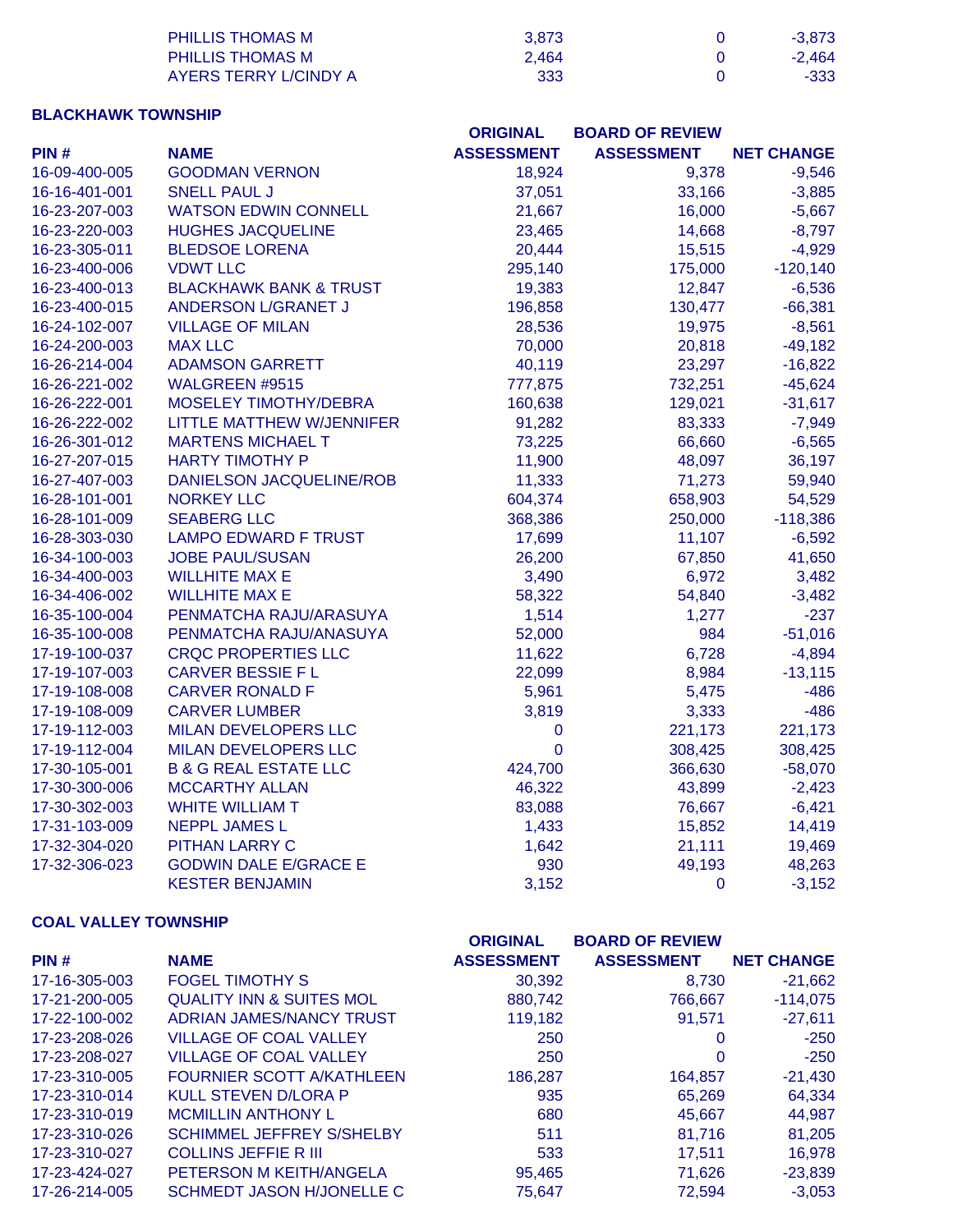| 17-26-220-004 | DALEY DAVID C/KELLI D            | 88,032  | 74,431  | $-13,601$  |
|---------------|----------------------------------|---------|---------|------------|
| 17-26-300-017 | A&J REAL ESTATE INV CORP         | 7,000   | 218     | $-6,782$   |
| 17-26-309-025 | <b>CULBERTSON SEAN P/BROZOVI</b> | 24,474  | 30,711  | 6,237      |
| 17-26-402-046 | <b>MONCRIEF ALLEN D</b>          | 38,342  | 40,835  | 2,493      |
| 17-26-424-002 | <b>HERNANDEZ STEPHEN M</b>       | 0       | 22.821  | 22,821     |
| 17-26-431-001 | <b>BEALER DONALD FAM LTD PRT</b> | 531     | 24,102  | 23,571     |
| 17-26-431-004 | BEALER DONALD FAM LTD PRT        | 603     | 28,936  | 28,333     |
| 17-27-400-002 | <b>GRAWE DAVID L</b>             | 60.975  | 37.975  | $-23.000$  |
| 17-28-101-004 | <b>METRO AIR AUTH</b>            | 859,040 | 292,073 | $-566,967$ |
| 17-36-107-001 | <b>BARRON DENNIS J</b>           | 48,451  | 38.085  | $-10,366$  |
|               | <b>CULBERTSON SEAN P/BROZOVI</b> | 4,365   | 0       | $-4,365$   |
|               | <b>MONCRIEF ALLEN D</b>          | 2,493   | 0       | $-2,493$   |
|               | <b>CULBERTSON SEAN P/BROZOVI</b> | 1,248   | 0       | $-1,248$   |
|               | <b>CULBERTSON SEAN P/BROZOVI</b> | 624     | 0       | $-624$     |

## **RURAL TOWNSHIP**

|               |                                 | <b>ORIGINAL</b>   | <b>BOARD OF REVIEW</b> |                   |
|---------------|---------------------------------|-------------------|------------------------|-------------------|
| PIN#          | <b>NAME</b>                     | <b>ASSESSMENT</b> | <b>ASSESSMENT</b>      | <b>NET CHANGE</b> |
| 24-01-100-002 | HANSEN JOHN H/JUDITH            | 6,206             | 304                    | $-5,902$          |
| 24-01-100-005 | <b>HANSEN JOHN H/JUDITH</b>     | 69,878            | 66.044                 | $-3,834$          |
| 24-01-100-006 | <b>BRAUTIGAM JOHN</b>           | 98,600            | 86,766                 | $-11,834$         |
| 24-01-200-002 | HANSEN JOHN H/JUDITH            | 11,115            | 3,200                  | $-7,915$          |
| 24-08-102-001 | <b>ZMUDA THOMAS G</b>           | 13,665            | 87,456                 | 73,791            |
| 24-08-102-002 | <b>WILLIAMS ROBERT L</b>        | 13,665            | 100,936                | 87,271            |
| 24-08-102-009 | ADAMSON RUSSELL W               | 13,665            | 75,538                 | 61,873            |
| 24-08-102-010 | ANDERSON DEBORAH R              | 13,665            | 43.487                 | 29,822            |
| 24-08-102-011 | ANDERSON TODD                   | 13,665            | 57,449                 | 43,784            |
| 24-08-102-015 | <b>LONG MASON T</b>             | 80,450            | 40,555                 | $-39,895$         |
| 24-15-300-003 | <b>SOLOMONSON JOHN C</b>        | 18,547            | 68,236                 | 49,689            |
| 24-19-100-004 | <b>LEE MICHAEL</b>              | 8,138             | 409.044                | 400,906           |
| 24-21-301-001 | <b>MACKIN RYAN/MICHELLE</b>     | 22,534            | 141,655                | 119,121           |
| 24-30-300-006 | <b>NALEVANKO RONALD F/LINDA</b> | 126,615           | 126,589                | $-26$             |

### **BOWLING TOWNSHIP**

|               |                                  | <b>ORIGINAL</b>   | <b>BOARD OF REVIEW</b> |                   |
|---------------|----------------------------------|-------------------|------------------------|-------------------|
| PIN#          | <b>NAME</b>                      | <b>ASSESSMENT</b> | <b>ASSESSMENT</b>      | <b>NET CHANGE</b> |
| 23-02-402-002 | LYON MARSHALL R/NATALIE J        | 63,754            | 60,167                 | $-3,587$          |
| 23-02-402-003 | <b>PRAET EDWARD M</b>            | 76,215            | 57,086                 | $-19,129$         |
| 23-02-404-012 | <b>MC DANIEL HELEN</b>           | 70,532            | 60,000                 | $-10,532$         |
| 23-03-101-001 | <b>GOVEIA THOMAS E</b>           | 83,785            | 69,719                 | $-14,066$         |
| 23-03-304-002 | <b>ROLFS BRIAN J/RITA A</b>      | 62,718            | 59,333                 | $-3,385$          |
| 23-03-306-010 | DRAYER CHRISTOPHER T             | 61,385            | 54,212                 | $-7,173$          |
| 23-04-208-005 | <b>HUSTED DAVID L</b>            | 15,186            | 40,072                 | 24,886            |
| 23-04-208-033 | <b>FULLER M CHESTER LIV TRST</b> | 21,883            | 32,215                 | 10,332            |
| 23-04-208-042 | <b>FLYNN PATRICK J</b>           | 19,525            | 55,381                 | 35,856            |
| 23-06-400-008 | <b>BEAN JAMES C/LINDA M</b>      | 13,415            | 54,491                 | 41,076            |
| 23-06-404-003 | <b>HESS JEANA N</b>              | 57,372            | 54,334                 | $-3,038$          |
| 23-06-406-001 | <b>FINCH TIMOTHY/KIMBERLY</b>    | 7,443             | 12,845                 | 5,402             |
| 23-07-301-010 | <b>BODMAN JOSEPH S</b>           | 24,225            | 34,022                 | 9,797             |
| 23-09-400-016 | <b>LANGMAN VICKI</b>             | 81,579            | 73,334                 | $-8,245$          |
| 23-09-400-017 | FUHR ANDREW P/CASSANDRA J        | 25,202            | 80,112                 | 54,910            |
| 23-11-400-021 | <b>PURCELL BARBARA</b>           | 41,997            | 33,642                 | $-8,355$          |
| 23-12-402-010 | <b>ENGLAND COREY J</b>           | 129,472           | 91,940                 | $-37,532$         |
| 23-12-402-012 | <b>LUCAS STEPHEN R</b>           | 119,463           | 78,167                 | $-41,296$         |
| 23-12-402-019 | <b>NELSON KEITH A</b>            | 94,302            | 76,753                 | $-17,549$         |
| 23-15-101-002 | <b>KAIN EUGENE/KAYE</b>          | 52,346            | 44,226                 | $-8,120$          |
| 23-16-202-001 | <b>OVENS BRENT</b>               | 83,981            | 61,277                 | $-22,704$         |
| 23-16-401-004 | <b>JOHNSON BRENT</b>             | 60,365            | 53,083                 | $-7,282$          |
| 23-16-401-017 | <b>HAPP RANDY T/TERESA L</b>     | 57,793            | 44,979                 | $-12,814$         |
| 23-18-100-015 | <b>BIZARRI DARREN</b>            | 27,796            | 17,612                 | $-10,184$         |
| 23-18-100-037 | <b>WYNN CHRISTOPHER L</b>        | 31,399            | 34,861                 | 3,462             |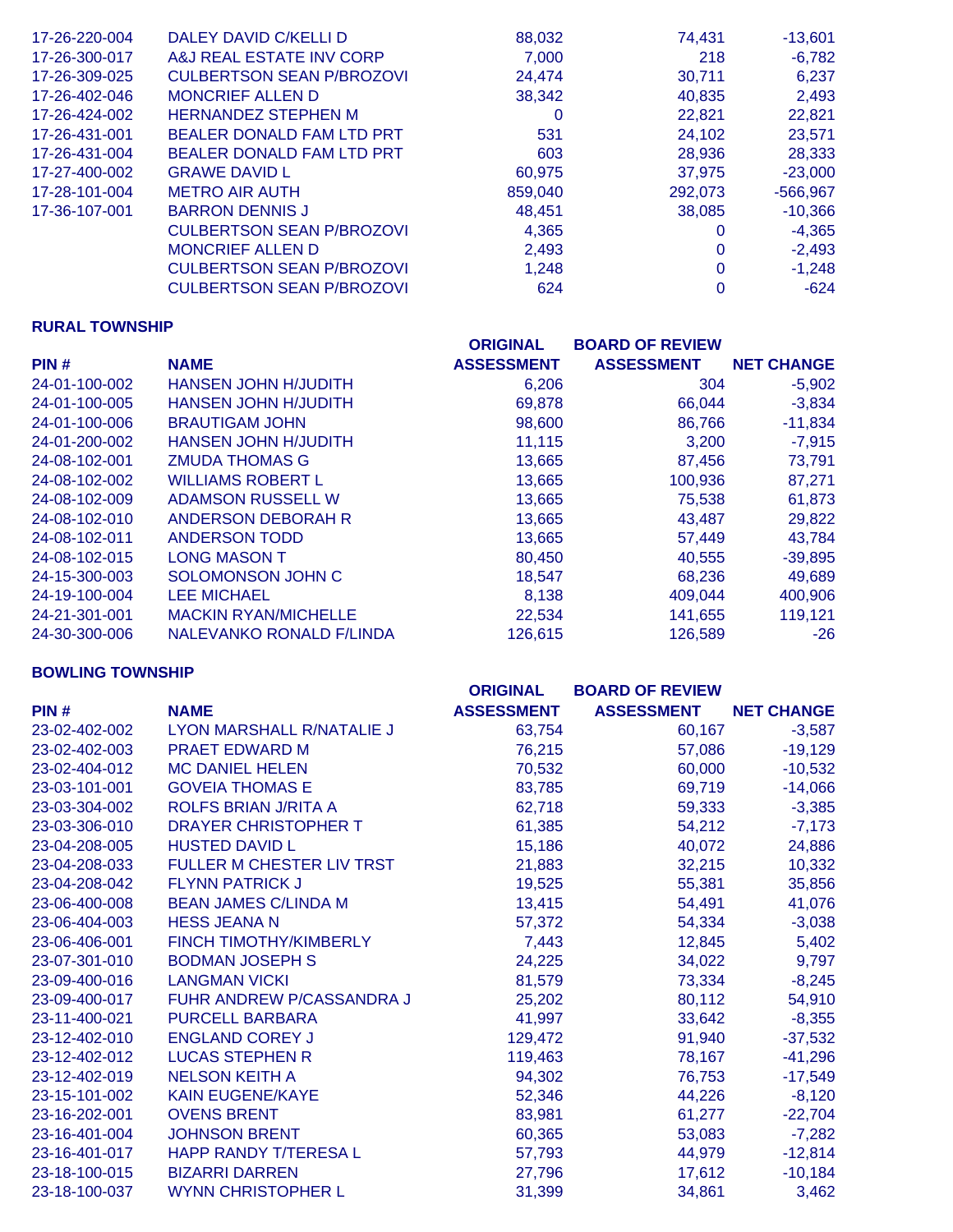| 23-20-100-002 | <b>MOFFITT DUANE</b>             | 21,131  | 7,563   | $-13,568$ |
|---------------|----------------------------------|---------|---------|-----------|
| 23-21-200-005 | <b>ELLIOTT LONNIE L</b>          | 65,034  | 49.804  | $-15,230$ |
| 23-21-201-016 | <b>GATES ROBERT</b>              | 60,412  | 50,583  | $-9,829$  |
| 23-23-200-010 | <b>HEINZE KENNETH L/SHARON D</b> | 148.763 | 148,652 | $-111$    |
| 23-25-101-004 | <b>MCDANIEL BRENT J/JULIANA</b>  | 43.912  | 37.670  | $-6.242$  |
| 23-34-400-001 | <b>ERICKSON DAVID W</b>          | 28.464  | 17,922  | $-10,542$ |
|               | <b>BODMAN JOSEPH S</b>           | 9.797   | 0       | $-9.797$  |
|               | <b>WYNN CHRISTOPHER/GINA</b>     | 3.462   | 0       | $-3.462$  |

## **EDGINGTON TOWNSHIP**

|               |                                  | <b>ORIGINAL</b>   | <b>BOARD OF REVIEW</b> |                   |
|---------------|----------------------------------|-------------------|------------------------|-------------------|
| PIN#          | <b>NAME</b>                      | <b>ASSESSMENT</b> | <b>ASSESSMENT</b>      | <b>NET CHANGE</b> |
| 22-01-301-001 | <b>HARVEY RICHARD J/PHYLLIS</b>  | 89,587            | 60,385                 | $-29,202$         |
| 22-02-300-003 | <b>TORNQUIST ROBERT</b>          | 17,330            | 1,901                  | $-15,429$         |
| 22-02-301-002 | HITCHCOCK JOHN N/DEBORAH         | 51,416            | 48,239                 | $-3,177$          |
| 22-02-400-002 | <b>NORRIS MICHAEL S</b>          | 89,020            | 82,576                 | $-6,444$          |
| 22-07-300-002 | <b>BIVENS THOMAS E/MARY A</b>    | 60,392            | 52,559                 | $-7,833$          |
| 22-08-300-028 | <b>MCMANUS JOHN F</b>            | 53,430            | 97,066                 | 43,636            |
| 22-08-300-029 | <b>BEGYN PATRICK M</b>           | 33,308            | 38,617                 | 5,309             |
| 22-11-101-002 | <b>REQUET KEITH W</b>            | 39,819            | 40,415                 | 596               |
| 22-12-200-012 | EVANS EDWARD A/LAURA M           | 89,317            | 92,812                 | 3,495             |
| 22-17-100-014 | <b>KERRES KELLLY E</b>           | 49,418            | 39,604                 | $-9,814$          |
| 22-17-100-018 | <b>RURSCH MARVIN L TRST</b>      | 33,021            | 29,694                 | $-3,327$          |
| 22-17-108-005 | <b>COOPER CHERYL R</b>           | 34,386            | 25,164                 | $-9,222$          |
| 22-17-108-008 | <b>BIVENS RANDALL J</b>          | 39,791            | 35,405                 | $-4,386$          |
| 22-18-203-016 | KELLER JEFFREY S/SUE A           | 58,086            | 59,892                 | 1,806             |
| 22-18-204-015 | <b>HILL BRUCE F</b>              | 52,202            | 53,509                 | 1,307             |
| 22-18-205-001 | JOHNSON ROBERT M JR/KATHL        | 47,258            | 40,540                 | $-6,718$          |
| 22-24-400-001 | <b>DECLERCK ROBERT E</b>         | 90,843            | 64,967                 | $-25,876$         |
| 22-24-400-004 | <b>DECLERCK THOMAS/WILLIAM</b>   | 25,092            | 31,300                 | 6,208             |
| 22-31-201-001 | <b>KELLER BENJAMIN/LANE KRIS</b> | 64,265            | 58,121                 | $-6,144$          |
| 22-36-202-008 | <b>HUBER BERNARD J</b>           | 56,572            | 57,718                 | 1,146             |
| 22-36-301-003 | <b>KLAUER STEVEN P/TINA M</b>    | 37,670            | 31,807                 | $-5,863$          |
| 22-36-301-012 | <b>OAK WENDELL A</b>             | 50,382            | 50,402                 | 20                |
| 22-36-402-014 | <b>CURRY RICHARD J/BONNIE K</b>  | 36,495            | 33,840                 | $-2,655$          |
| 22-36-405-007 | <b>CURRY RICHARD J</b>           | 50,157            | 51,464                 | 1,307             |
| 22-36-415-012 | <b>CURRY RICHARD J</b>           | 22,075            | 23,741                 | 1,666             |
| 22-36-419-014 | DESMET D/MIDWEST BK LOAN         | 18,520            | 20,840                 | 2,320             |
| 22-36-424-004 | <b>LINDBERG RICHARD D</b>        | 16,321            | 20,821                 | 4,500             |
|               | <b>MCMANUS JOHN F/ROSALIE I</b>  | 43,737            | $\mathbf 0$            | $-43,737$         |
|               | <b>HUBER BERNARD J</b>           | 10,680            | $\mathbf 0$            | $-10,680$         |
|               | <b>GUINN DONALD J/MINERVA A</b>  | 6,534             | $\mathbf 0$            | $-6,534$          |
|               | KELLER JEFFREY S/SUE A           | 6,534             | $\mathbf 0$            | $-6,534$          |
|               | <b>BEGYN PATRICK M</b>           | 6,409             | $\bf 0$                | $-6,409$          |
|               | <b>REQUET KEITH W</b>            | 5,880             | $\mathbf 0$            | $-5,880$          |
|               | <b>HILL BRUCE F</b>              | 5,880             | $\bf 0$                | $-5,880$          |
|               | <b>CURRY RICHARD J</b>           | 5,880             | $\pmb{0}$              | $-5,880$          |
|               | <b>OAK WENDELL A</b>             | 4,214             | $\mathbf 0$            | $-4,214$          |
|               | <b>CURRY RICHARD J</b>           | 4,214             | $\pmb{0}$              | $-4,214$          |
|               | <b>CURRY RICHARD J/BONNIE K</b>  | 4,214             | $\mathbf 0$            | $-4,214$          |
|               | <b>DESMET D/MIDWEST BK LOAN</b>  | 4,214             | $\mathbf 0$            | $-4,214$          |
|               | <b>DESMET D/MIDWEST BK LOAN</b>  | 4,214             | $\mathbf 0$            | $-4,214$          |
|               | EVANS EDWARD A/LAURA M           | 3,495             | $\mathbf 0$            | $-3,495$          |
|               | <b>HALL GEORGE G JR</b>          | 1,275             | $\pmb{0}$              | $-1,275$          |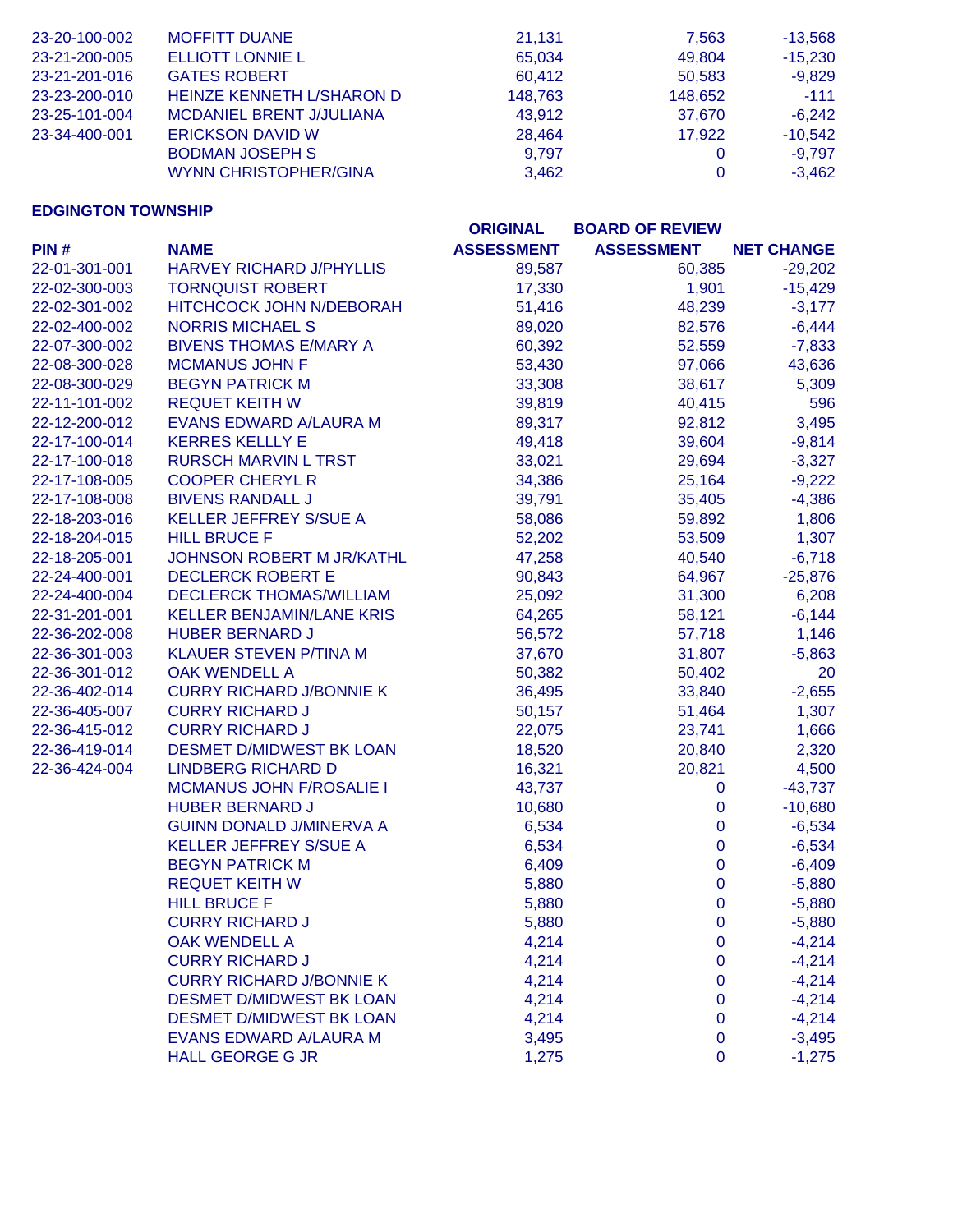## **ANDALUSIA TOWNSHIP**

|               |                                     | <b>ORIGINAL</b>   | <b>BOARD OF REVIEW</b> |                   |
|---------------|-------------------------------------|-------------------|------------------------|-------------------|
| PIN#          | <b>NAME</b>                         | <b>ASSESSMENT</b> | <b>ASSESSMENT</b>      | <b>NET CHANGE</b> |
| 15-25-100-002 | <b>WHITLEY JOE L</b>                | 62,000            | 61,090                 | $-910$            |
| 15-25-200-003 | <b>BUTLER MARILYN S</b>             | 34,000            | 27,998                 | $-6,002$          |
| 15-26-200-001 | <b>JONES BRUCE S</b>                | 5,000             | 4,646                  | $-354$            |
| 15-26-200-021 | <b>SCHMIDT JANET M</b>              | 18,500            | 2,978                  | $-15,522$         |
| 15-26-400-008 | <b>BOHNSACK JAMES E/JOYCE</b>       | 65,159            | 64,159                 | $-1,000$          |
| 15-27-105-013 | <b>SWORDS JEANETTE A</b>            | 34,768            | 12,768                 | $-22,000$         |
| 15-27-125-001 | <b>GAYER JAMES C</b>                | 35,165            | 27,333                 | $-7,832$          |
| 15-27-127-010 | <b>MORROW CURTIS N</b>              | 29,638            | 32,818                 | 3,180             |
| 15-27-132-001 | <b>STARK MAX M JR/REBCCA L</b>      | 3,000             | 1,500                  | $-1,500$          |
| 15-27-402-002 | <b>KIES STEPHEN A</b>               | 67,163            | 62,048                 | $-5,115$          |
| 15-27-403-008 | <b>BISBY WILLIAM A</b>              | 84,004            | 78,116                 | $-5,888$          |
| 15-27-406-002 | <b>DODSON CONNIE E/JAMES E</b>      | 76,400            | 71,287                 | $-5,113$          |
| 15-28-201-028 | PITTARD LONNIE/LISA K               | 49,054            | 47,146                 | $-1,908$          |
| 15-28-201-052 | SHEPHERD DALE/TRUST DEPT            | 6,054             | 4,000                  | $-2,054$          |
| 15-28-201-101 | <b>HEINZE EDNA M</b>                | 40,159            | 34,000                 | $-6,159$          |
| 15-28-202-005 | RICHHART DON R JR/THERECE           | 75,054            | 66,131                 | $-8,923$          |
| 15-28-202-081 | <b>EINFELDT PAMELA J</b>            | 44,144            | 40,663                 | $-3,481$          |
| 15-28-202-104 | <b>HAMPTON LOREN D</b>              | 43,119            | 47,118                 | 3,999             |
| 15-28-204-019 | <b>PAUL MATTHEW</b>                 | 48,814            | 46,995                 | $-1,819$          |
| 15-28-302-005 | PERKINS WAYNE W JR                  | 54,890            | 61,133                 | 6,243             |
| 15-29-400-021 | <b>GOLZ EDWARD J</b>                | 6,500             | 168                    | $-6,332$          |
| 15-29-400-024 | HINES MONTE P/EILEEN F              | 10,275            | 2,775                  | $-7,500$          |
| 15-29-400-025 | HINES EILEEN F/MONTE P              | 30,140            | 26,766                 | $-3,374$          |
| 15-30-300-004 | <b>BULLER STEPHEN</b>               | 32,938            | 12,997                 | $-19,941$         |
| 15-30-301-001 | <b>AUBRY WILLIAM J</b>              | 90,000            | 69,701                 | $-20,299$         |
| 15-30-302-002 | <b>RICHHART DON R JR</b>            | 28,633            | 27,664                 | $-969$            |
| 15-30-400-015 | <b>BENNER SHERYL E</b>              | 25,712            | 11,524                 | $-14,188$         |
| 15-31-100-001 | <b>NITZ ALENE</b>                   | 29,486            | 26,245                 | $-3,241$          |
| 15-31-201-005 | <b>EHMEN RANDY K</b>                | 60,000            | 58,136                 | $-1,864$          |
| 15-32-101-003 | <b>MUELLER DANIEL E</b>             | 53,000            | 51,994                 | $-1,006$          |
| 15-32-301-002 | <b>DRUIEN CONNIE J/MARK A</b>       | 82,000            | 64,350                 | $-17,650$         |
| 15-32-301-018 | <b>SCOTT KAY</b>                    | 83,500            | 78,159                 | $-5,341$          |
| 15-32-301-049 | <b>AMERICAN BANK &amp; TRUST CO</b> | 82,566            | 66,660                 | $-15,906$         |
| 15-35-201-007 | <b>FLAMM GREGORY</b>                | 96,923            | 68,563                 | $-28,360$         |
| 15-36-401-002 | <b>AKIN DOUGLAS K</b>               | 79,023            | 63,993                 | $-15,030$         |
|               | PERKINS WAYNE W JR                  | 6,243             | $\pmb{0}$              | $-6,243$          |
|               | HAMPTON LOREN D/LINDA M             | 6,054             | $\mathbf 0$            | $-6,054$          |
|               | <b>MORROW CURTIS N</b>              | 3,180             | $\overline{0}$         | $-3,180$          |

### **BUFFALO PRAIRIE TOWNSHIP**

|               |                                  | <b>ORIGINAL</b>   | <b>BOARD OF REVIEW</b> |                   |
|---------------|----------------------------------|-------------------|------------------------|-------------------|
| PIN#          | <b>NAME</b>                      | <b>ASSESSMENT</b> | <b>ASSESSMENT</b>      | <b>NET CHANGE</b> |
| 14-25-100-003 | <b>MAYNARD MARK/CATHERINE</b>    | 6,500             | 3,067                  | $-3,433$          |
| 14-25-100-006 | <b>CRAFTON DANNY G/KRISTIN E</b> | 19,800            | 6,803                  | $-12,997$         |
| 14-25-101-015 | <b>MAYNARD MARK J</b>            | 53,351            | 42,841                 | $-10,510$         |
| 14-25-301-002 | <b>LANCIAL SCOTT T</b>           | 61,676            | 49,363                 | $-12,313$         |
| 14-25-301-004 | <b>LANCIAL THOMAS R/ANNETTE</b>  | 55,523            | 48,521                 | $-7,002$          |
| 14-25-301-005 | <b>LANCIAL THOMAS R</b>          | 6,000             | 5,860                  | $-140$            |
| 14-25-301-006 | <b>LANCIAL THOMAS R</b>          | 6,000             | 7,120                  | 1,120             |
| 14-25-301-015 | <b>WEINERT STEFFEN R</b>         | 34,553            | 32,163                 | $-2,390$          |
| 14-26-200-005 | <b>ALBERTS MATTHEW</b>           | 15,503            | 12,300                 | $-3,203$          |
| 14-26-400-001 | DEGEETER DAVID H                 | 69,014            | 65,588                 | $-3,426$          |
| 14-28-301-002 | <b>COLE JAMES R</b>              | 5,880             | 4,214                  | $-1,666$          |
| 14-28-301-003 | <b>COLE JAMES R</b>              | 5,880             | 1,928                  | $-3,952$          |
| 14-32-200-009 | CATHER DAVID L/RAE JEAN          | 12,400            | 4,432                  | $-7,968$          |
| 14-33-100-008 | <b>CARPENTER GEORGE/IRENE</b>    | 125,395           | 94,835                 | $-30,560$         |
| 14-33-101-023 | <b>DECOCK JOHN A</b>             | 3,205             | 1.600                  | $-1,605$          |